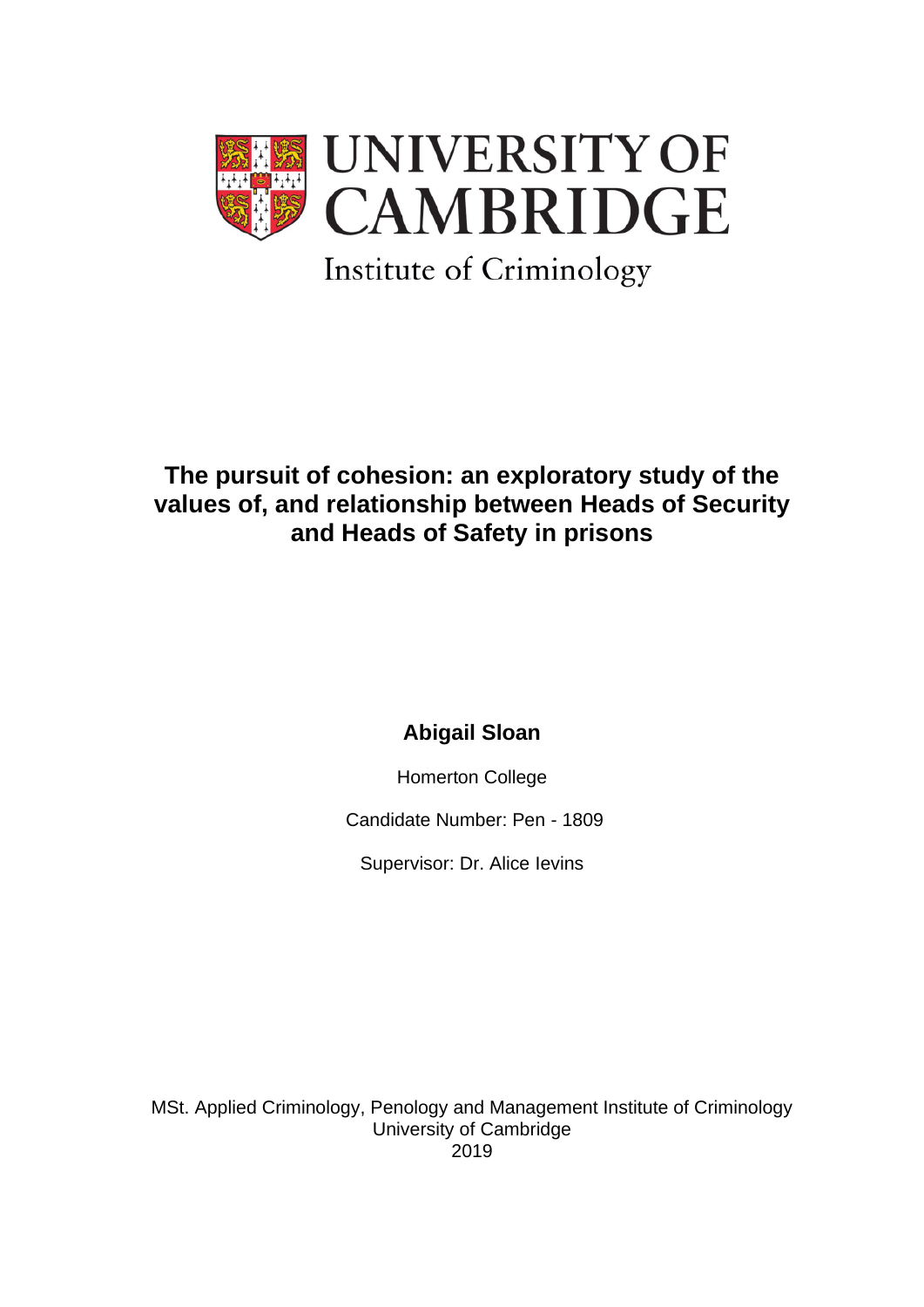#### **Abstract**

Research on prison staff and managers has evidenced that values and relationships influence behaviours and contribute to the moral performance of prisons. Yet little is known about the values of and interactions between Heads of Security and Safety despite their responsibility for the most complex and high-risk functions within their establishments. In the context of rising violence, criminality and drug-use within prisons, cohesive working between these two functions is necessary but not always a reality.

This study explores the values of Heads of Security and Safety in Category B local prisons and whether their working personality and values have been shaped by their distinct roles. The study also examines the relationship and interactions between these individuals and to what extent they work together to achieve shared objectives.

This mixed methods study drew upon a survey based on Valerie Braithwaite's harmony and security value balance model and semi-structured interviews with ten 'pairs' of safety and security governors. This research found that there was continual interaction between an individual's values and their specific job role and operational managers usually demonstrated stronger commitment to values relevant to their role. In addition, the increasing importance of managerialism was found to influence priorities and working practices.

Four different patterns of behaviours between security and safety managers were identified: *siloed*, *boundaried*, *supportive* and *cohesive*. These modes of working were distinguished by varying degrees of mutual understanding of priorities and effective communication. The Governing Governor, wider staffing group and resourcing were found to influence the nature of these relationships.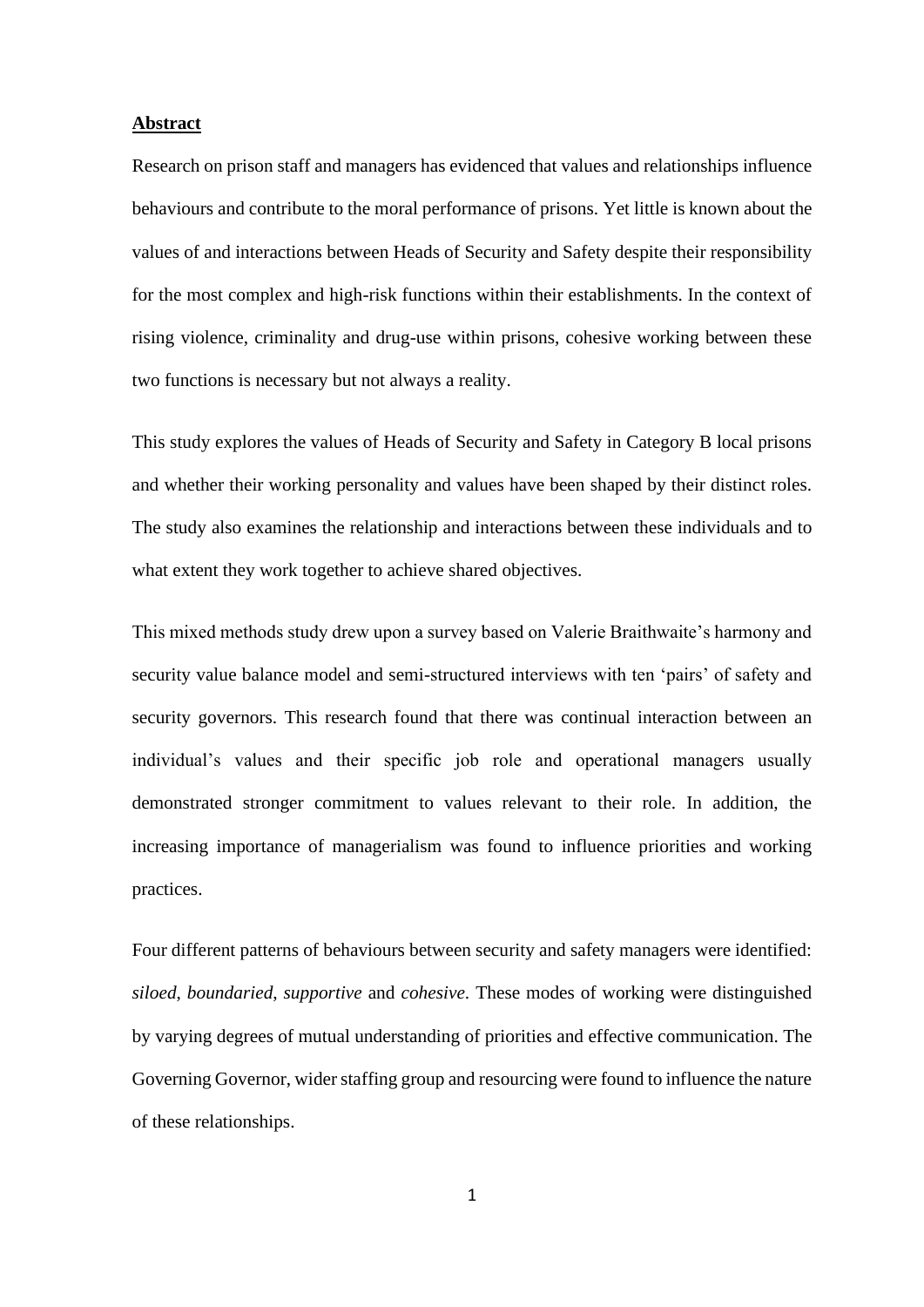These findings invite further research on the decision-making processes of operational managers and their influence in wider prison culture and encourage organisational reflection on how to more effectively promote collaborative working to achieve safety and security objectives.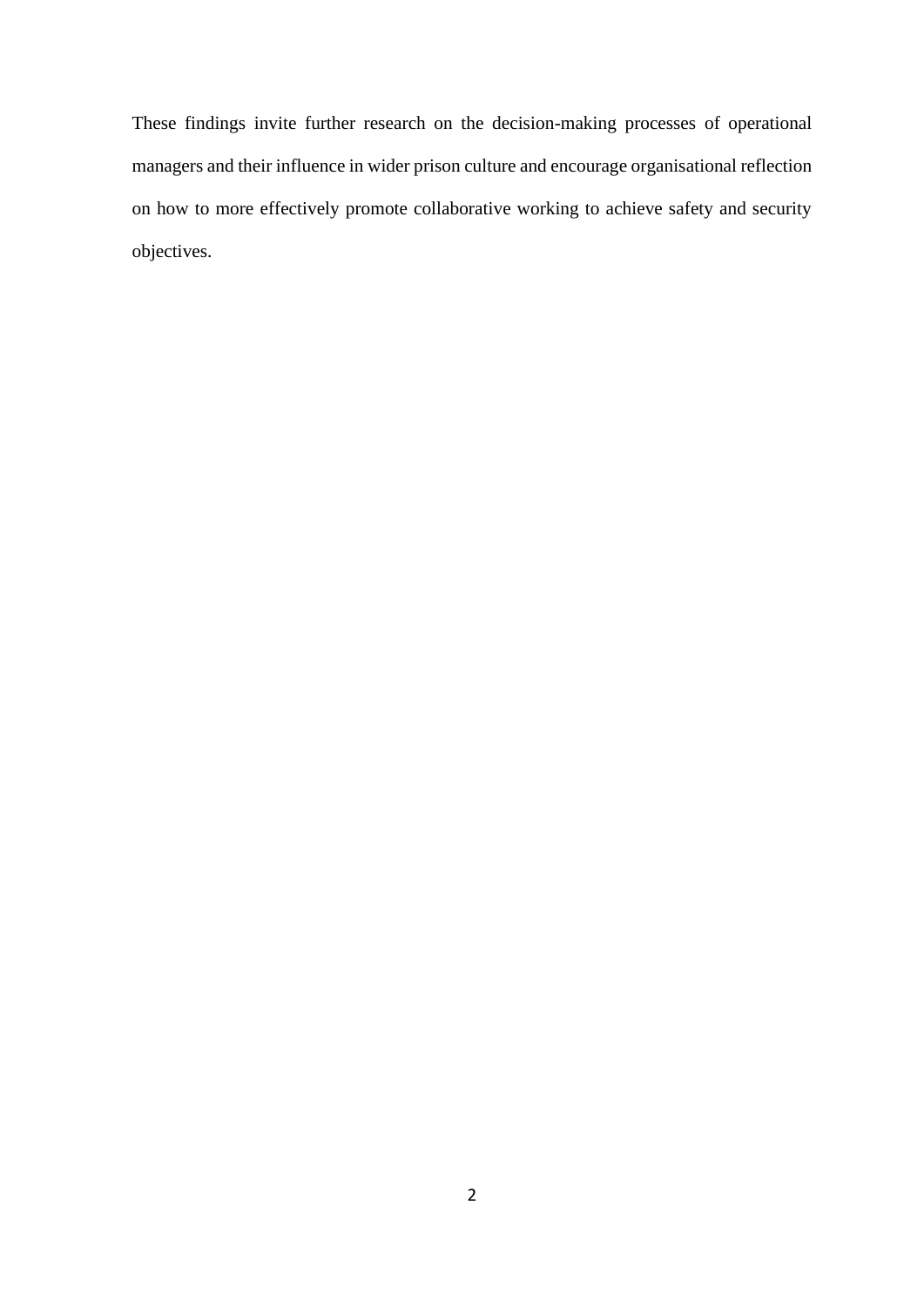# **Student Declaration**

I declare that this thesis is not more than 18,000 words in length (including notes, but excluding contents pages, abstract, acknowledgements, list of acronyms, appendices and references). The total word count is 17,992.

I confirm that this thesis does not include any material that has previously been, or is currently being, submitted for any purpose other than the M.St. examination.

Except as indicated by specific references to or acknowledgements of other sources, this thesis is my own original work.

# **Acknowledgements**

I would like to thank my supervisor Dr. Alice Ievins for her support, encouragement and challenge throughout this process. I'd also like to thank Professor Alison Liebling and Dr. Lucy Wilmott for their insights. I'm also grateful to Tom Olphin for demystifying quantitative analysis.

I'd like to thank the Heads of Safety and Security who agreed to participate in this research and who were so open and honest with me.

I'd like to express my appreciation to my colleagues at HMP Brixton who supported me and my staff during my absences. Thanks to Dave and Louise for giving me the support and space to complete my studies. A huge thank you to Kevin for proof-reading the final product and as Head of Safety being open to doing things differently.

Thank you to my fellow students for their inspiration and friendship.

Finally, a massive thank you to my partner Stuart who has suffered months, weeks, days and hours of me in 'study mode' and supported me throughout.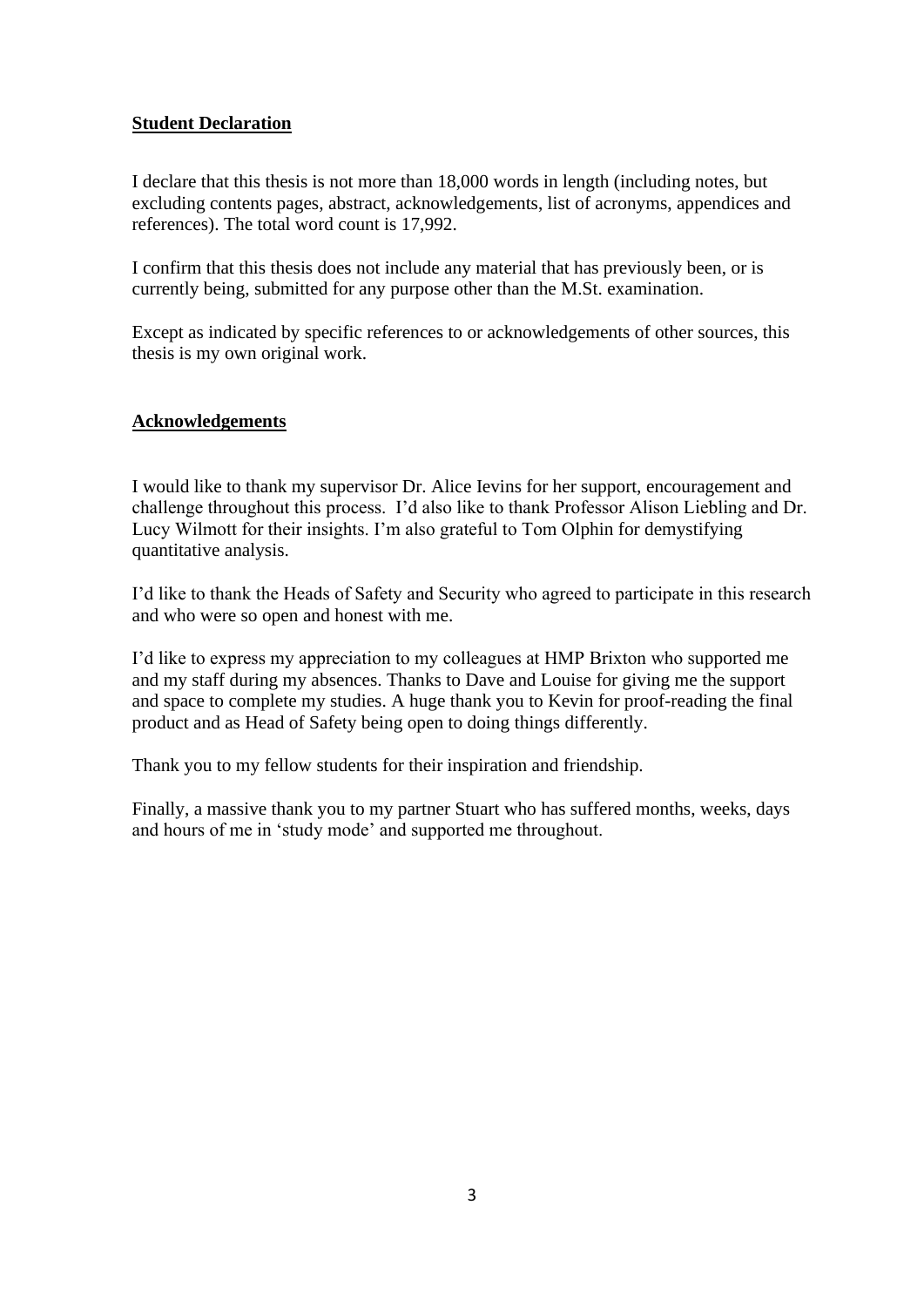# **Table of Contents**

| Abstract                           | 1              |
|------------------------------------|----------------|
| Declaration                        | 3              |
| Acknowledgements                   | 3              |
| <b>Table of Contents</b>           | $\overline{4}$ |
| List of Figures                    | 6              |
| List of Acronyms                   | 6              |
| 1. Introduction                    | 7              |
| 2. Literature Review               | 11             |
| 2.1. Prison Managers               | 12             |
| Punishment                         | 12             |
| Humanity                           | 13             |
| Efficiency                         | 14             |
| 2.2. Wider Prison Literature       | 16             |
| The impact of role and environment | 16             |
| <b>Prison Culture</b>              | 18             |
| 2.3. Security vs. Safety?          | 19             |
| 2.4. Values                        | 22             |
| Security vs. Harmony               | 22             |
| Moral Dualism: Care vs. Control    | 23             |
| 2.5. Relationships                 | 24             |
| 3. Research Design and Methodology | 26             |
| 3.1. Research Aims                 | 26             |
| 3.2. Research Design               | 26             |
| 3.3. Survey                        | 27             |
| <b>Survey Design</b>               | 27             |
| <b>Survey Sample</b>               | 28             |
| Survey Analysis                    | 29             |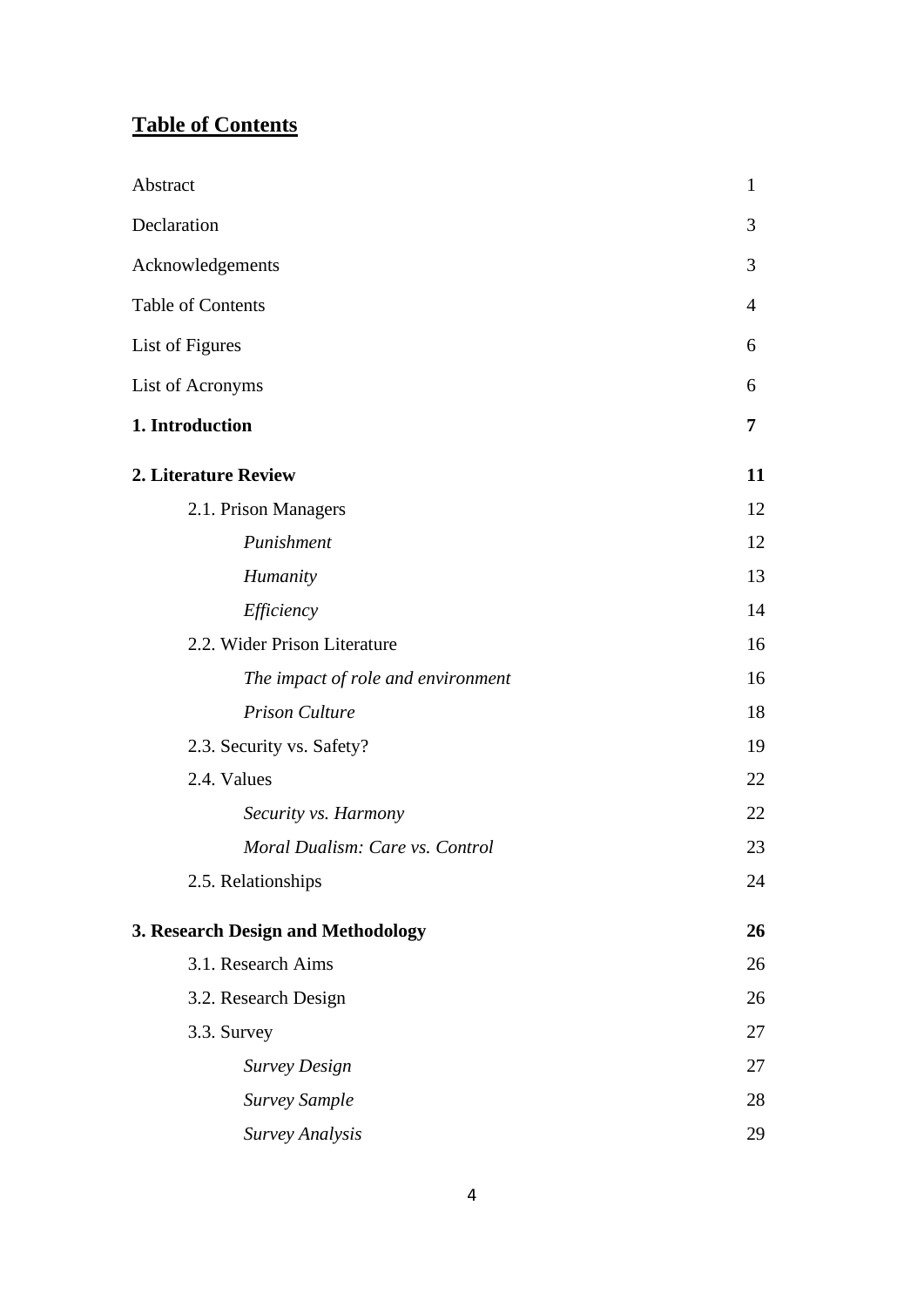| 3.4. Semi-Structured Interviews                                     | 30 |
|---------------------------------------------------------------------|----|
| Participants and Sampling Strategy                                  | 30 |
| <b>Interview Schedule</b>                                           | 32 |
| Procedure                                                           | 33 |
| 3.5. Qualitative Data Analysis                                      | 33 |
| 3.6. Other Considerations                                           | 34 |
| <b>Ethical Considerations</b>                                       | 34 |
| <b>Insider Research</b>                                             | 35 |
| <b>4. Findings and Discussion</b>                                   | 37 |
| 4.1. Values                                                         | 37 |
| <b>Survey Results</b>                                               | 37 |
| Moral Dualism in practice                                           | 42 |
| <b>Security Values</b>                                              | 42 |
| <b>Harmony Values</b>                                               | 45 |
| Integrity                                                           | 51 |
| Managerialism                                                       | 53 |
| A square peg in a square hole?                                      | 56 |
| 4.2. Relationship between Heads of Safety and Heads of Security     | 59 |
| Safety vs. Security                                                 | 59 |
| Differing nature of relationships                                   | 60 |
| What hinders and promotes cohesion?                                 | 65 |
| 5. Conclusion                                                       | 71 |
| References                                                          | 75 |
| Appendices:                                                         |    |
| Appendix A: Braithwaite's Inventory for Security and Harmony Values | 80 |
| Appendix B: Sample Survey Question                                  |    |
| Appendix C: Participant Information Sheet                           | 82 |
| Appendix D: Interview Schedule                                      | 84 |
| Appendix E: Consent Form                                            |    |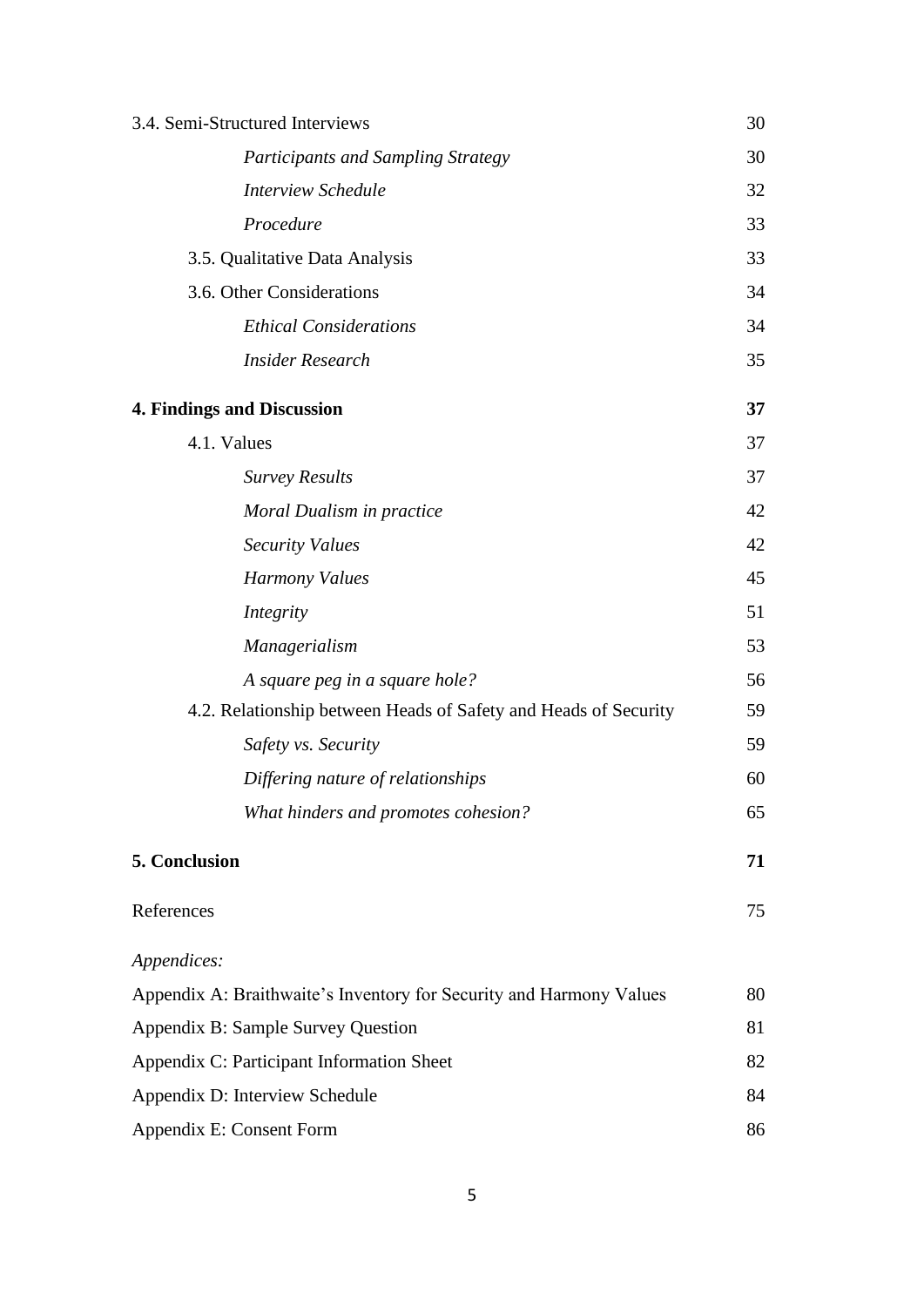# **List of Figures**

- Figure 1.1 Harmony and Security means by Role and Gender
- Figure 1.2 Value Orientation Distribution by Role
- Figure 1.3 Value Orientation Distribution by Gender

# **List of Acronyms**

| <b>HMIP</b>  | Her Majesty's Inspectorate of Prisons               |
|--------------|-----------------------------------------------------|
| <b>HMPPS</b> | Her Majesty's Prison and Probation Service          |
| <b>JC</b>    | Justice Committee                                   |
| MoJ          | Ministry of Justice                                 |
| OSAG         | <b>Operational and System Assurance Group</b>       |
| <b>PGA</b>   | Prison Governors' Association                       |
| <b>SOCT</b>  | Security, Organised Crime and Terrorism Directorate |
| <b>SMT</b>   | Senior Management Team                              |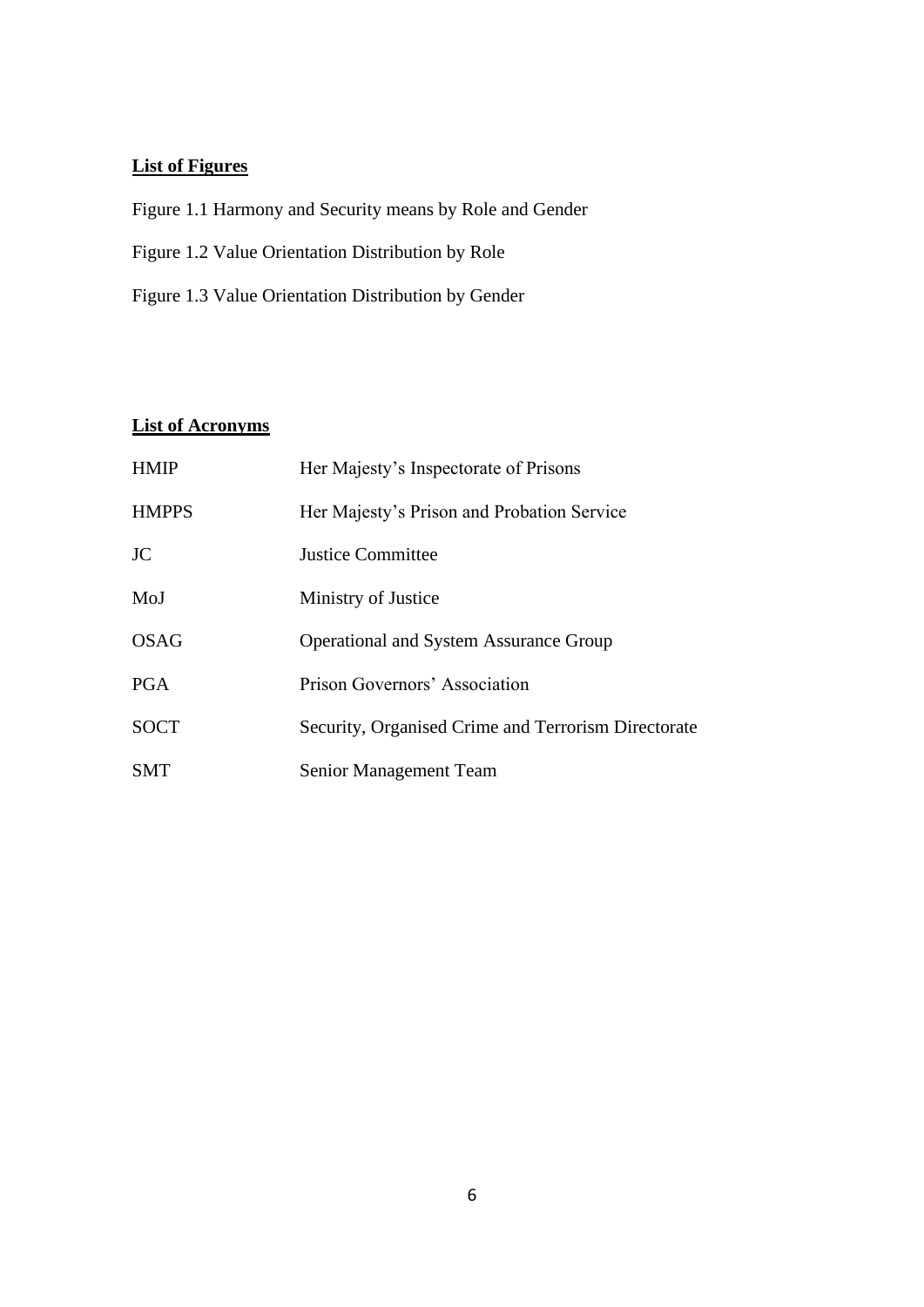#### **1. Introduction**

Her Majesty's Prison and Probation Service (HMPPS) has faced growing media and ministerial attention following rising violence, self-harm and suicides in prisons and breaches of physical security (MoJ, 2019b; BBC, 2019a; BBC, 2019b). Advances in technology and drugs have contributed to increased difficulties in preventing the supply of illicit articles which is a driver for drug use, debt, self-harm and a culture of violence in prisons. In response, HMPPS introduced 'special measures' to provide additional oversight in prisons considered to be facing the most significant challenges and failing to provide safe and decent regimes (Justice Committee, 2019). Her Majesty's Inspectorate of Prisons (HMIP) introduced a process of 'urgent notification' to highlight prisons giving rise to substantial safety and decency failings following inspection (HMIP, 2017). To date at least sixteen prisons have been subject to special measures and six prisons have been issued with urgent notification notices (Justice Committee, 2019; HMIP, 2019). This crisis has resulted in former Prisons Ministers pledging increased investment into safety departments (MoJ, 2016) and most recently the launch of the 'ten prisons project' to invest in and improve standards and security in some of the most challenging jails (MoJ, 2019a). At the time of writing, Category B local prisons were disproportionately impacted by these initiatives with fourteen local prisons subject to special measures, five having been issued with an urgent notification and six identified for the 'ten prisons project'. This category will therefore be the focus of this study.

Keeping prisons safe and secure requires balancing the rights and well-being of individual prisoners with control measures to protect the public and those within the walls of the establishment. Research into prison work has described the conflict faced by prison officers when balancing these welfare and security duties (e.g. Crawley, 2004). This research has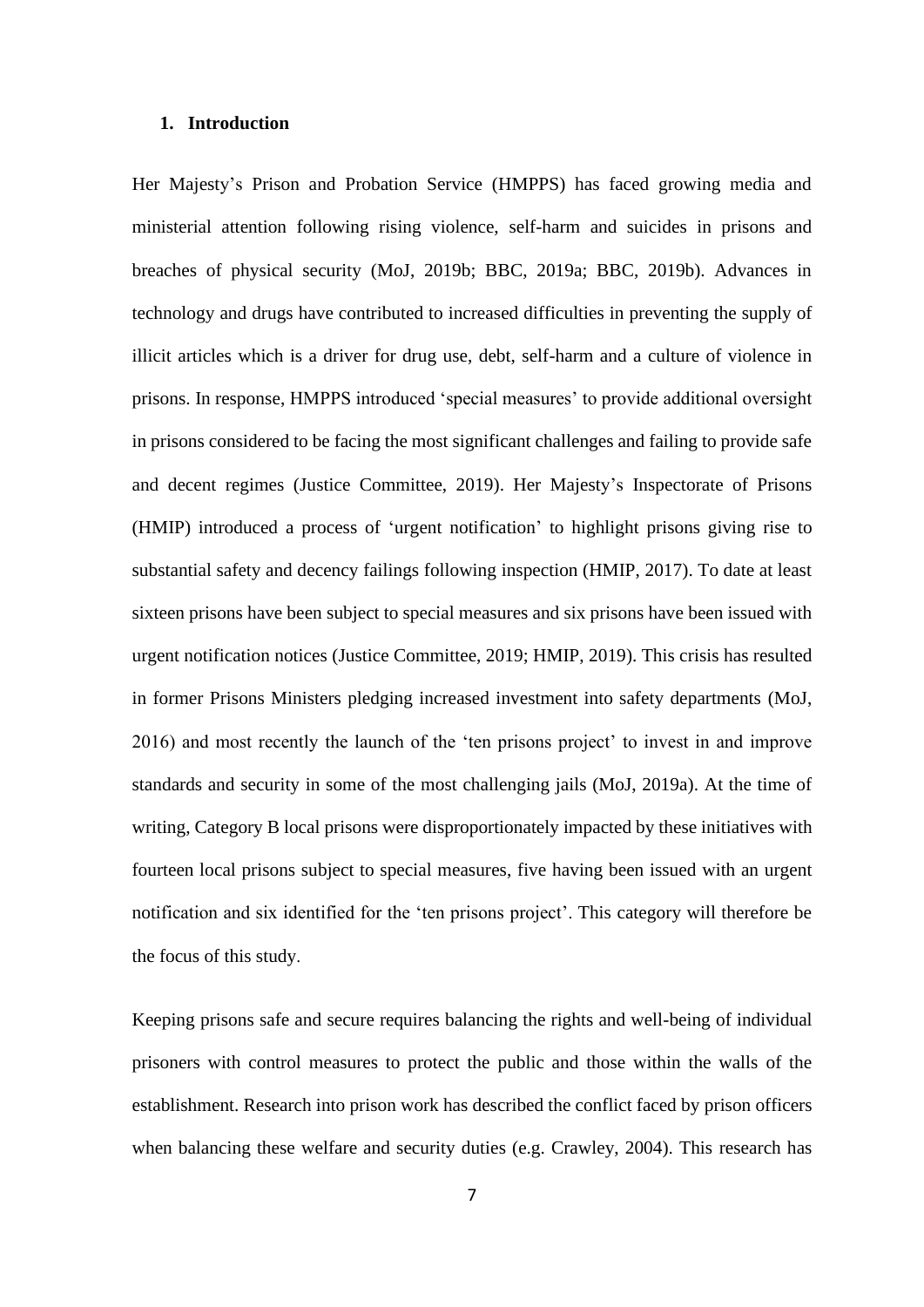extended into studies of Governing Governors, their personal values and an understanding that the Governor can influence the moral texture of their establishment (Bryans, 2007; Crewe & Liebling, 2012). Therefore, values matter and influence how managers make decisions and prioritise organisational objectives that affect the lives of their staff and prisoners in their care (Liebling, 2004; Bennett, 2015; Liebling & Crewe, 2016).

This study focuses on Heads of Security and Heads of Safety<sup>1</sup> as the roles that manage the most serious risks within the establishment. This research gives an insight into the importance of values, impact of job role and peer-relationships in prisons from the perspective of safety and security governors who have been neglected in research to date. Bennett's study of prison managers (2015) highlights that working practices are derived from the interaction between an individual's agency and societal or organisational structures. This study addresses a gap in this literature by exploring how particular prison management roles influence or are influenced by values.

There is scarce work on operational managers who form the Senior Management Team (SMT) and how these individuals work together to implement the Governing Governor's strategy and influence staff (Brookes, Smith & Bennett 2008; Bennett, 2015). This is an oversight as operational managers oversee the daily management of the prison regime, manage incidents involving prisoners, such as self-harm and acts of violence as duty governor, and deliver their own functional priorities. The Prison Governors Association (PGA) has argued that increased numbers of incidents, a more complex prison population and the consequent scrutiny has increased the workload and pressures of operational

<sup>&</sup>lt;sup>1</sup> Head of Safety or safety governor will be used to refer to the operational manager responsible for the safety function e.g. Head of Residence and Safety or Head of Safer custody or Head of Safety and Equalities.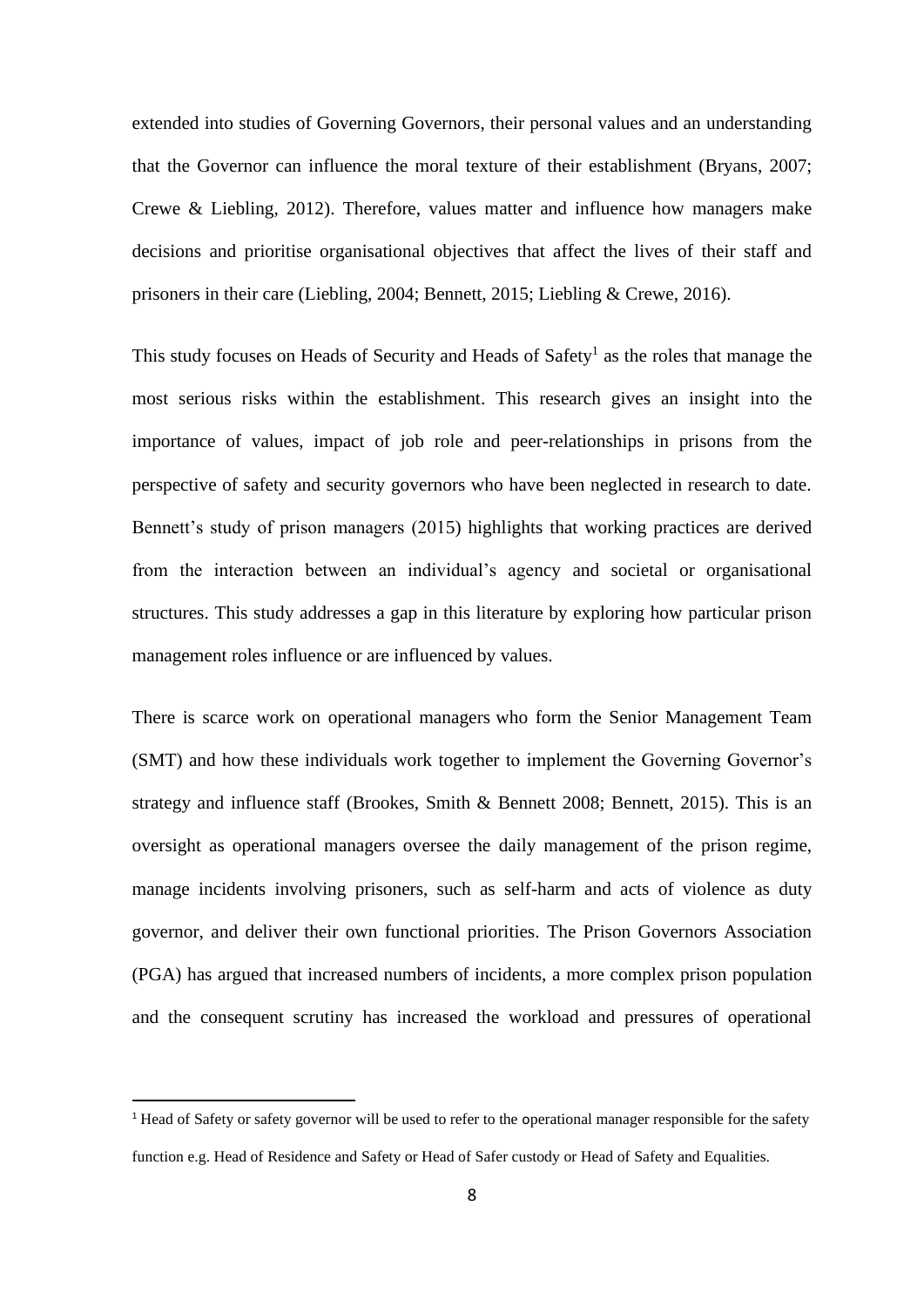managers (PGA, 2018). As violence, crime and suicides in prisons rise, understanding the individual managers responsible for the day-to-day management of these complex issues is necessary.

Previous research has highlighted the impact that relationships between staff and prisoners and staff and management have on prison culture and the experiences of those living and working within establishments (Liebling & Price, 2001; Liebling, 2004; Bennett, 2015). Yet, no research to date has explored the nature of relationships between senior managers. This study gives an insight into the working lives of operational managers in some of the most complex prisons in England and Wales and contributes to the growing body of literature exploring the complex relational environment of prisons where values and priorities often clash.

The structure of HMPPS creates a division between security and safety work from a policy and oversight perspective. In simplified terms, safety work refers to reducing suicides, selfharm and violence whilst security focusses on preventing escapes and trafficking of illicit articles including drugs. Two separate audits for security and for safety have recently been introduced by the Operational and System Assurance Group (OSAG) which aim to provide a more in-depth and comprehensive audit of safety and security processes. The Security, Crime and Terrorism directorate (SOCT) appears to work largely independently from the Safety Group and regional meetings with establishment leads are held separately. There are therefore no notable examples of joint-working or collaborative policies at this level.

This separation is reflected in the management structure within the establishment with distinct security and safety functions within individual prisons. However, the work of safety and security departments is inextricably linked, particularly with regards to prevention of violence and tackling the drug culture. A recent Justice Committee (JC) report highlights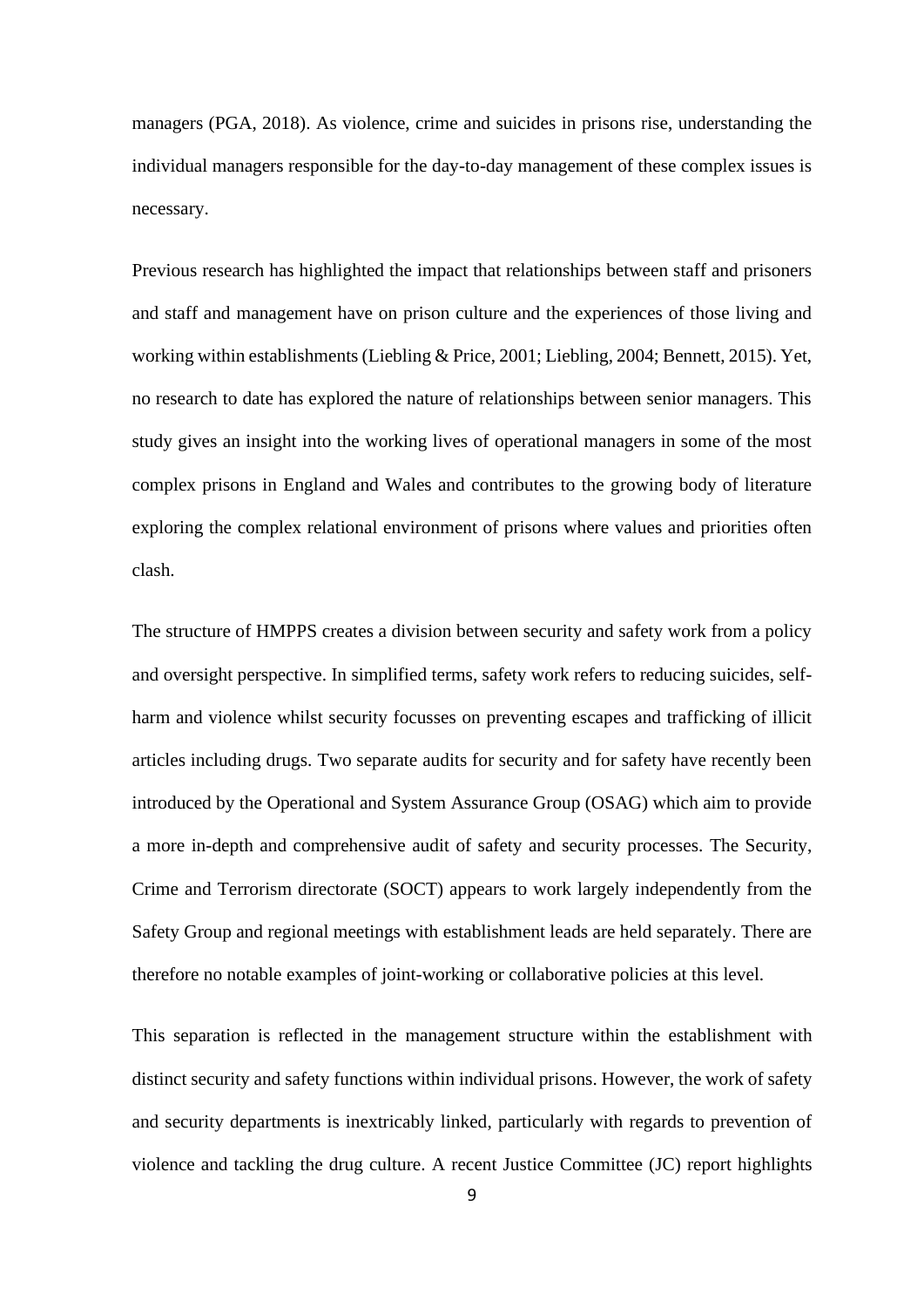that performance matrices have been heavily weighted towards safety and security outcomes (JC, 2019). The Committee welcomed a £100 million investment to improve security but called for a dual approach to safety and rehabilitation. A study of the interaction between security and safety departments within establishments is therefore timely as the need for effective working partnerships and inter-departmental cohesion is crucial to tackle the complex challenges faced by HMPPS.

This work hopes to stimulate organisational reflection within HMPPS on the valueorientations of operational managers and the relationship between security and safer custody functions. It is hoped that a greater understanding of those managing the operational delivery of these priorities and what facilitates effective working partnerships will encourage improved organisational cohesion in order to effectively achieve shared goals.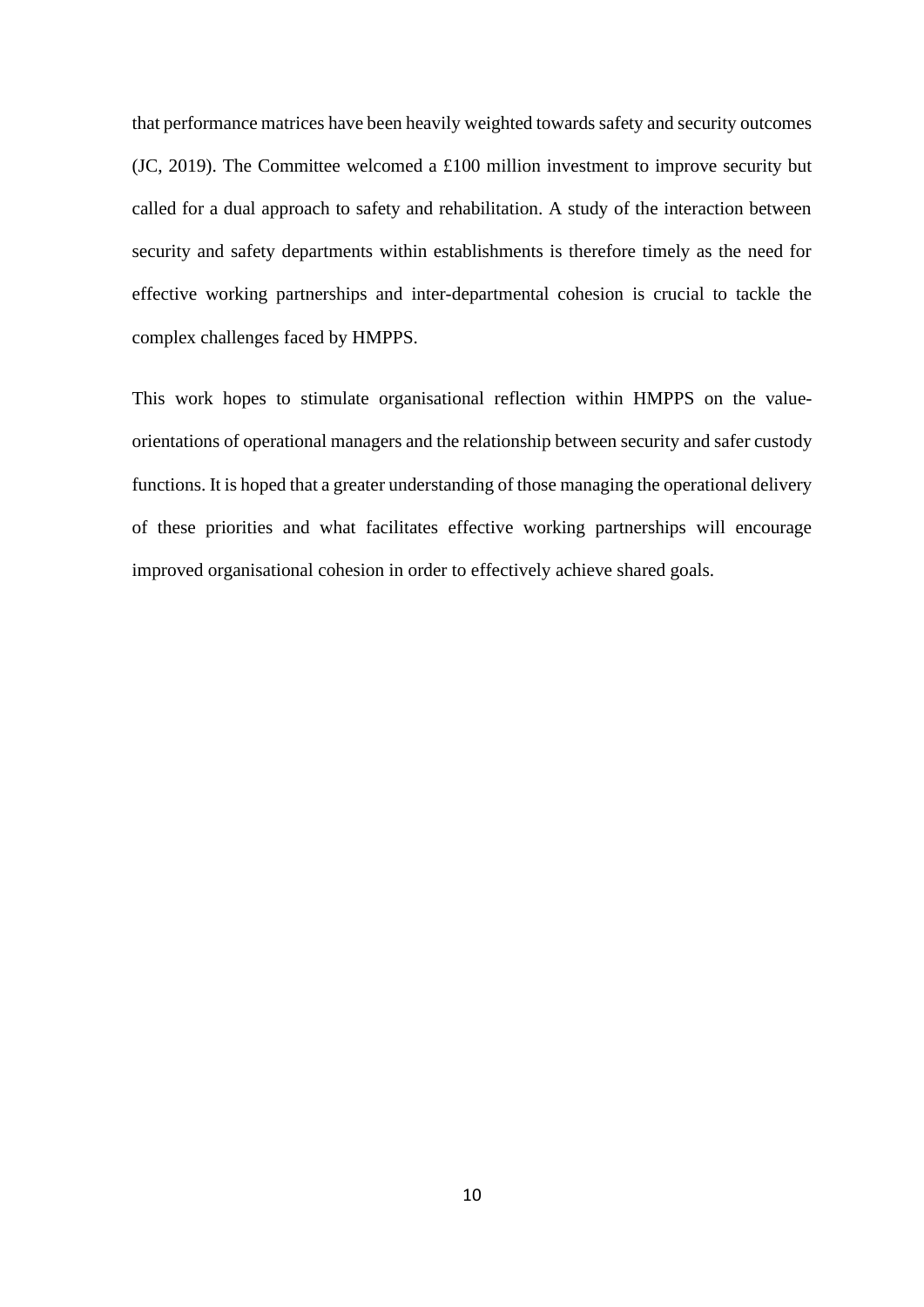#### **2. Literature Review**

Prison managers are an under-studied group who play a significant role in prison management through the translation of organisational priorities and visions into practical strategies that front-line staff can make work on the ground (Brookes et al, 2008). There is limited research on prison management and no literature on safety and security managers in prisons and the relationships between them. This review will therefore focus on the research on prison managers, which has focussed principally on Governing Governors (e.g. Rutherford, 1993; Bryans, 2007; Crewe & Liebling, 2012; Liebling & Crewe, 2013; 2016) with very few exceptions (Brookes et al, 2008; Bennett, 2015). Wider prison research relating to the impact of values, culture and relationships will be drawn on as well as Braithwaite's value balance model (Braithwaite, 1994).

#### **2.1 Prison Managers**

Liebling argues that:

"The role of Governors in shaping the quality of life in prison is crucial…Their abilities, interpretations of their role, and the values they bring to it influence life in an establishment to a very significant extent" (2004: 376- 374)

The literature exploring the differing approaches and underlying values of Governing Governors is likely to help us to understand the approaches of different operational managers and an insight into the wider hierarchical culture in which operational managers work. Research has shown that values matter in prisons and influence the experience of staff and prisoners alike (e.g. Liebling, 2004; Tait, 2011; Bennett, 2015). It is therefore argued that the values of operational managers are likely to significantly impact the work delivered by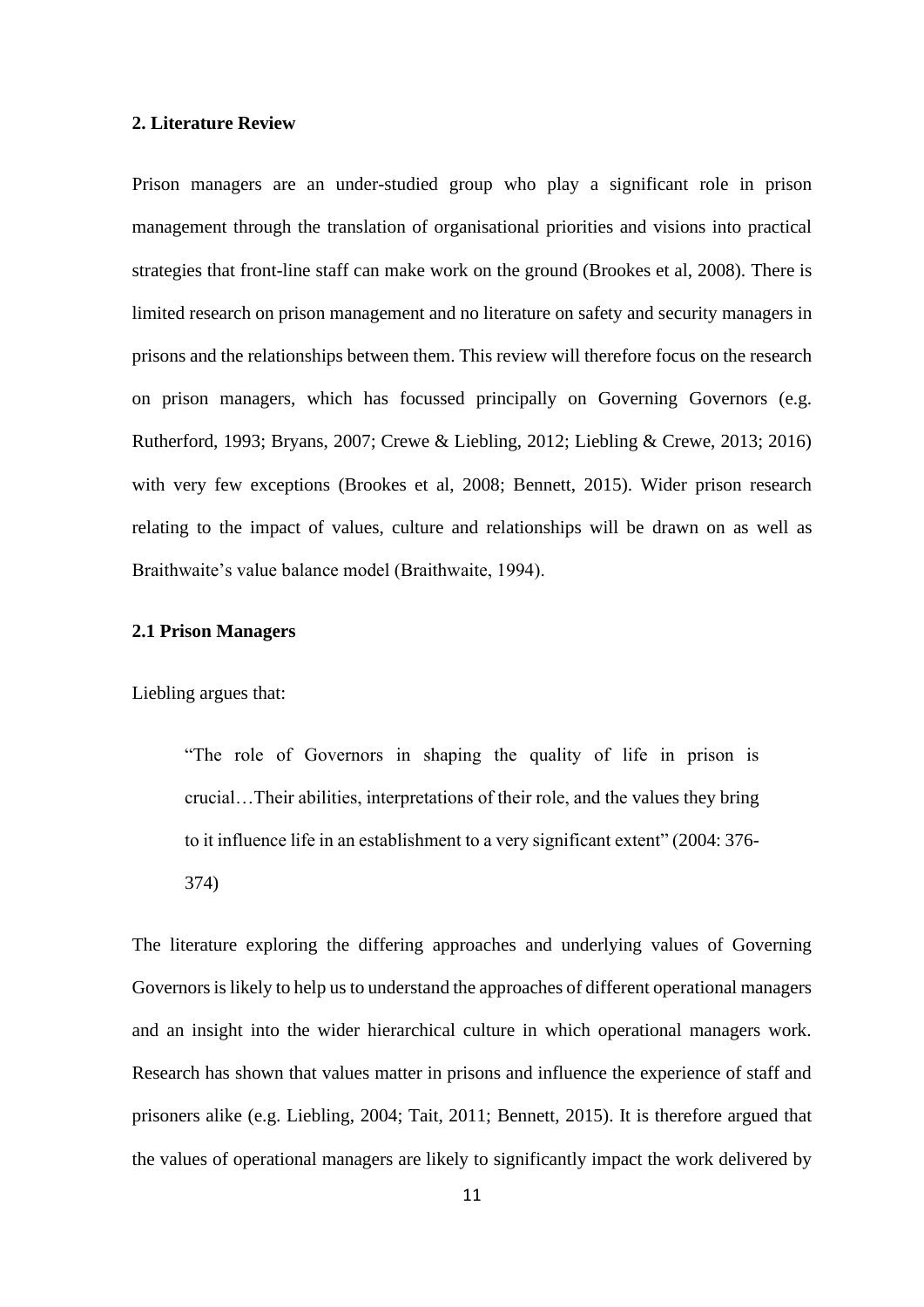themselves and their staff in their area of responsibility. Motivation for joining the service, personal and professional experiences as well as the political landscape they work in moulds a governor's working personality (Rutherford, 1993; Crewe & Liebling, 2012).

Recent research on prison managers has developed Rutherford's work on the three working 'credos' of criminal justice practitioners: punishment, humanity and efficiency (Rutherford, 1993; Crewe & Liebling. 2012; Bennett, 2015). The most recent typology of Governing Governors by Liebling and Crewe (2012) describes six types of prison manager: operators, idealists, managerialists, entrepreneurs, moral dualists and the alienated. Underlying these typologies are distinct attitudes regarding the moral status of prisoners and the means and ends of imprisonment (Rutherford, 1993; Crewe & Liebling, 2012). Rutherford recognised that "the relationship between values and a person's work must be regarded as a dynamic and developmental process" (Rutherford, 1993: 10). Liebling and Crewe (2016) accepted that individuals will sit at the edges of the varying approaches. Bennett (2015) critiqued these typologies for being too neat in what is a very complex social environment. He usefully divided the values expressed by prison managers in his study as relating to punishment and security; reform, rehabilitation and humane treatment and professionalism, but found there was continual overlap between Rutherford's traditional credos.

### *Punishment*

The punishment credo is characterised by a disdain for prisoners and unfettered power being wielded by the authorities (Rutherford, 1993). Bennett (2015) found that these attitudes were less likely to be expressed overtly by managers as this was not seen as organisationally acceptable. Crewe and Liebling (2012) found that many modern governors had a sense of belief in 'just deserts' punishment and individual 'responsibilisation'. Bennett extended this credo to include managers' attitudes towards security and order and distinguished between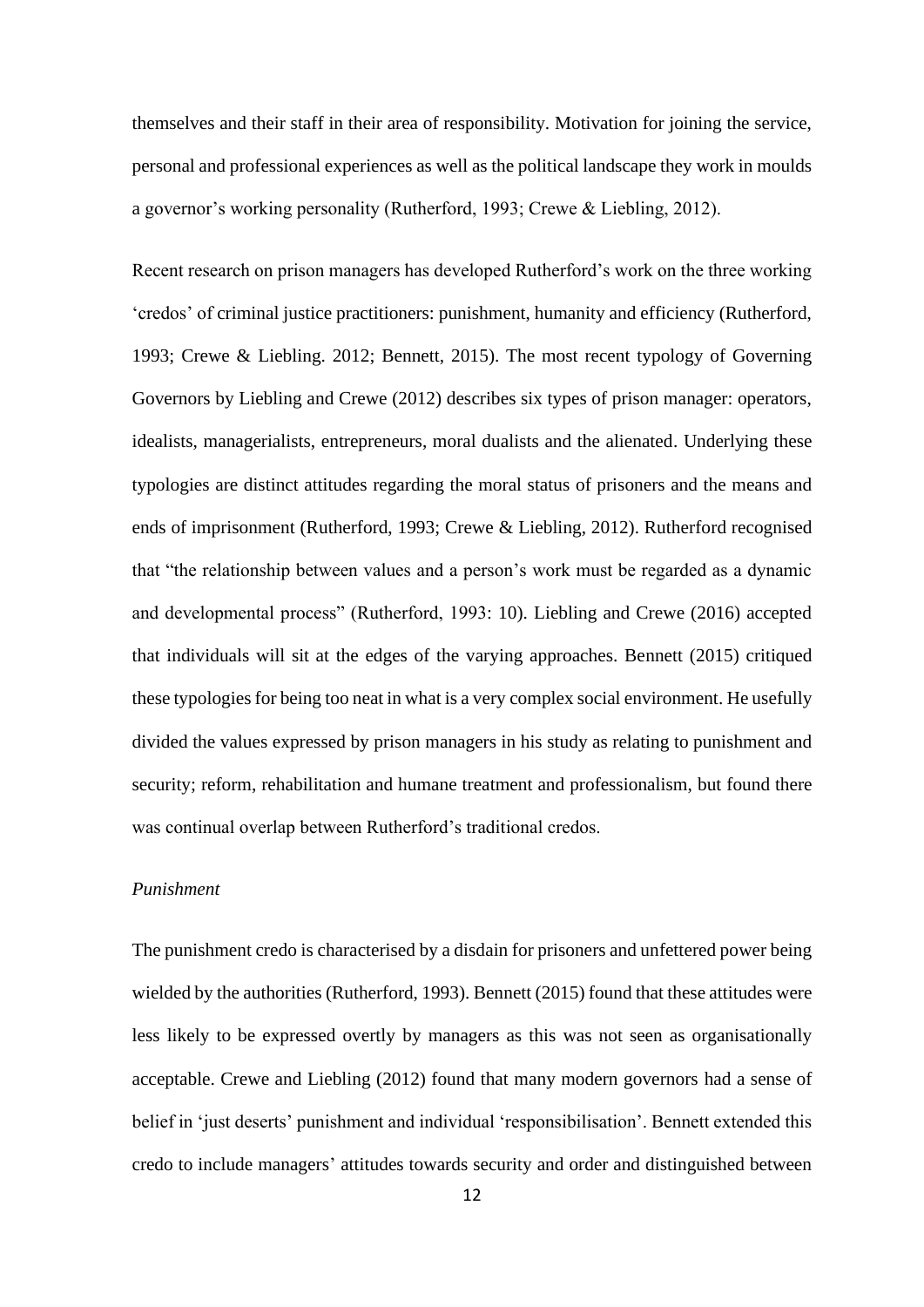those for whom security is of the utmost importance and both a means and an end, whilst for others, security is the means to achieve performance targets or positive outcomes, such as safety and rehabilitation (Bennett, 2015; Zedner, 2009).

Although not related to prison managers, two distinct typologies of security manager are described by Gill, Burns-Howell, Keats and Taylor (2007): the traditionalist and the modern entrepreneur. The traditionalist, often from a military background, enforces security as the dominating feature of the business regardless of cost and measuring success through security outcomes i.e. arrests. The modern entrepreneur is more integrated into the wider activities of the business and recognises the importance of influencing people, implementing change and cost-effectiveness (Gill et al, 2007). Strong commitment to security objectives therefore does not always tie in with traditional punitiveness demonstrating the complex interplay of different values and objectives (Bennett, 2015).

#### *Humanity*

The humanity credo reflected liberal-humanitarian ideals and encompassed values of compassion and empathy towards offenders, optimism and a commitment to rehabilitation and wider penal reform (Rutherford, 1993; Bryans, 2007). Crewe and Liebling (2016) distinguish between the 'old-style' of liberal-idealists as described by Rutherford, who were considered moral guardians of the service and who critiqued brutality and inhumanity in the system, and a younger generation of liberals. These modern liberals also believed in compassion, fairness, optimism for rehabilitation and social reform. Unlike their more romantic predecessors, they demonstrated a greater dedication to security and control and focus on positive outcomes for wider society rather than improving lives of individuals (Crewe and Liebling, 2016). Bennett (2015) reaffirmed that the humanity credo had evolved and found that for some 'rehabilitation' and 'decency' were seen by some managers as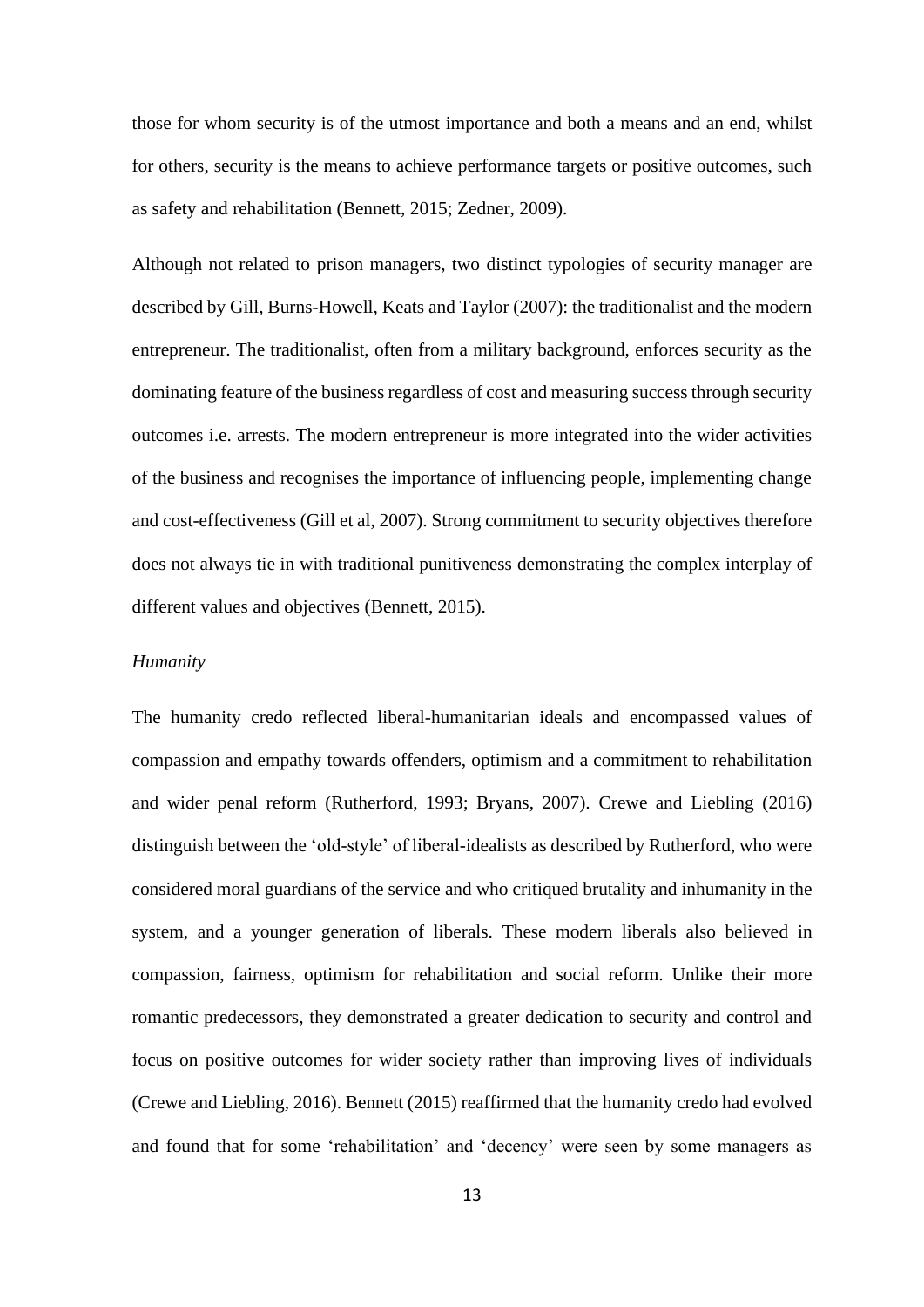prescribed organisational objectives. Yet, the notion of rehabilitation could also be interpreted more punitively as compelling prisoners to conform and comply with societal norms and prison rules. These findings once again blurred the lines between humanity, punishment and managerialism. Governors described by Liebling and Crewe (2016) as *alienated*, were those that had become disillusioned and isolated as a result of their more absolute approaches, at both ends of the humanitarian-punishment spectrum.

#### *Efficiency*

The rise of managerialism and bureaucracy was central to Rutherford's efficiency credo. This approach is described as being detached from a moral discourse and focussed on getting the job done (Rutherford, 1993). This 'new penology' of the early nineties, which focussed on minimising risk of groups of offenders and measuring the efficacy of systems rather than rehabilitation and individual prisoners' needs, was met with cynicism by some academics (Simon & Feeley, 1992). Conversely, the benefits of uniformed standards and accountability structures were used by senior practitioners to champion progressive agendas and encourage practices aimed at improving the quality of imprisonment (Wheatley, 2005; Whitty, 2011). Liebling (2004) described this as a new working credo focussing on the effectiveness of imprisonment which superseded and incorporated, to varying degrees, aspects of all three credos.

The expansion of managerialist practices, often referred to as the 'audit explosion', impacted the work of prison managers considerably (Power, 1996; Bryans, 2008; Bennett, 2015). Researchers have found that delivering results and performance targets is often prioritised over maintaining order and safety by middle-managers (Brookes et al, 2008). Concern with meeting performance targets can therefore dilute commitment to personal values relating to the humanity and punishment credo (Bennett, 2015; Liebling & Crewe, 2016). Greater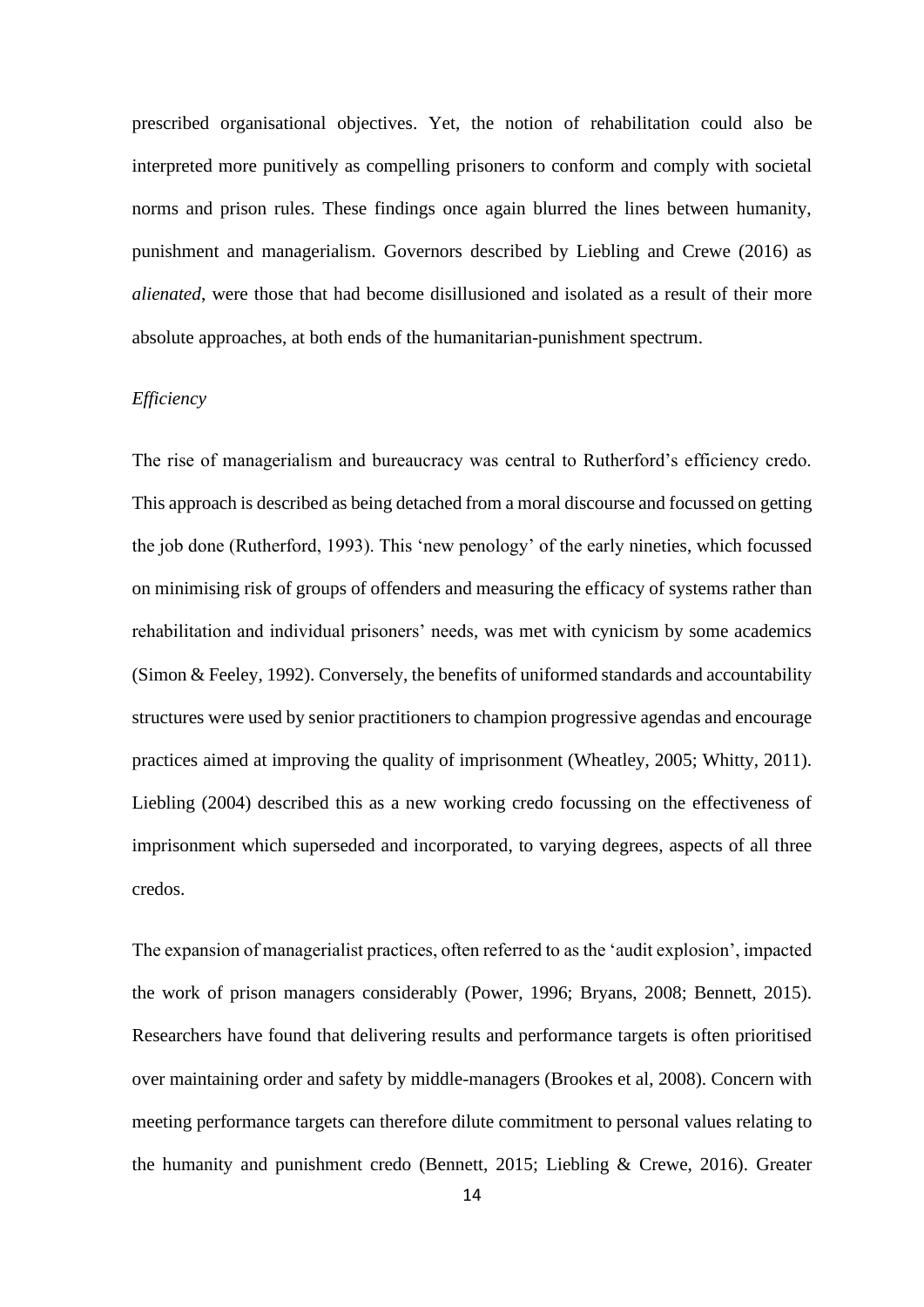emphasis on controlling budgets and accountability has increased the complexity of and scrutiny over prison management (Bryans, 2008; Bennett, 2015). Liebling and Crewe (2013) have tried to make sense of the relationship between values and managerialism by distinguishing between "managerialism plus" and "managerialism minus" (Liebling & Crewe, 2013: 292). Managerialism plus is the use of managerialist structure in the pursuit of moral objectives. However, managerialism-minus describes the over-focus on targets and an emphasis on delivering cost-effective justice to the detriment of prison regimes and prison stability (Liebling & Crewe, 2013).

The most recent studies of prison managers suggest managerialists are emerging as the dominating type, and that traditional liberal-humanitarian values are in decline (Crewe & Liebling, 2012; Liebling & Crewe, 2016). Bennett (2015) also found that managers felt an "intensified and personalised commitment to meeting managerial targets" which for some was alongside an ethical dimension and commitment to having the right relationships with staff and prisoners (Bennet, 2015: 128). There was therefore "a dynamic tension and balancing between managerialism, organisational culture and individual values" (Bennett, 2015: 128). This suggests a conflict between managerialism plus and minus approaches and reinforces the difficulty faced by managers working in a dynamic people-orientated organisation with a growing performance culture.

There is evidence that an individual's values interact with managerialist expectations and managerialism is not as absolute as sometimes presented. Managerialism may constrain scope for individuality or creativity (Bryans, 2008). Yet, Cheliotis (2006) argues that there remains space for discretion and individual interpretation of managerialist targets which can prevent managerialism eroding the delivery of justice. This comes down to the individual agency of managers who are able to make nuanced choices between rebellious resistance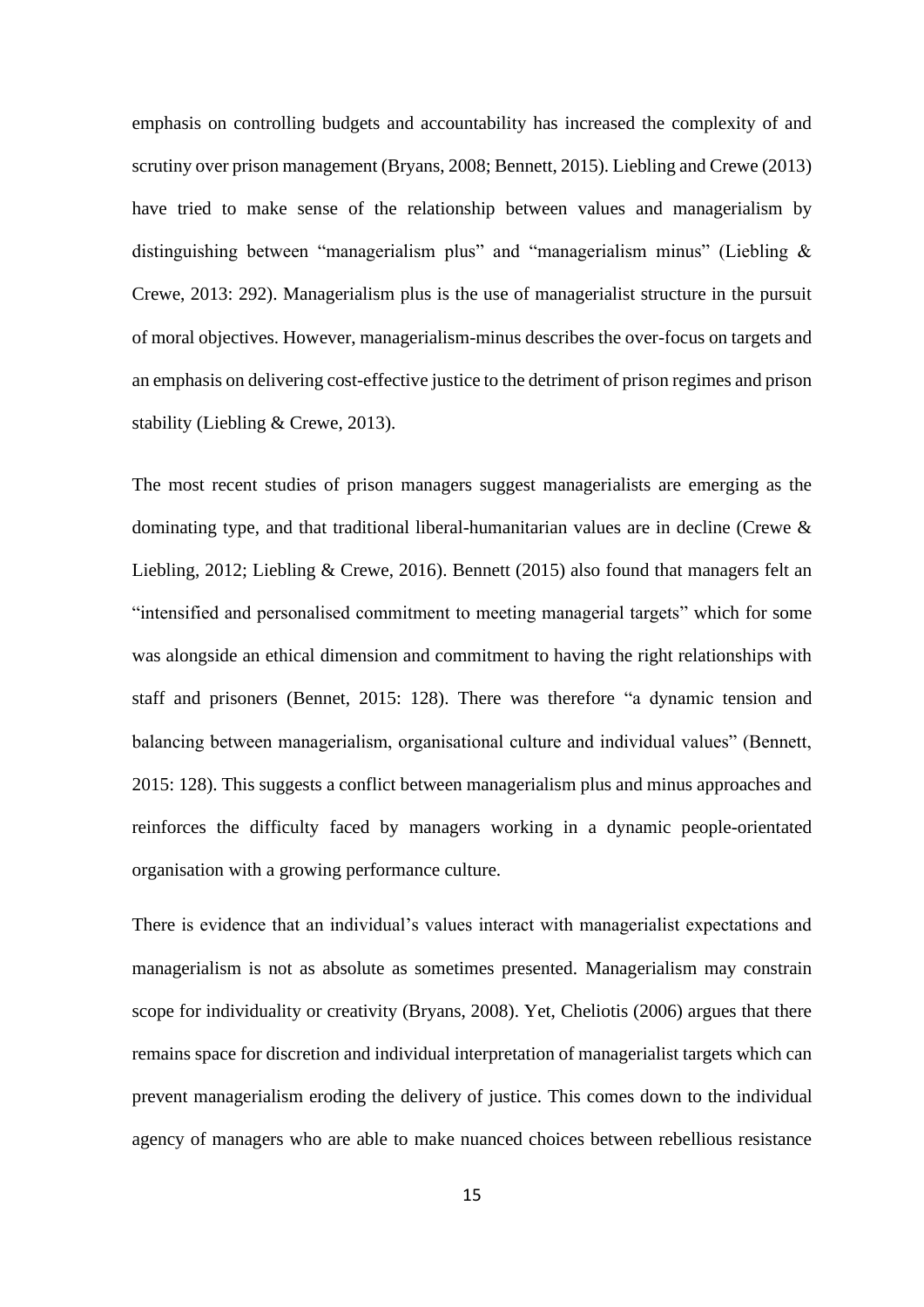and absolute compliance to organisational expectations. Cheliotis argues that this is necessary to ensure that the core aims of the criminal justice system are not undermined by "overly technocratic agendas" (2008: 257). Nonetheless, Bennett (2015) argues that organisational structure undoubtedly limits the extent to which this autonomy can be exercised and is thus likely to impact upon the working lives of safety and security governors.

This literature highlights the diverse range of approaches amongst prison governors, the rise of managerialist practices and the impact that attitudes and beliefs have on the working personality of managers. It follows that holding a security or safety focussed role may involve negotiation between personal and professional values as well as desired organisational values and objectives specific to each role. Literature regarding the effect of prison work and organisational culture on the behaviour of individuals is therefore relevant.

#### **2.2 Wider Prison Literature**

#### *The impact of role and environment*

A larger body of literature relating to prison officer attitudes evidences that values and beliefs influence how they carry out their role (e.g. Crawley, 2004; Liebling, 2000; 2004; Liebling, Price & Shefer, 2011). Various typologies of officers distinguish between differing attitudes towards prisoners and the mixed ability to reconcile rehabilitation, care and compassion with security, order and coercion (Gilbert, 1997; Scott, 2008; Tait, 2011). This reinforces the relevance of the distinction between cynical and tragic perspectives (Muir, 1977; Gilbert, 1997; Liebling, 2011). Cynics view individuals as good or bad and therefore place emphasis on individual responsibility and prisoners being less eligible as a consequence of their actions. Those with a tragic perspective view humanity as more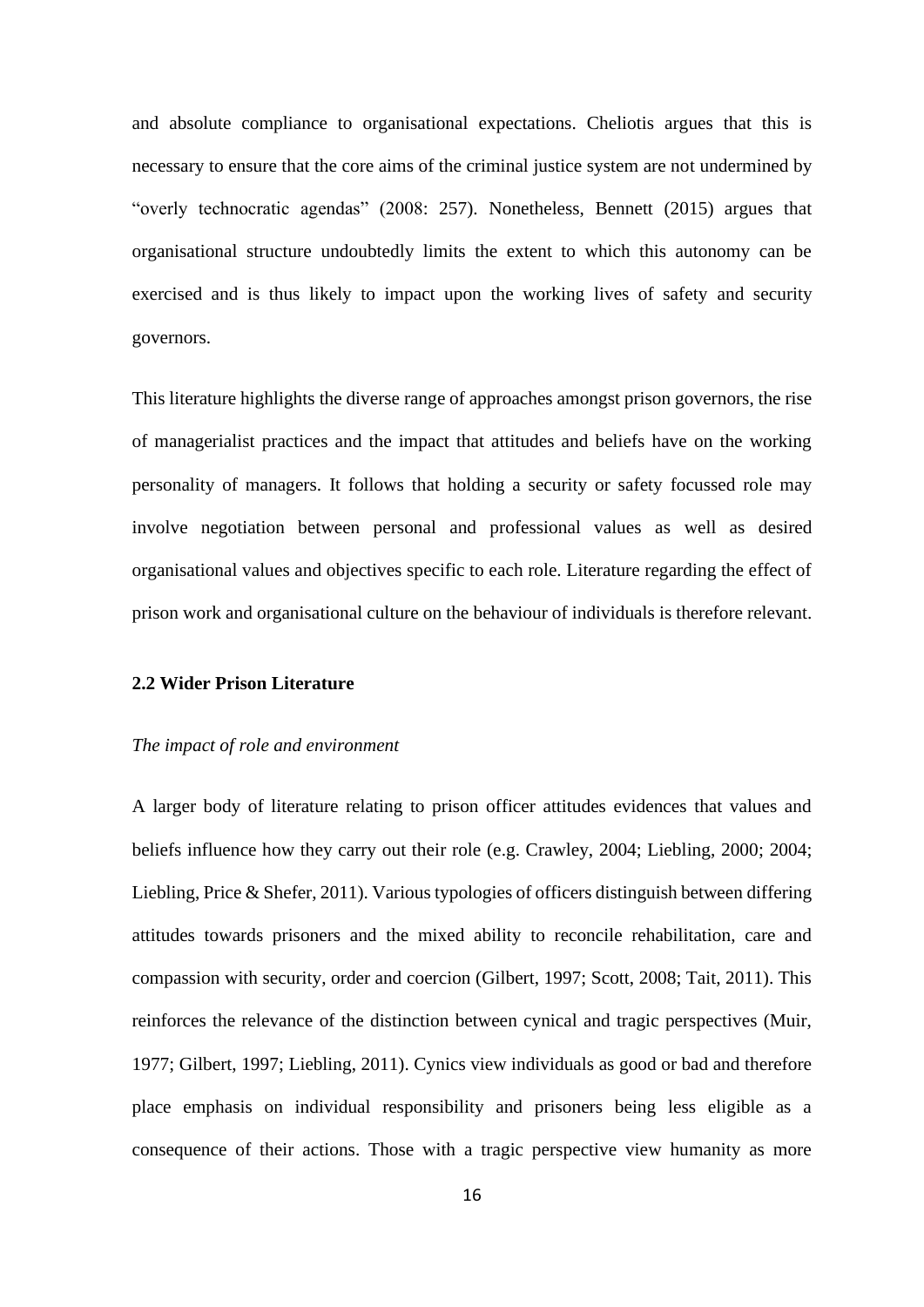complex and will consider the context in which prisoners have made life choices (Gilbert, 1997; Liebling, 2011). In prison managers, Crewe and Liebling (2012) found that a cynical perspective was more prominent in operators and managerialists and that the tragic stance taken was by moral dualists and idealists. *Moral dualists* are described by Crewe and Liebling (2012) as prison managers that encompass the strengths of all of the other approaches and are driven by strong values and a sense of public accountability. They have the ability to confidently and competently reconcile the operational requirements of running a secure, safe and humane prison, meet targets and drive change whilst forging relationships of trust, respect and loyalty with staff and prisoners (Crewe & Liebling, 2012).

French sociologist Bourdieu (1980) argues that the interaction between an individual's *habitus* and *field* influences actions and decision-making processes (Grenfell, 2012). *Habitus* is derived from an individual's values, beliefs, life experiences, perceptions and feelings. The *habitus* is continually evolving and interacts with the social environment, or *field,* to guide practice (Bourdieu, 1980; Liebling, 2008; Lerman & Page, 2012). Furthermore, Bourdieu (1980) asserted that an individual's *habitus* will 'fit' more comfortably in certain *fields* or indeed job roles than others but that individuals adapt over time to reconcile these conflicts (Grenfell, 2012).

There is strong empirical evidence that the nature and demands of prison work influence the personal and professional values of prison staff (Crawley, 2004; Crawley & Crawley, 2008; Lerman & Page, 2012). Cynicism within prisons has been described as infectious to those living and working within its walls (Warr, 2008). New officers internalise the culture, practices and values of the establishment (Crawley & Crawley, 2008). Officers have described being 'hardened' by the environment and this extending into their personal life (e.g. Kauffman, 1988; Crawley, 2004). Where the prison ethos contradicts the personal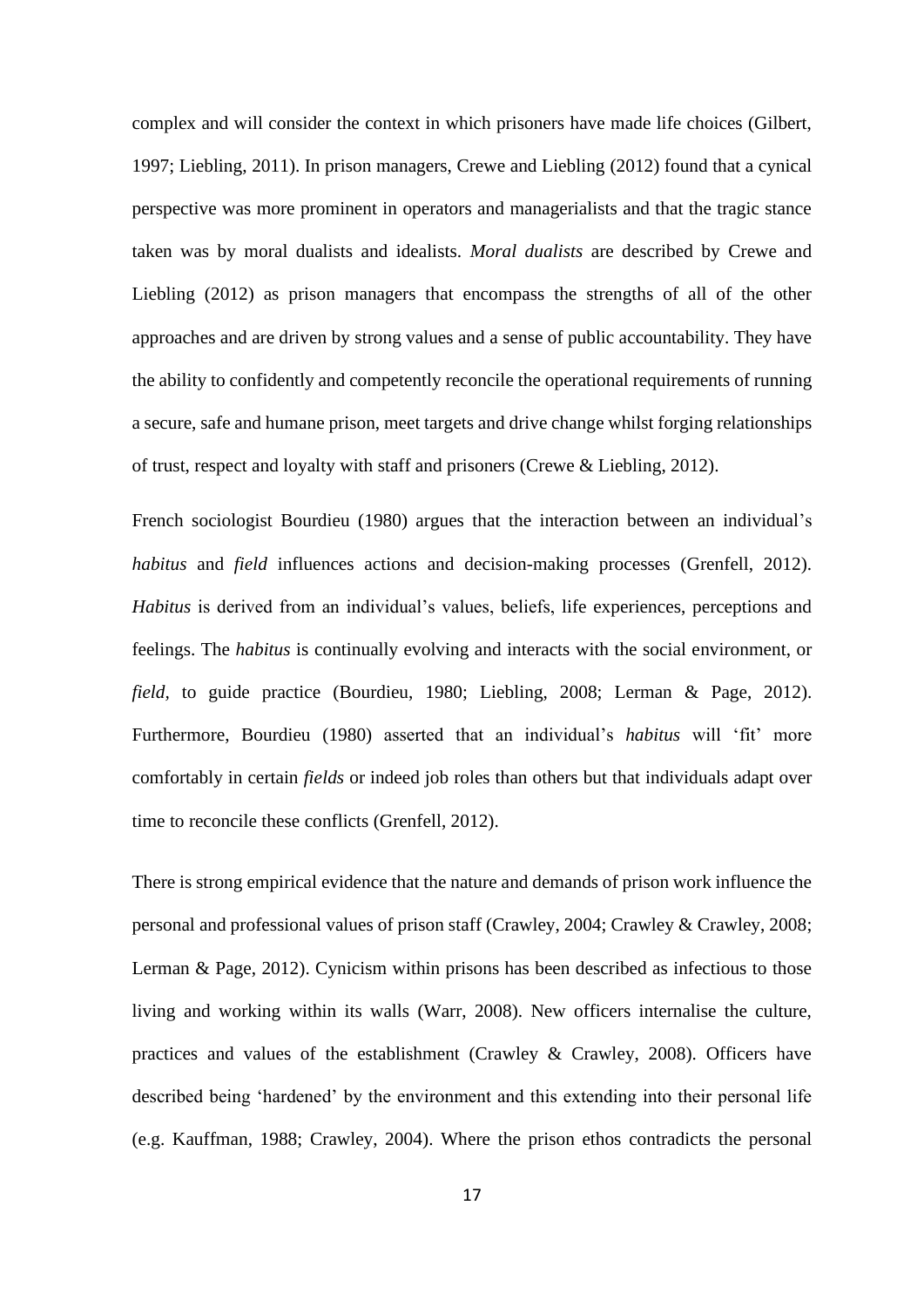values of an officer, this can create discomfort and a feeling of needing to put on an act to fit in or navigate 'moral dilemmas' (Kauffmann, 1988: 222; Crawley, 2004). Researchers have found that officers are likely to apply for job roles that allow their personal approach to work to flourish (Tait, 2011; Liebling et al, 2011). This may also apply to the job preferences and aspirations of operational managers. The position that a manager holds within a particular context is therefore likely to influence their perceptions and behaviours (Lerman & Page, 2012). Taking on a security or safety role may therefore strengthen or support existing values or give rise to internal tension and conflict when personal values contradict organisational expectations.

#### *Prison Culture*

The interplay between an individual's values and the wider organisational culture has been shown to impact decisions and behaviours of prison staff and consequently outcomes related to security, violence and self-harm (Liebling, 2008; Bennett, 2015; Liebling & Kant, 2016). Organisational culture is complex and multi-faceted, and scholars have defined it differently (e.g. Martin, 1992; Parker, 2000). Parker (2000) asserts that culture is continually in flux and even where there are agreed organisational objectives, the means of achieving the end result will vary. Bennett's discussion of prison culture highlights the fact that prisons are characterised by the continual tension between the competing values and priorities of different staffing groups and different managers (Bennett, 2015; Shein, 2004). The work of Liebling on 'what matters' in prisons demonstrates the correlation between prison culture and the experience of imprisonment for prisoners. She argues that whilst there are similarities in the occupational culture of the prison officer role across all establishments, how this culture manifests in every prison differs (Liebling, 2004; Liebling, 2008; Liebling & Kant, 2016).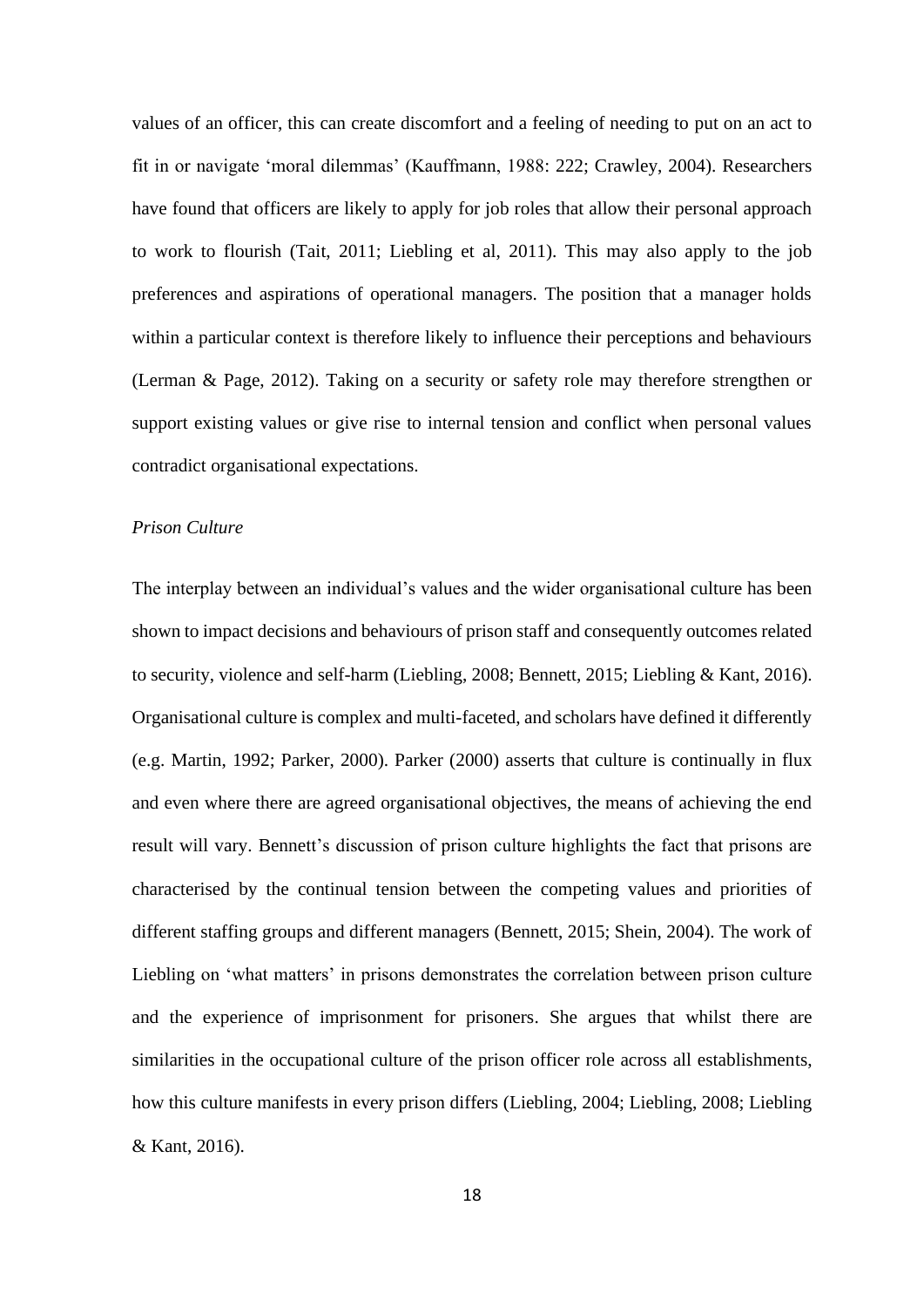Behaviours and decisions within prisons therefore arise from an evolving and continuous dialogue between dominant organisational ideas and structures and individuals and priorities that challenge and contradict them, or re-interpret and develop them (Parker, 2000; Cheliotis, 2006; Bennett, 2015). Prison culture is influenced not only by the Governing Governor but the biography of the prison and the experience and turnover of the workforce (Crawley & Crawley, 2008). For example, prisons with a defiant or resistant prison officer culture have been shown to be less effective at implementing new policies, embracing change and often display negative attitudes towards prisoners (Liebling, 2008; Liebling & Kant, 2016). Liebling and Kant (2016) suggest that the traditional-resistant culture is most prominent in public sector local prisons which are the focus of this research. This gives rise to the question of what influence safety and security governors have on the wider prison culture and in what ways this culture impacts upon their ability to achieve their objectives and drive change.

## **2.3 Security vs Safety?**

This study looks to explore whether there are two distinct occupational cultures attached to the role of Head of Security and Head of Safety and in what ways managers in these roles embrace or resist traditional or stereotypical perceptions of the job role. Literature on approaches to security and safety work are relevant to understand which values may be more prominent in these roles.

Zedner asserts that "security is both a state of being and a means to that end" (2003: 155). In wider literature, the pursuit of public safety and national security has put actions justified in the name of security increasingly under the spotlight (Garland, 2001; Zedner, 2009). These actions often face minimal scrutiny or contest and can therefore be exploited or abused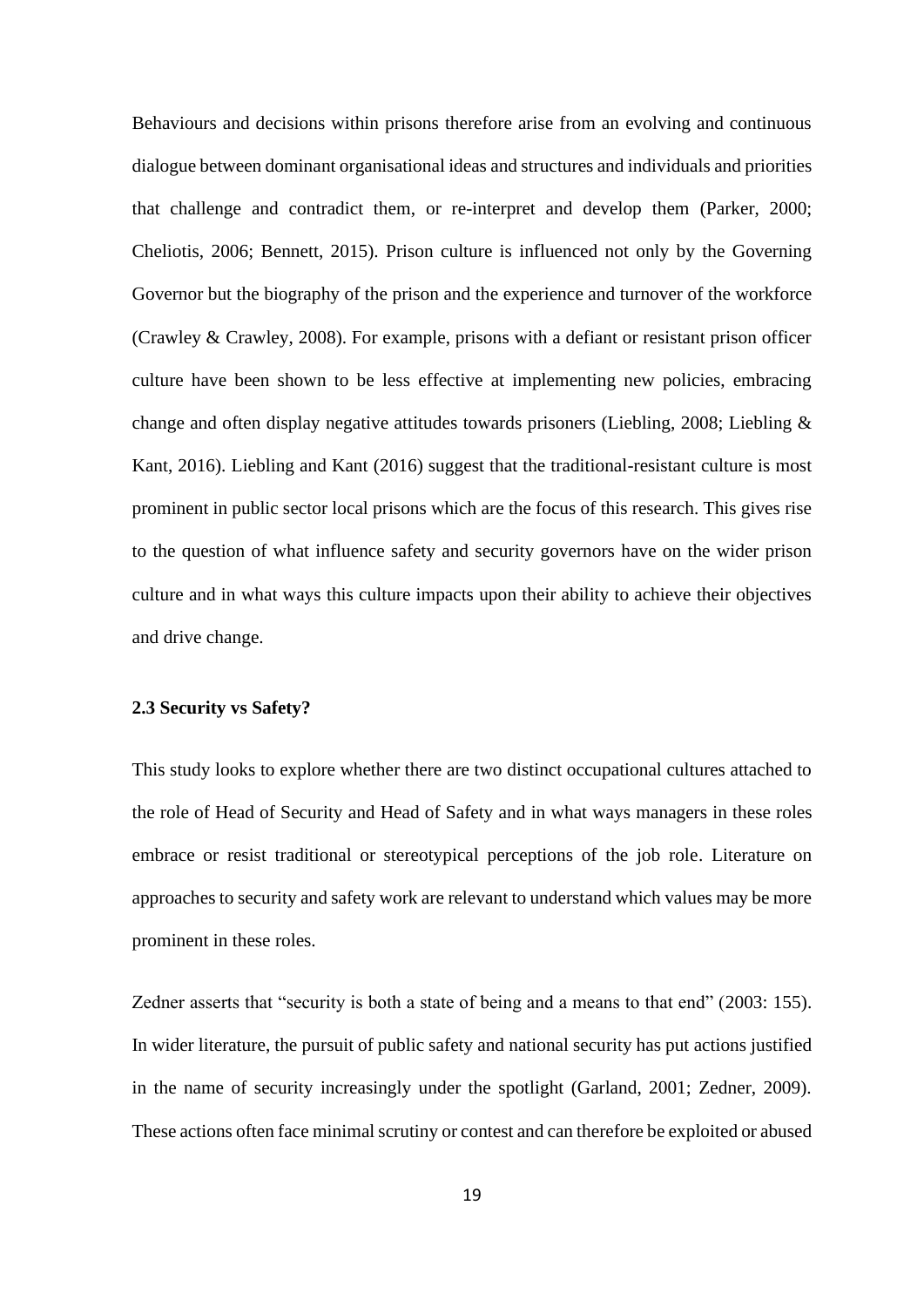(Zedner, 2003). In the prison context, following high-profile escapes in the 1990s there was an increased emphasis on security and maintaining order through tighter security protocols, increased supervision and the promotion of dynamic security (Liebling, 2004; Drake, 2008). Security work is often associated with traditional male qualities of dominance, authority and aggression (Crawley & Crawley, 2008). It is often painted in a rather negative light with an emphasis on oppressive physical security measures and being a dominant and unchallengeable authority within the establishment (King & McDermott, 1990; Liebling, 2004). In *Prisons and their Moral Performance* (2004), Liebling discusses the security values, including order, control and authority, and reflects upon to what extent security values contradict other important values, and the negative impact that both 'too much' or 'too little' commitment to security had on different establishments within the study. She concludes that a balance must be struck between security and other more humanitarian values to allow security to contribute to a perception of safety amongst staff and prisoners (Liebling, 2004).

Safety work or working with vulnerable prisoners and being seen to care 'too much' or being 'too soft' is often the source of workplace ridicule amongst uniformed officers (Crawley & Crawley, 2008). This has been seen at managerial levels also where senior leaders wanted to avoid being seen as 'soft' in their approach (Crewe & Liebling, 2012). Researchers have argued over the last fifteen years, prison officers (Crawley & Crawley, 2008) and managers (Bennett, 2015) have become less overtly punitive and brutal, but they still seem to be reluctant to openly embrace a caring or compassionate approach as this can be seen by peers as undesirable and at odds with the ability to deliver stability and order (Crawley & Crawley, 2008; Crewe & Liebling, 2012; Liebling & Crewe, 2013; Bennett, 2015). The effective use of authority and maintaining control therefore requires more than being 'nice' (Crewe, Liebling & Hulley, 2014).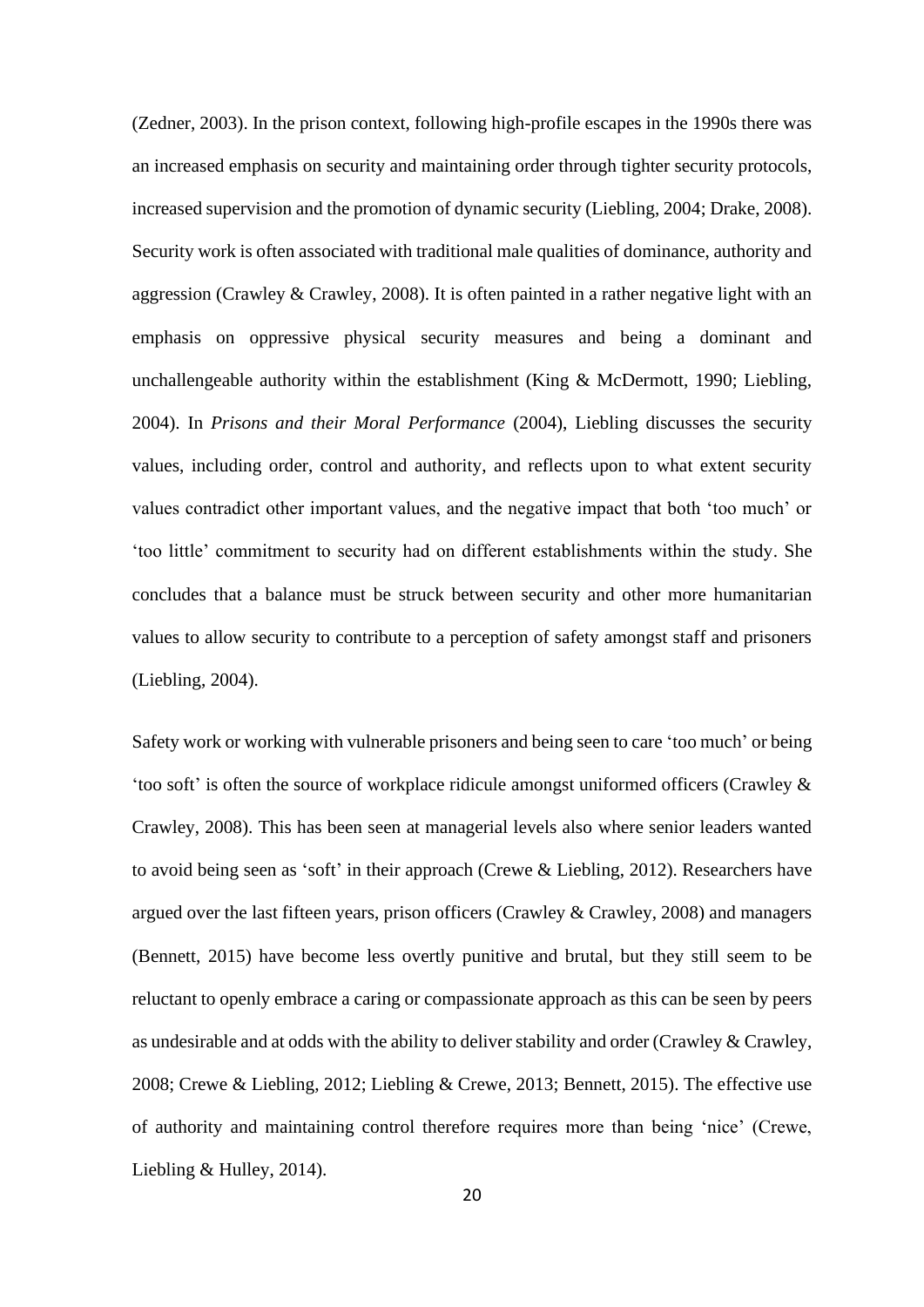Tait (2011) outlines a typology of prison officer approaches to care and distinguishes between true carers, limited carers, old-school, conflicted and damaged officers. This demonstrates the varied approaches towards prisoner care, with true-carers being in the minority. An attitude that prisoners are attention seeking or manipulating the system is often associated with the management of those that self-harm or make statements of suicidal intent (Liebling et al, 2011; Crawley, 2004). A distanced and almost blasé attitude when to discussing suicides however may be a means of coping (Crawley, 2004). Whilst security work is often associated with macho qualities, studies have found that women tend to play a larger role in delivering care to prisoners and are more likely to apply for care-related roles (Tait, 2008; 2011; Bennett, 2015). However, Tait's (2011) study also found that occupational culture is more influential than gender on how people carry out their work.

Safety and security departments ultimately require similar work as the behaviours to prevent escape and suicide are linked, namely, vigilance and knowing your prisoners (Liebling, 2011). Researchers have described the difference between situational and relational approaches to prison work in the context of safety (Liebling  $& Kant, 2016$ ), security (Drake, 2008) and maintaining order (Sparks, Bottoms & Hay, 1996). The choice of approach to managing risk within prison is a product of the prison's culture, architecture and history as well as management decisions following incidents of violence, self-harm or security breach (Liebling, 2004; Sparks et al, 1996). Yet, there is no literature on how the managers of safety and security departments interact in practice.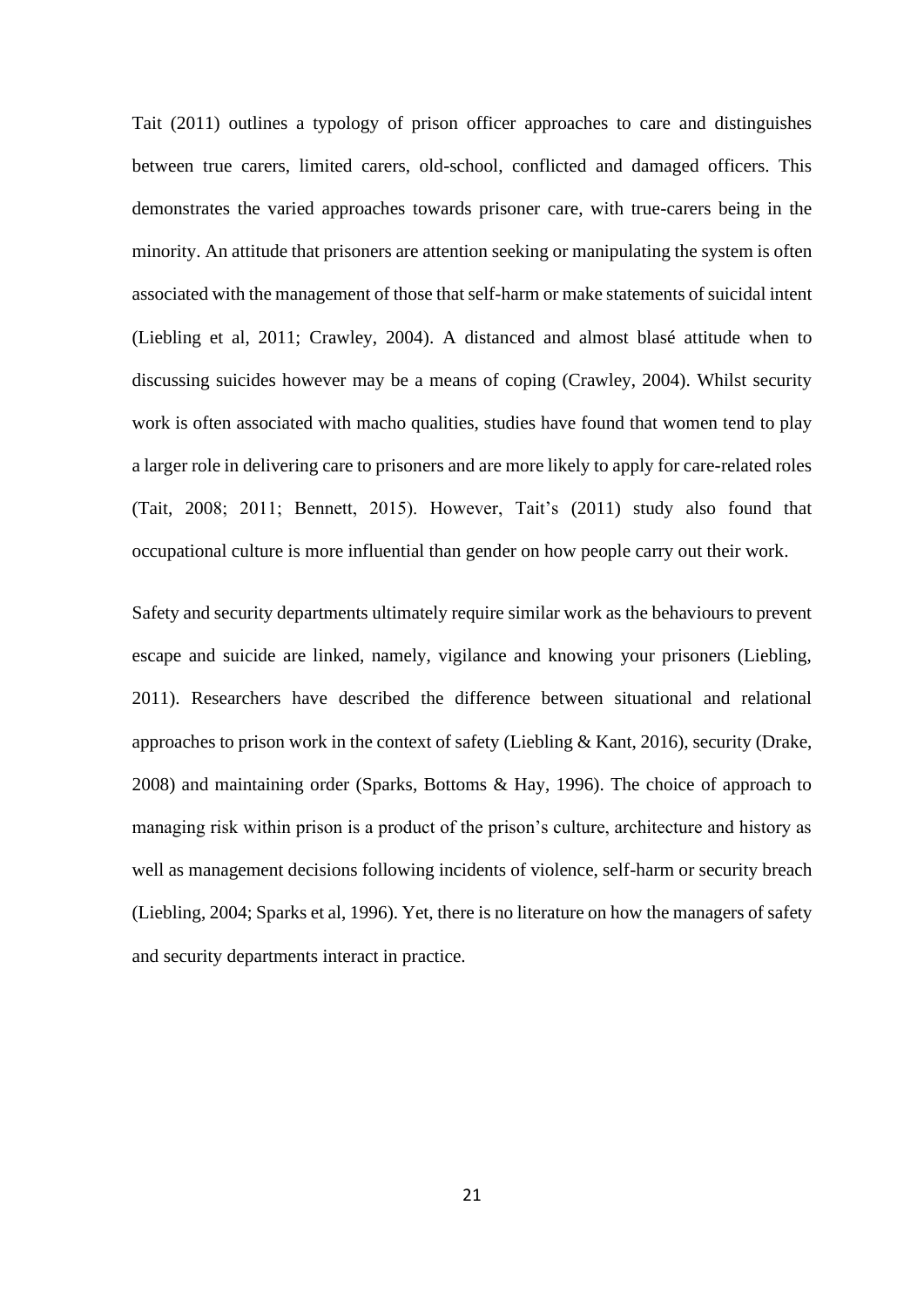#### **2.4 Values**

#### *Security vs. Harmony*

Understanding an individual's value orientation is necessary in order to understand the diversity of attitudes, motivations and behaviours of prison managers in different contexts. Measuring what is important to people has shown that people have different "moral tastebuds" and that values contribute to voting behaviours, moral reasoning and decision-making (Haidt, 2013: 150; Braithwaite, 1998b; 2009). The extensive work of Braithwaite (1994; 1997; 1998a; 1998b; 2000) on value-orientations in the general population is a particularly useful framework to understand the interaction and balancing of conflicting values in prisons (Liebling, 2004) and prison governors (Crewe & Liebling, 2012). Braithwaite asserts that individuals will place differing importance on two independent value sets: security and harmony. Security values relate to social and economic status, national strength and order and propriety (Braithwaite, 1998). 'Self-protective' security values in the prison context may include security procedures, rule of law, crime prevention, stability and order. Harmony values represent respect and equality, personal growth and sharing resources. In prisons, 'other-orientated' harmony values reflect safety work including relationships, cooperation, conflict prevention, care, equality and respect (Braithwaite, 1994; Crewe & Liebling, 2012). Braithwaite (1994) suggests that the attainment of security values may be a pre-requisite to the prioritisation of harmony values supporting the notion that security and safety is the foundation of rehabilitation and relational work with offenders (e.g. Mcguire & Raynor, 2016).

Braithwaite has carried out a survey with this inventory in a variety of settings and has demonstrated that individuals will find importance in values across both harmony and security, but there is usually a preference towards one or the other (Braithwaite, 1994; 1997;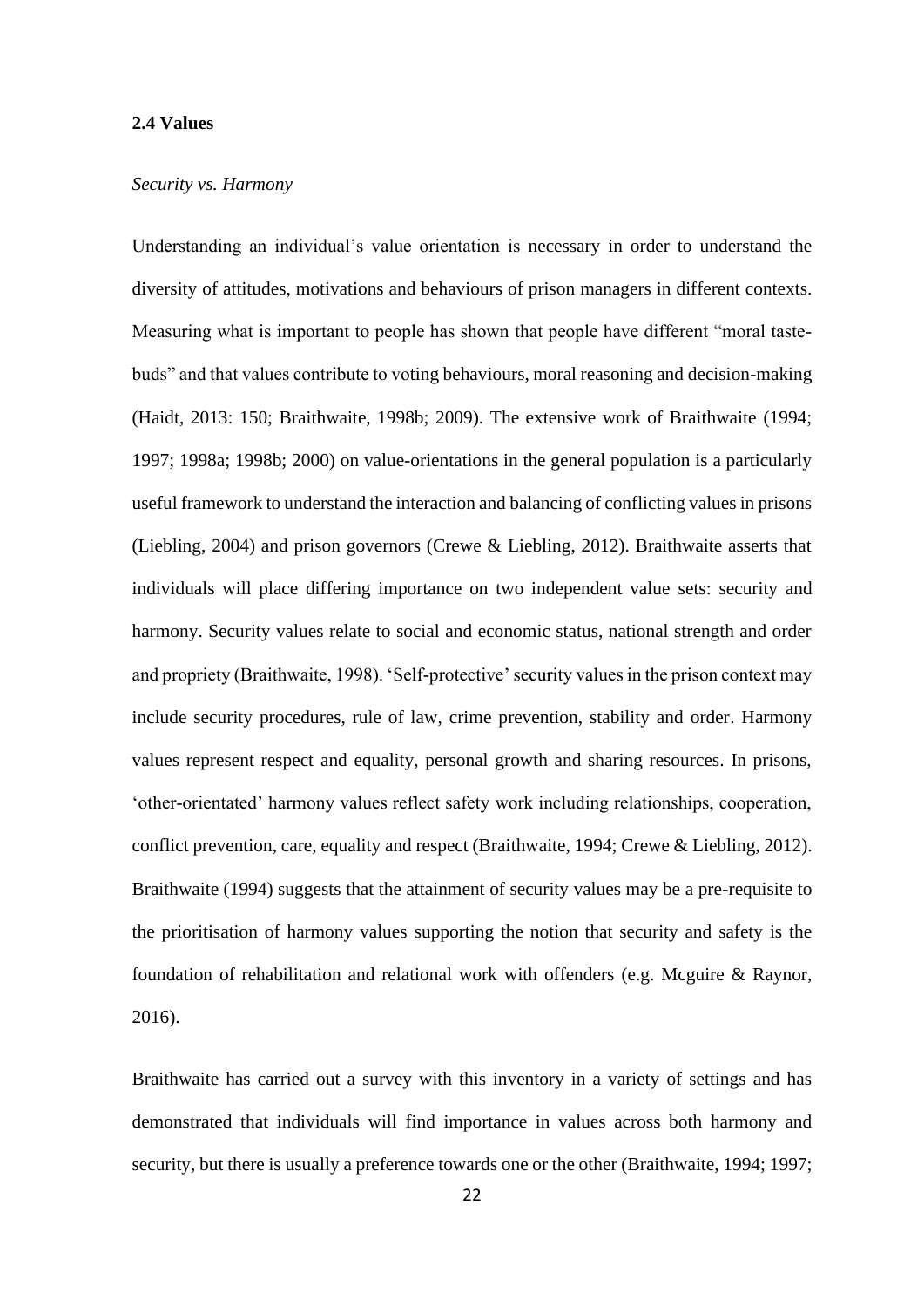1998a; 1998b; 2000). Individuals with stronger commitment to one set of values over the other are either security-oriented or harmony-oriented. Those who place high significance on both sets of values are considered *moral dualists* whilst those with weak overall commitment, *moral relativists*. Braithwaite has found that moral dualists are perhaps more flexible and able to adapt to the requirements of different roles as they appreciate different perspectives and viewpoints more readily (Braithwaite, 2000). However, a desire by moral dualists to balance competing values may make committing to action more challenging where a situation evokes a direct security-harmony conflict (Braithwaite, 2000). Liebling applied this framework to the moral performance of prisons and found that establishments also prioritised either security or harmony values despite a balanced approach being more desirable (Liebling, 2004). This project thus seeks to establish the value-orientations of operational managers and how they resolve conflicts arising within themselves and between one another.

#### *Moral Dualism: Care vs. Control*

Operational decisions often require consideration of the competing interests of individuals and the establishment as a whole (Bryans, 2008). Prison management therefore requires "'balancing' or walking tightropes…reconciling competing priorities and concerns in the face of different kinds of constraint" (Sparks et al, 1996: 137). Where the needs of staff and prisoners and the balance between control and care is not met sufficiently, this can result in chaos (Crawley & Crawley, 2008). The conflict between caring and welfare responsibilities or maintaining control and order is likely to manifest itself in the work of safety and security functions (Crawley, 2004; Tait, 2011). Indeed, traditional security and disciplinary attitudes of staff have been found to counteract the effect of care and concern for prisoners (Liebling, 2008). Moral dualism and careful use of discretion is therefore desirable in prisons (Liebling,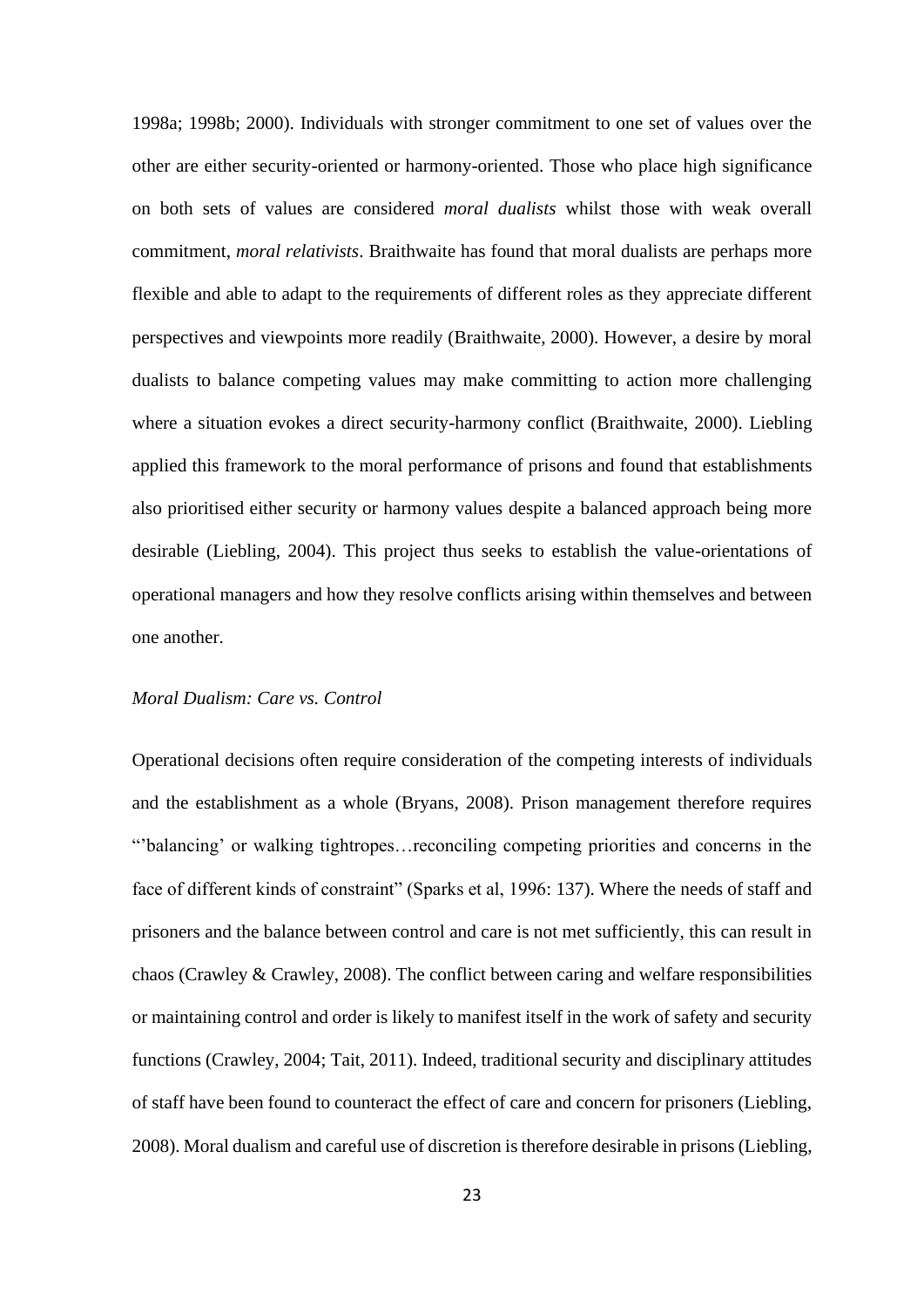2000; 2004; Crewe & Liebling, 2012). This "value balance dilemma" may involve reasoning between two managers who have different value orientations or agendas (Braithwaite, 1998a: 227). This may encourage complementary working practices in pursuit of a shared goal but may also lead to conflict and rivalry about the 'right' way to manage risk or particular individuals.

#### **2.5 Relationships**

Literature on prisons has demonstrated that prisons are complex relational spheres and research has continually stressed the importance of relationships in prison work (Liebling & Price, 2001; Liebling, 2004). Prison studies have explored staff-prisoner relationships (Liebling et al, 2011) staff-management relationships (Liebling & Price, 2001; Bennett, 2015) and the relationships between different staffing groups (Crawley, 2004; Bennett, 2015). There is however no literature on the relationships between prison managers.

Attitudes and values can influence the way officers relate to each other (Crawley, 2004). Prison officers are likely to align with others sharing similar interests, values and beliefs (Crawley & Crawley, 2008). This can be isolating for those who do not fit in and the pull to conform can leave people questioning themselves (Crawley, 2004). The experience of value conflict, particularly if you are in the minority, has been recognised as a source of workplace stress as rivalries exist between staff as a result of different values, beliefs and perception of the 'right' way to do things (Crawley & Crawley, 2008). Whilst there are benefits to diverse working personalities, there is frustration between officers who feel their efforts to build relationships are undermined by more authoritarian officers (Crawley, 2004; Tait, 2011). This suggests that the interaction of different value-orientations may be a point of friction, particularly between two managers trying to achieve the same ends through different means.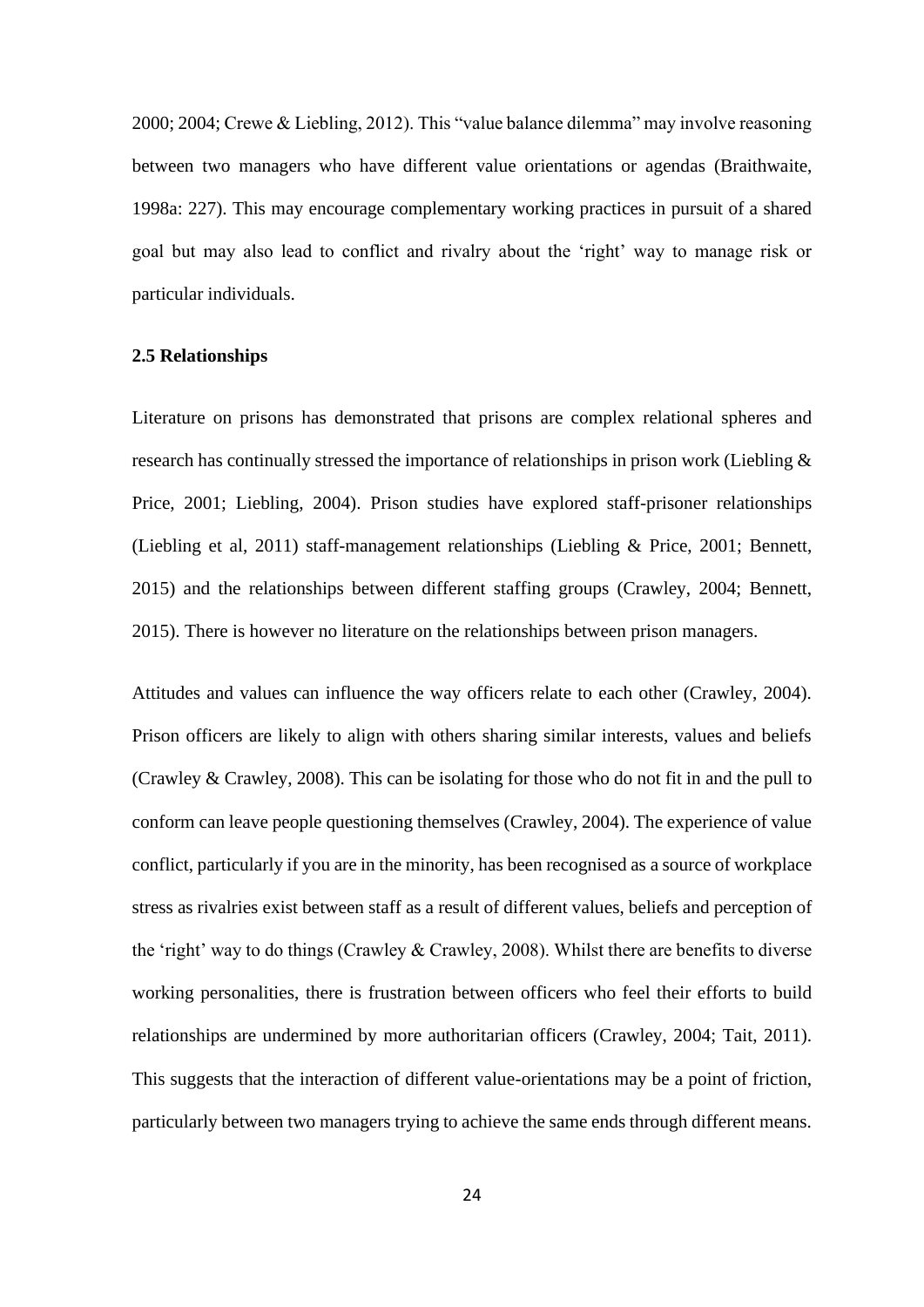Liebling et al's (2011) distinction between 'good' and 'right' relationships between prisoners and staff may also be relevant to peer relations. A relationship may be viewed as positive because it is friendly and lacks overt conflict, but 'good' relationships can be overpermissive, inconsistent or lacking in challenge and clear boundaries. A 'right' relationship is positive but permits a healthy level of challenge and use of discretion without eroding legitimacy or staff-prisoner boundaries (Liebling et al, 2011). In the context of peer relationships, this may be the difference between getting on well with your colleague but one department being more dominant or permissive when it comes to decision making and an equal, respectful relationship with healthy debate and challenge and consideration of different perspectives.

#### *Conclusion*

The literature evidences that practice is influenced by the interplay between an individual's personal values, professional identity and organisational culture. However, there is limited understanding of the experience of operational managers adapting to specific roles within the prison, their values and relationships, particularly in safety and security departments. There is a clear gap in the literature exploring the dichotomy between security and harmony values in those leading safety and security departments. This study explores the values of these managers in order to establish to what extent their values complement their role and influence their work. In addition, relationships are established as central to prison work but there is no understanding of the dynamics of SMTs within establishments. This study aims to explore the nature of relationships between security and safety governors and the factors that hinder and encourage effective working practices.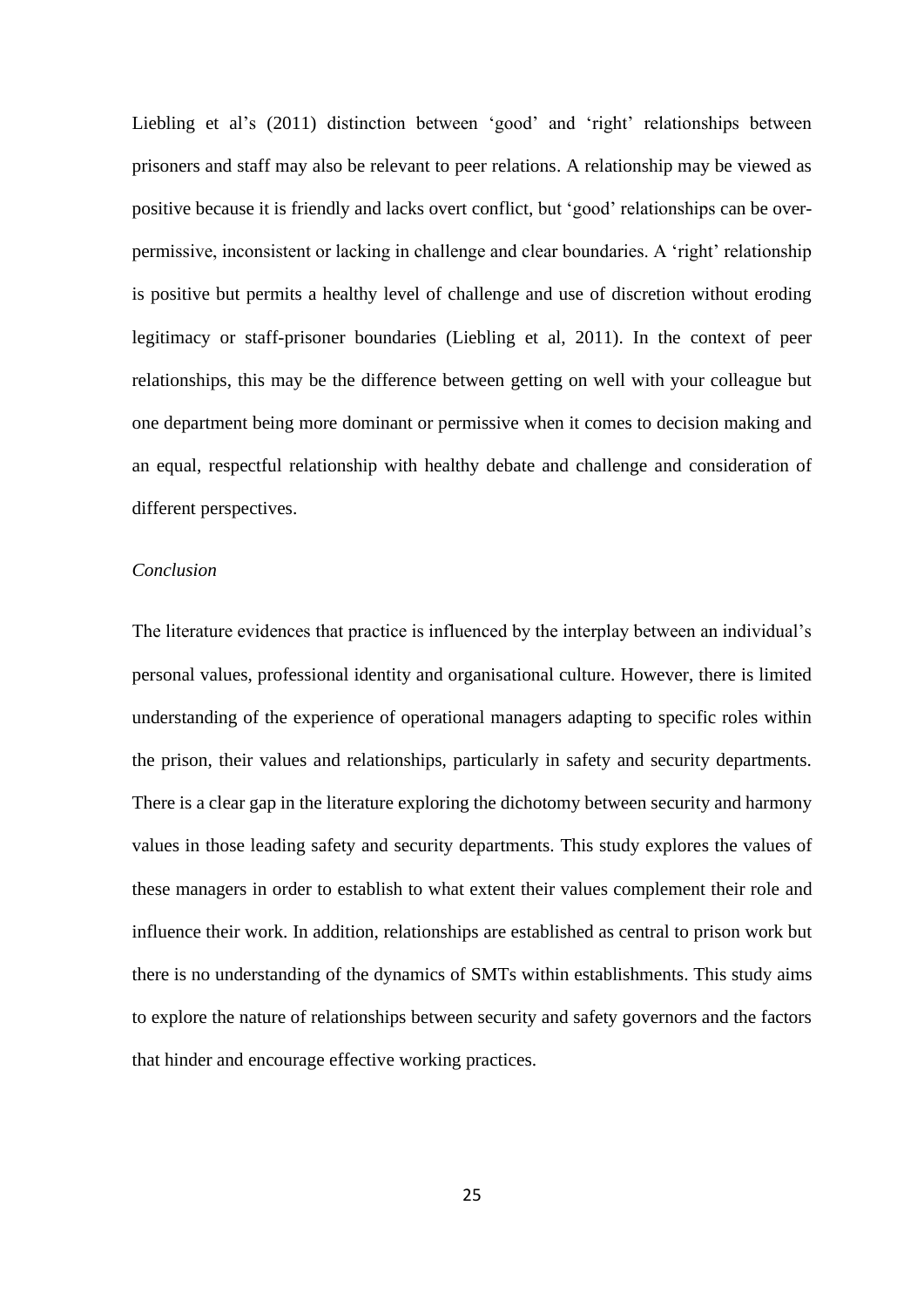#### **3. Research Design and Methodology**

#### **3.1 Research Aims**

In light of the complex challenges faced by Heads of Security and Safety, this project sought to explore the values of these individuals, the impact of a specific job role and explore how they interact with one another to achieve organisational objectives. My research questions are as follows:

- 1) What are the values and beliefs of Heads of Security and Safety? Do their roles reflect their value orientation? Does the job role have any influence on value-orientation?
- 2) What is the nature of the relationship between safety and security managers? What facilitates and frustrates a cohesive working relationship?

#### **3.2 Research Design**

A mixed methods approach was chosen to draw on the strengths of both quantitative and qualitative methodologies and provide a more comprehensive picture in terms of depth and breadth (Creswell & Plano Clark, 2011). Semi-structured qualitative interviews were chosen due to the exploratory nature of the research (Miles & Huberman, 1994). Previous research demonstrates that qualitative interviews have been successful means of exploring value orientations of prison officers and prison governors as well as the complexities of human relationships and interactions in this context (Liebling, 2004; Crewe & Liebling, 2012; Bennett, 2015). Qualitative research can capture the depth and nuances of human behaviours and provide an insight into how an individual interacts with the world and others (Miles & Huberman, 1994). As this study sought to capture the nature of relationships and occupational cultures this method allowed me to further probe any emerging themes and the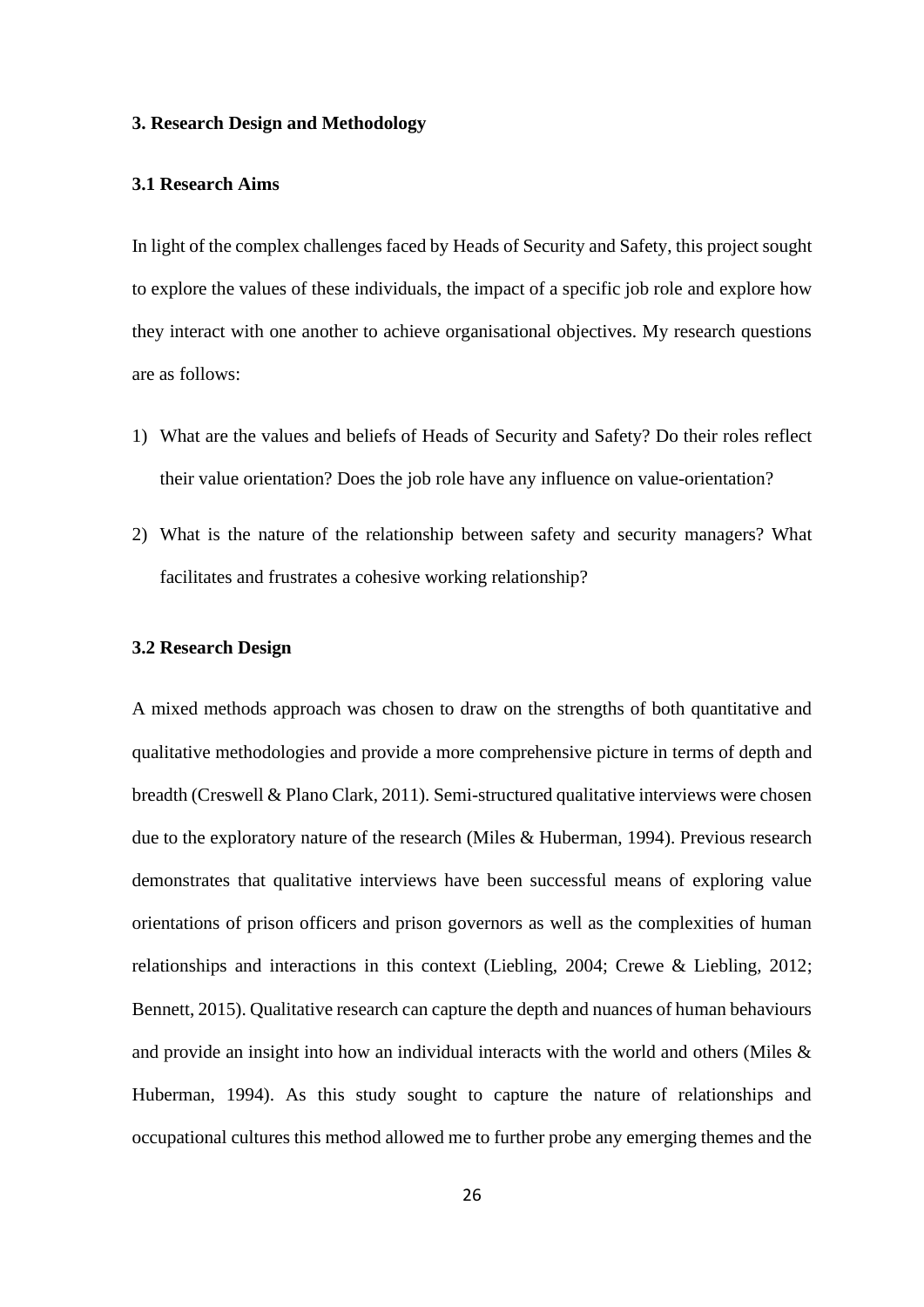opportunity to clarify feelings or perceptions. The study therefore involved twenty semistructured interviews with ten 'pairs' of Heads of Security and Safety currently working in Category B local establishments.

These interviews were combined with the prior completion of a quantitative survey to measure value commitment and inform the semi-structured qualitative interviews. Surveys have been effectively used to measure values and attitudes in sample populations (e.g. Braithwaite, 1994, 1998), and are an effective way to gauge a representative picture of the attitudes of a large population and to compare views of sub-groups within the sample (Bachman & Schutt, 2016). The survey therefore captured data from a larger sample proportion than would have been possible qualitatively in small-scale, time-bound qualitative research. The survey was used to shape a purposive sampling strategy but also to explore the difference in value orientations between the roles and provide data for the interviews to further explore and build upon (Robson & McCartan, 2016).

#### **3.3 Survey**

#### *Survey Design*

The principal function of the survey in this project was to map out the 'value spread' of operational managers in security and safety functions. The work of Braithwaite has been cited and referred to in Crewe and Liebling's (2016) study exploring the values of Governing Governors. The project sought to build upon this research and, replicating Braithwaite's (2009) survey, was deemed a means of operationalising this research in the prison context and complements the qualitative aspect of the study. The survey itself replicated that used by Braithwaite with the general population to assess value orientations based on independent 'harmony' and 'security' value indices (Braithwaite, 1994; 1997; 1998a; 1998b; 2000;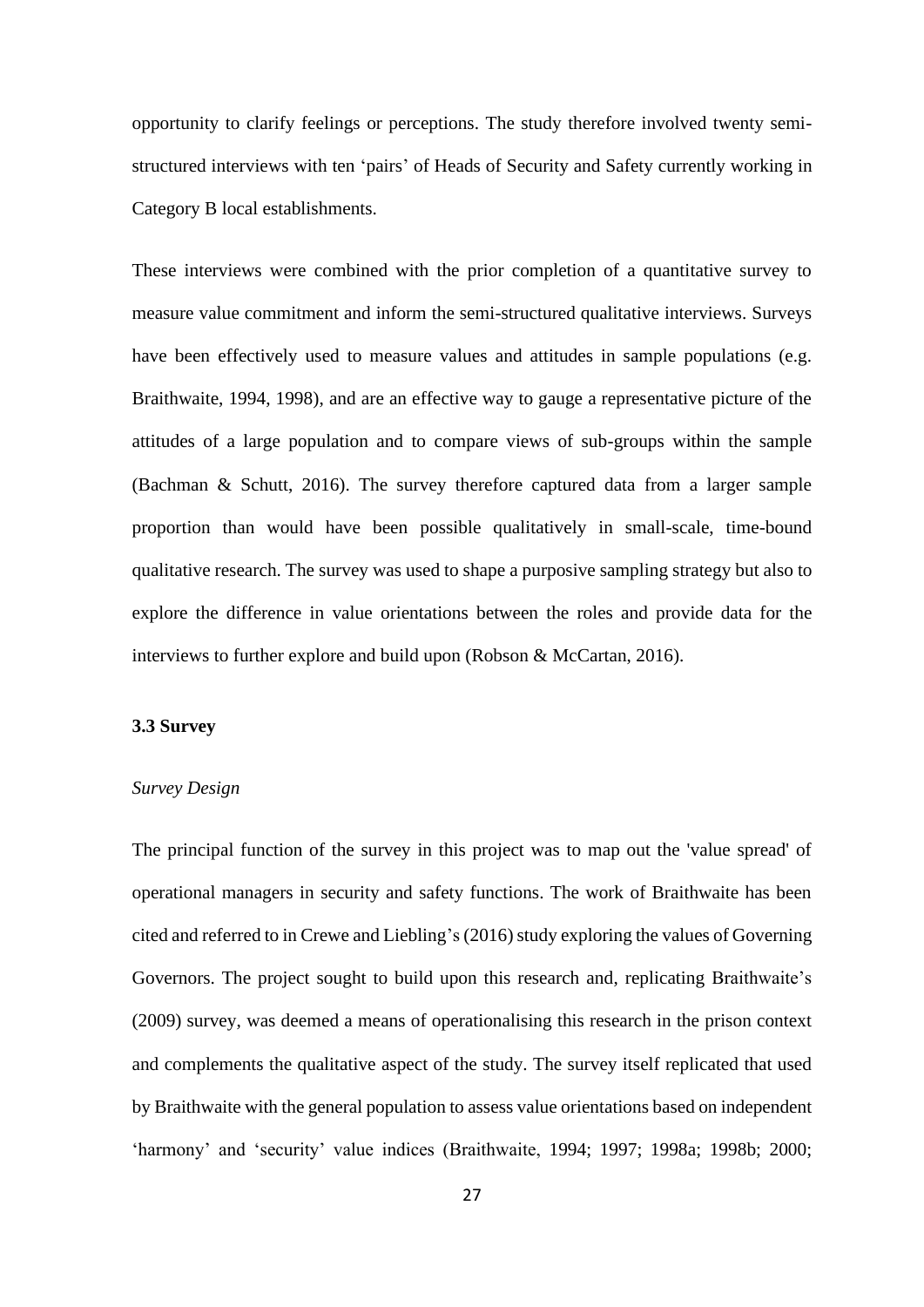2009). These indices appeared to reflect safety and security perspectives in the prison context.

The use of an established methodology that has been validated in the general population and found to be resilient over time seeks to ensure credibility and accuracy in the results (Braithwaite, 1997). The inventory with the largest number of political, social and personal values was selected (Braithwaite, 2009). The survey consisted of 47 societal values that are each scored on a seven-point Likert scale from reject as important (1) to accept as of the utmost importance (7) (Braithwaite, 2000; 2009, see Appendices A & B). Braithwaite scores the survey responses by creating two subscales; 'security' and 'harmony'. These index scores are calculated by summing the scores on particular variables and dividing the sum by the number of items, thus creating an average score for each subscale.

In order to centre data from any sample in the middle of the sample, Braithwaite uses a median split for the 'harmony index' and 'security index'; and then uses this to identify those that are 'harmony oriented' (high harmony, low security), 'security oriented' (high security; low harmony), 'moral dualists' (high security and harmony) and, 'moral relativists' (low security and harmony) (Braithwaite, 2000). Creation of these subscales and the four value orientation categories were generated from the data. It should be noted that the orientation-scores are valid within the research sample only and not the wider population.

#### *Survey Sample*

A representative sample of all Heads of Safety and Security is difficult to assess as there are too many variables such as age, gender, experience, category and geographical location to represent in small-scale research. The research therefore focuses on Category B establishments in England and Wales to improve generalisability by focussing on a larger proportion of individuals in a specific context (Bachman & Schutt, 2016). Interview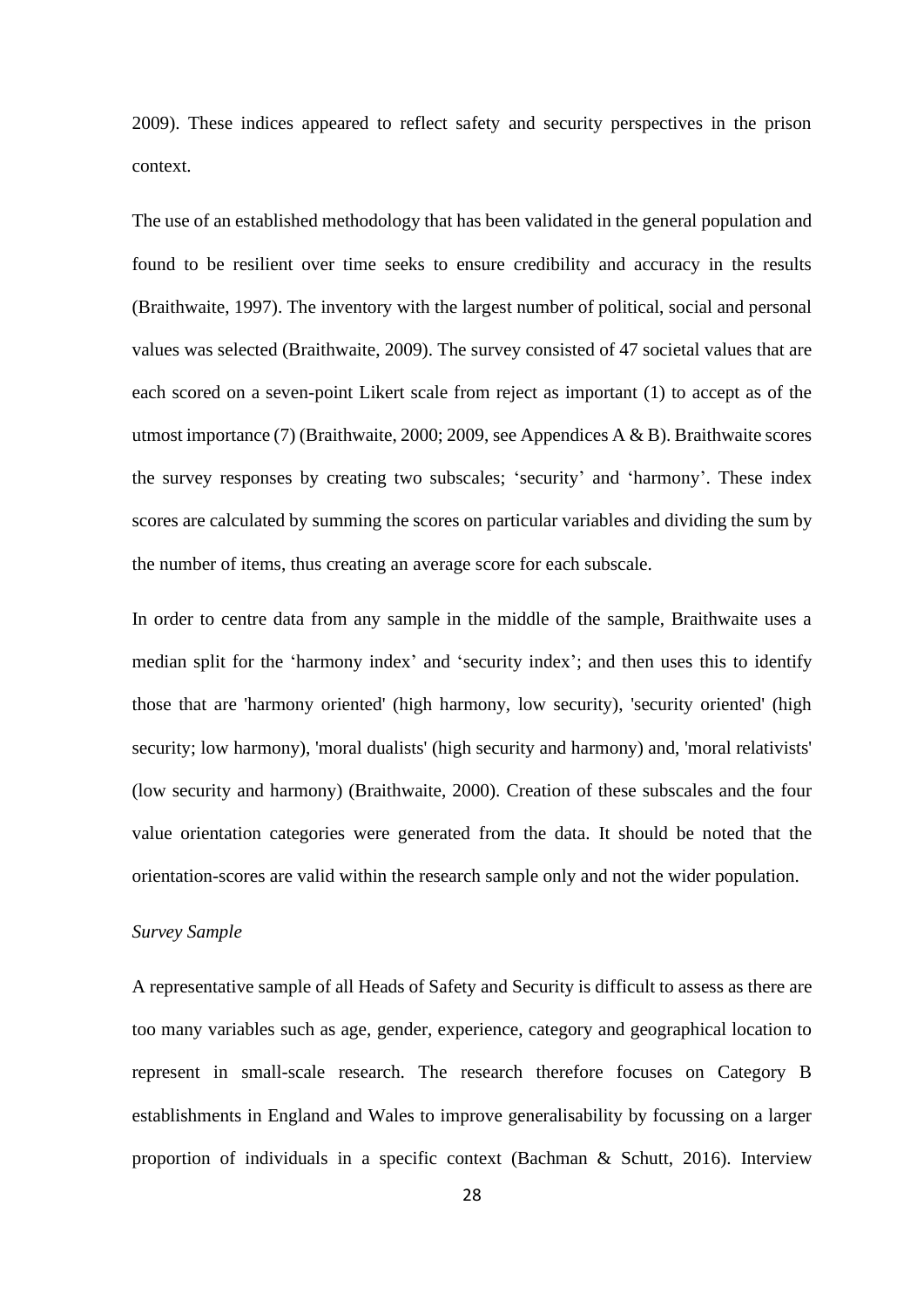participants were further narrowed down to those working in Category B establishments with a local function i.e. serving the courts. These prisons are arguably the most complex and challenging environments for security and safety departments. They manage risks and vulnerabilities associated with receiving prisoners direct from court and managing a diverse range of prisoners without the added resources of the High Security Estate. During the interviews the words "busy", "chaotic" and "complex" were used by almost every participant to describe their working environment. In light of the complexity of this environment and diversity of population characteristics, Category B prisons in many ways experience the full range of issues that will be faced to varying degrees of intensity in other types of establishments. Therefore, there are likely to be elements of the research findings that are transferable to the wider prison estate.

The link to the survey was distributed by email to the Head of Security and Head of Safety of thirty-two category B establishments in England and Wales with a brief overview of the study and participant information sheet (Appendix C). Only five establishments were not contactable or did not consent to participation. Forty-three responses from 26 different establishments were received (67% response rate) with a balanced response from Heads of Security ( $n = 22$ ) and Safety ( $n = 21$ ). Twelve respondents were female (safety,  $n = 5$ ; security,  $n = 7$ ), and the remainder were male. It is difficult to assess how representative this sample was due to limited information available of the characteristics of those in post. However, this sample appeared to be relatively representative in terms of gender based on my knowledge of individuals currently in post.

#### *Survey Analysis*

Graphs are a usual means of exploring data and identifying a distribution's shape which aids identification of patterns and anomalies that may require further exploration (Bachman &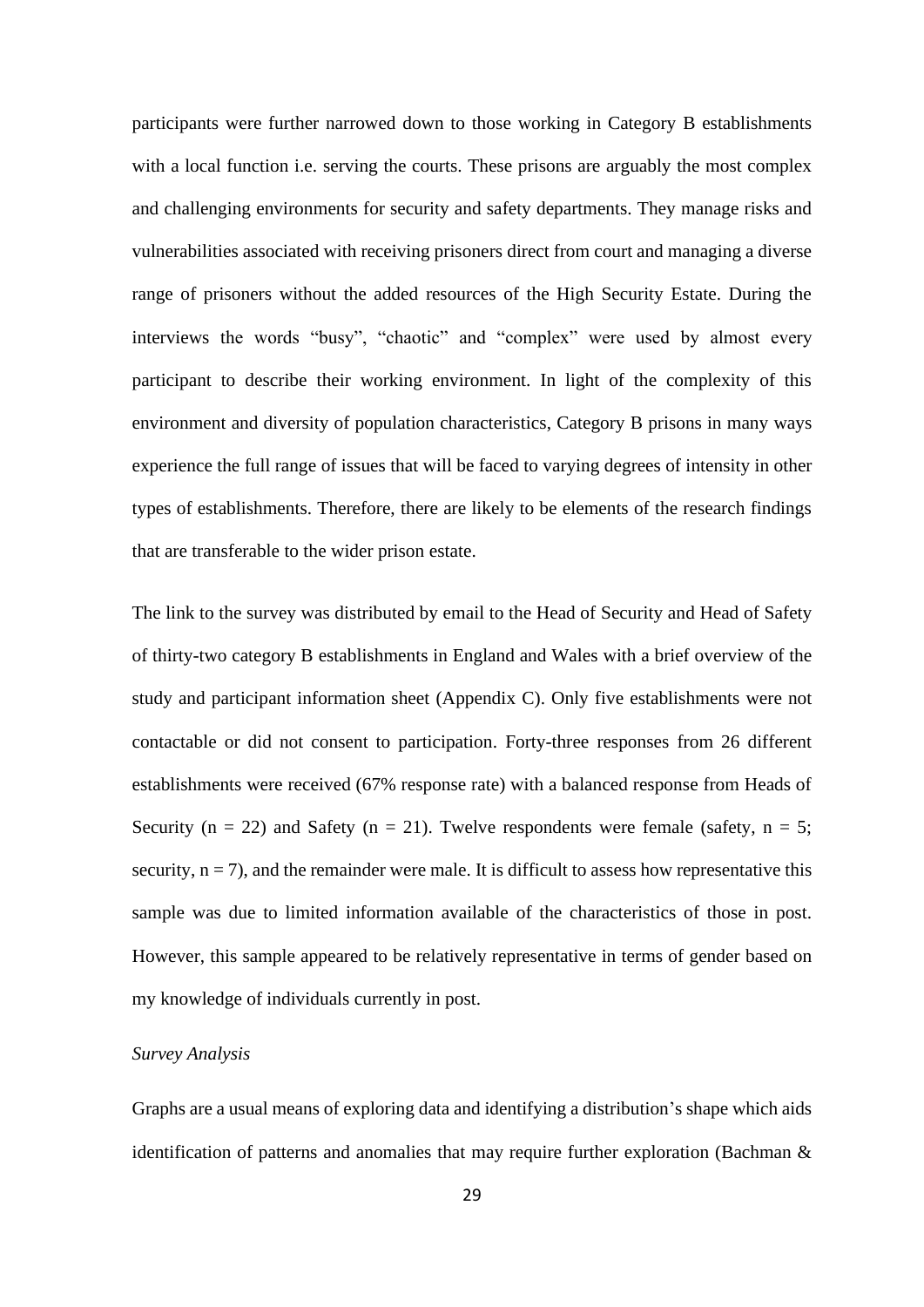Schutt, 2016). The results of the survey were mapped onto a scatterplot, with the two indices for the whole sample being placed against each other (albeit with Heads of Security and Heads of Safety plotted in different colours). The lines for the median of each index plotted inside this scatterplot to create four quarters representing each of the four value-orientations. This allows a visual suggestion of the comparative spread of value-orientations amongst participants which interacts with the subsequent qualitative exploration and findings. The scatterplot was used as a tool during the interviews to encourage participants to reflect upon where they thought they would score and to discuss their scores and how this related to their own understanding of their values.

Participants were asked to identify their current job role and gender in the survey to allow comparisons to be made between these two variables. Although this was a small sample size (n=43), independent samples t-tests of the mean 'security' and 'harmony' index scores were applied to compare the two groups (Heads of Security and Heads of Safety) to explore whether there was any statistical difference between the security and harmony dimension scores of those in different roles. Independent samples t-tests were also used to compare the means of male and female respondents. Paired samples t-tests were then applied to measure any significant difference between the harmony and security mean scores for the overall sample, and then broken down by role and gender. A 3D bar chart was used to visually demonstrate these findings (Bachman & Schutt, 2016).

# **3.4 Semi-Semi Structured Interviews**

### *Participants and Sampling Strategy*

Initially, the survey results were intended to be used as part of a purposive sampling strategy to identify 'pairs' of varying combinations of value-orientation but time-constraints and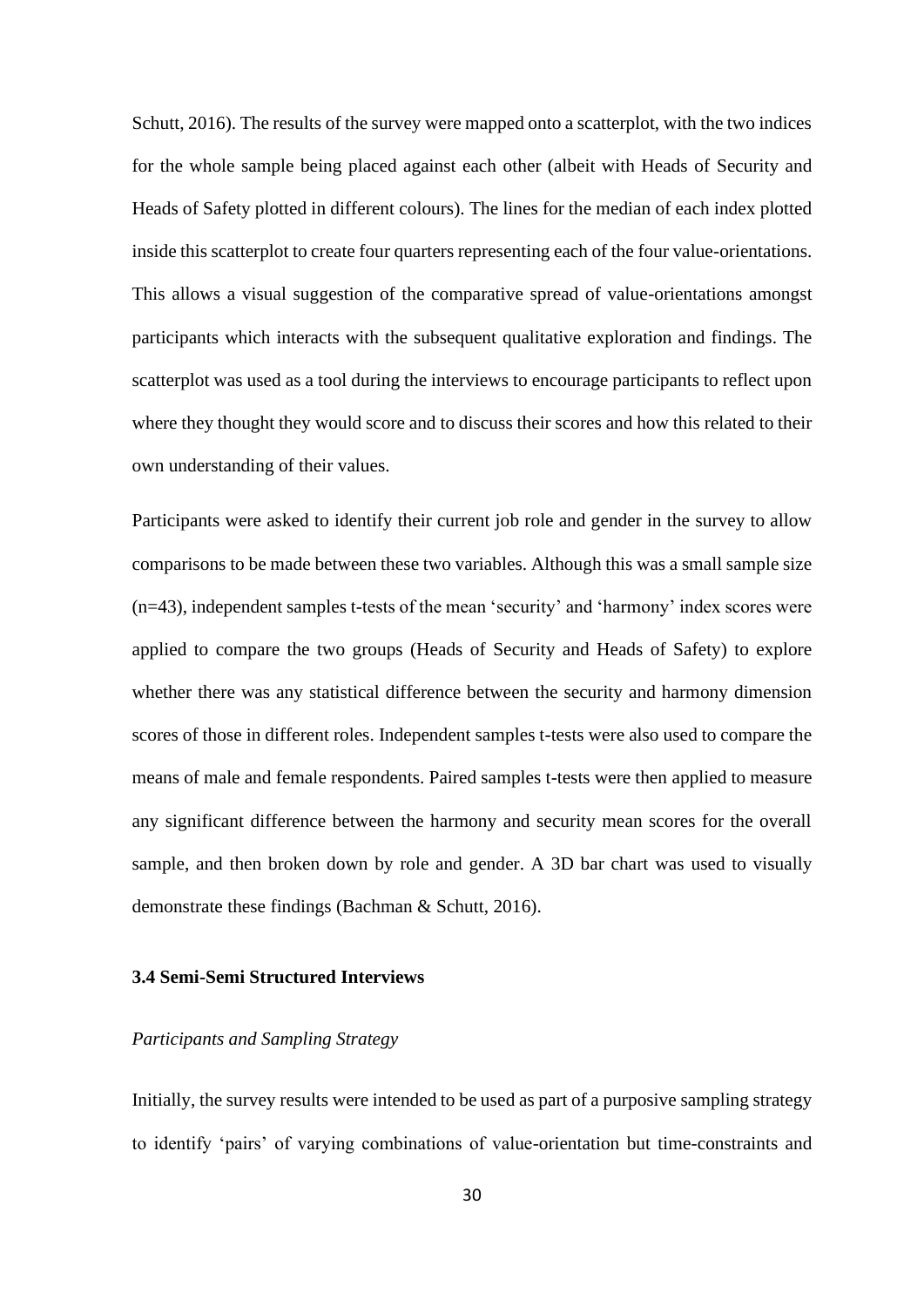delays with responses did not make this feasible. Therefore, establishments were identified through a combination of the survey results and varying geographical location and to ensure the representation of a wide range of experiences and performance scores. This included establishments that had escapes, murders and suicides in their recent histories, had received damning HMIP reports, been issued urgent notification or placed into special measures or been selected for the Ten Prisons Project to tackle high-levels of violence and drug-use. The sample of ten 'pairs' covered an equal split of establishments in the North and South Directorates and spanned eight different regions. Participants had all been in their current role for at least six months to ensure a good understanding of their role and adequate time to be able to reflect on their interactions with his/her colleague (Bachman & Schutt, 2016). On the basis of the survey results, eight (of sixteen) different combinations of valueorientations were represented.

The sample consisted of eight male and two female Heads of Security and seven male and three female Heads of Safety. Experience as an operational manager ranged from six months to twenty years with an average of twenty years in the Prison Service and vast experience of different operational and headquarters roles. Six participants were accredited to be Deputy Governors and four had experience of this role. The Heads of Security had a mean of 22 years in service ranging from ten to 32 years and a mean of three and a half years in their current role. This average could be attributed to one participant who had worked in security for over ten years, it was otherwise 22 months. Heads of Safety averaged 17 years in service with a range of seven to 23 years. The mean tenure in safety was 20 months. Ten participants had carried out their current role in previous establishments. Only three participants had worked exclusively in their current function as an operational manager, all in safety. Nine participants had worked in both safety and security throughout their careers at a managerial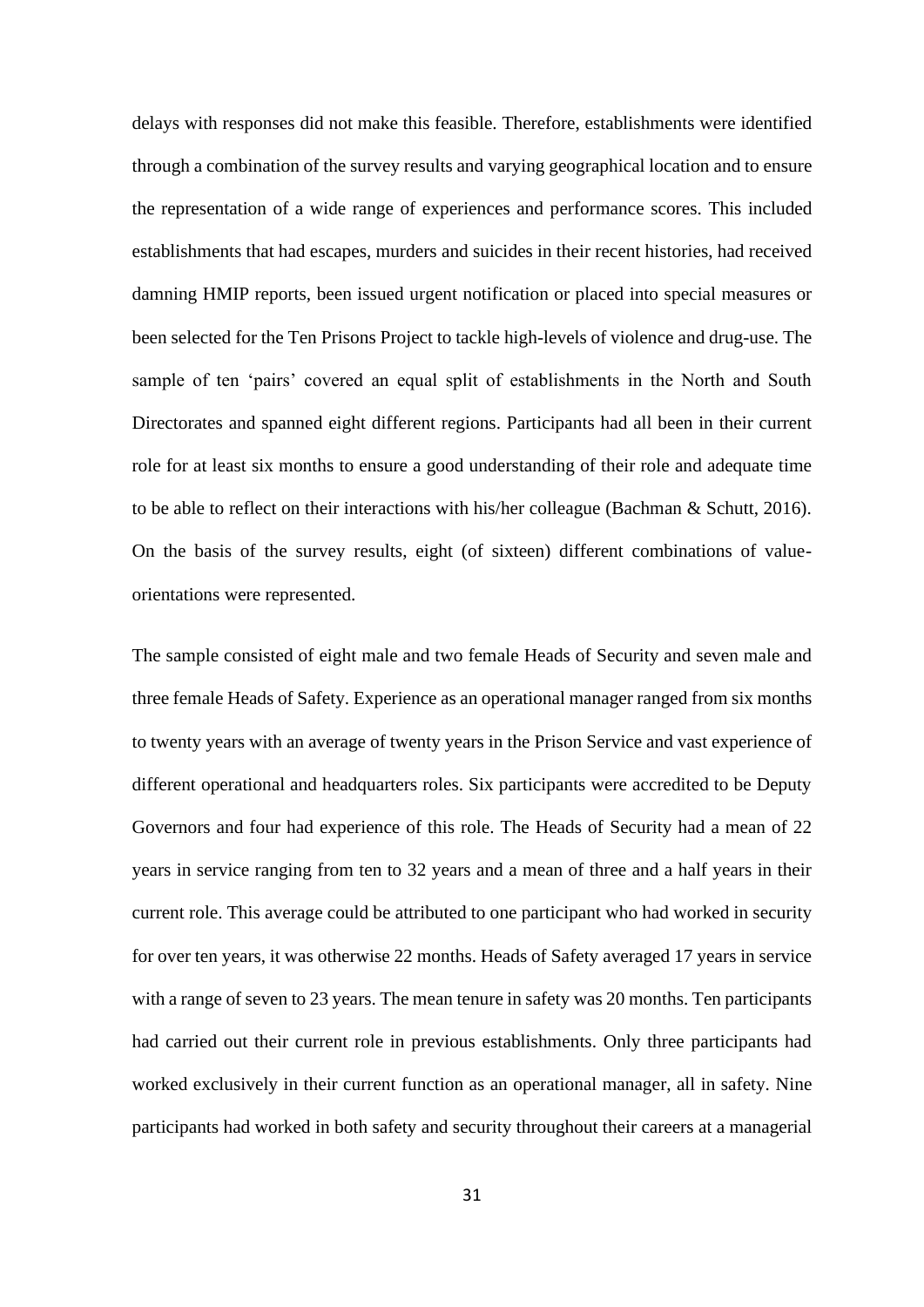level. Overall, the sample allowed a wide range of experiences, personalities and relationships to be captured supporting the validity and trustworthiness of the research.

#### *Interview Schedule*

A semi-structured approach ensured that the interview remained focused and did not deviate excessively from the core research aims. Unlike surveys, semi-structured interviews are flexible and enable lines of enquiry to be adjusted in order to understand underlying attitudes and beliefs and follow-up on any interesting or unexpected responses (Robson & McCartan, 2016). The same questions were asked of both Head of Safety and Security to allow comparative analysis of diverging and converging themes arising from responses that would address the research question. In addition, by interviewing 'pairs' of interviewees, both perspectives on the relationship and an understanding of both the individual's, and their colleague's perception of their values and personality were explored. This aided triangulating the data and getting a sense of the dynamics in the relationship.

The interview schedule was divided into three principal sections: current role, values and attitudes and relationship with security/safety colleague (see Appendix D). Questions were drawn from the literature and influenced by Crewe and Liebling's interviews (2012) with senior leaders to encourage reflection on personal values. Questions relating to punishment, rehabilitation, compassion and managerialism derived from the various typologies of prison governors. Participants were urged to provide examples to demonstrate how they navigated moral and operational complexities. An appreciative stance in some of the questions was used to give a more rounded and dynamic narrative and thus understanding of the participants' experiences and what mattered to them (Liebling, Price & Elliot, 1999). The participant's survey results and scattergraph were used to initiate discussion regarding perceived value-orientations and their current role. Participants were encouraged to describe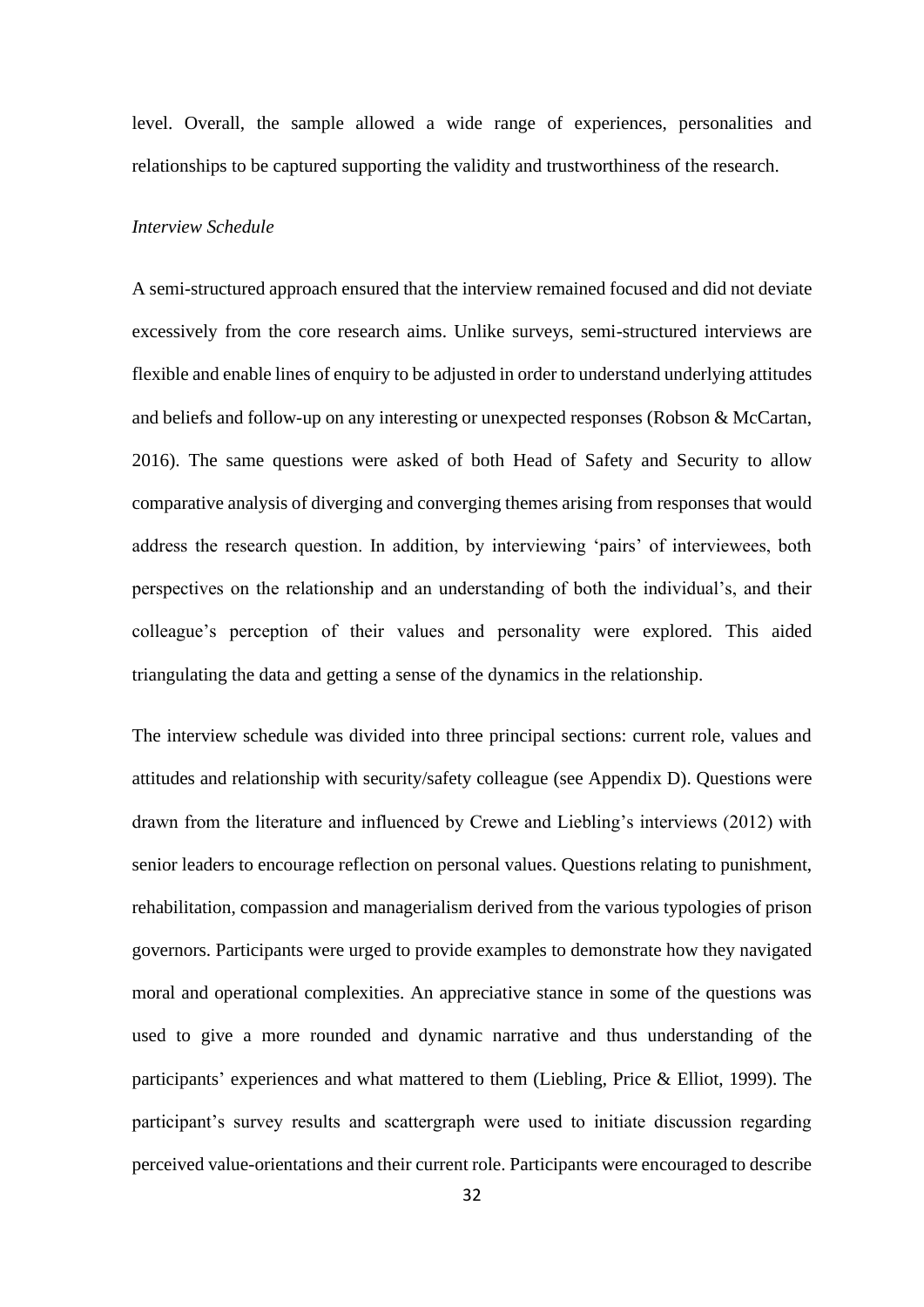their relationship with their colleague and their perceptions of similarities and differences between them and the interaction of the two functions. This was an effective exercise to stimulate reflections on values and for participants to compare themselves to their colleague. I found that after explaining the survey and revealing their results, participants expanded on the reasons for their responses and gave insights into why they felt more committed to either harmony or security values.

The interview schedule was piloted with a Head of Safety and Security who were known to me but were not part of the study, to further develop and adjust the schedule to best fit the research aims. Following the pilots, the questions were re-ordered to improve the flow of the interview. A question related to the perceived power-dynamic between the two functions was also added as a result of discussions arising in both pilots.

### *Procedure*

A follow up email to the initial survey distribution was sent to potential interviewees, including a copy of the participation sheet and consent form (Appendix E). Interviews were scheduled in advance, coordinating dates with participants from the same establishment. Participants were interviewed separately in face-to-face interviews with the exception of one interview conducted by telephone. The schedule was designed to last approximately one hour and 15 minutes to minimise impact on the busy schedules of operational managers. In practice, interview length ranged from 46 minutes to 98 minutes with an average of 66 minutes. All interviews were recorded with a voice recorder and transcribed verbatim.

### **3.5 Qualitative Data Analysis**

The role of data analysis is to make sense of the researched phenomenon by presenting interpretations of the narratives of participants whilst remaining true to the context of the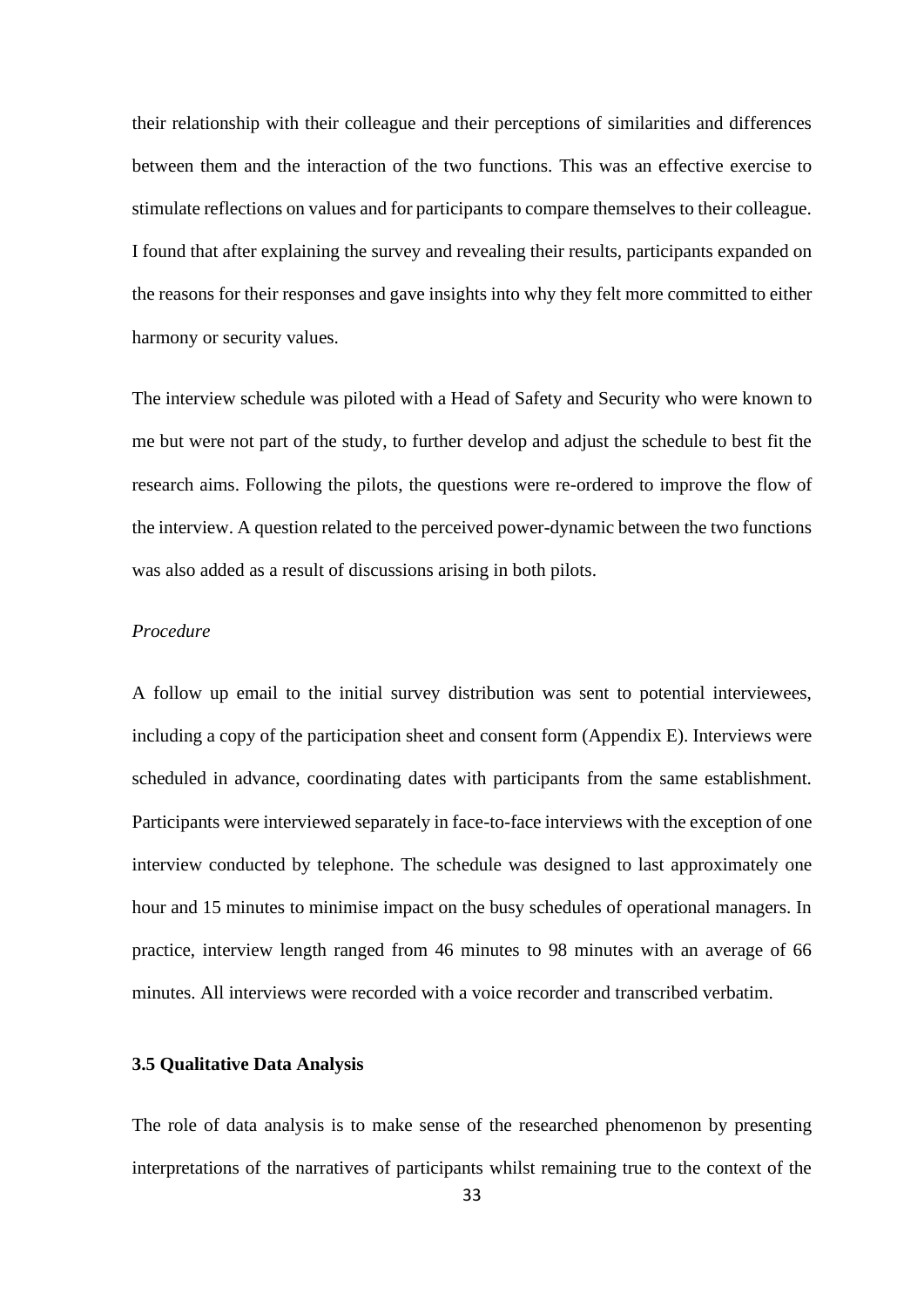data (Miller & Glassner, 2016). The project was exploratory and was therefore analysed using adaptive theory (Layder, 1998). This iterative approach drew themes from previous research but allowed the flexibility to adapt to new ideas and themes that emerged from the specific context being researched. The survey content was used to support the qualitative data analysis framework. Transcripts were manually coded using a thematic framework which included 'security' and 'harmony' items from the survey that emerged from the data (Robson & McCartan, 2016). A role matrix was created to analyse Heads of Security and Safety separately and to draw out converging and diverging themes by role and differences and similarities in interactions and relationships described between the two functions (Miles & Huberman, 1994; Saldana, 2013).

#### **3.6 Other Considerations**

#### *Ethical Considerations*

Prison managers were informed of the purpose of the study and gave written consent prior to participation. Previous research of prison managers has demonstrated that they express their views and beliefs coherently and insightfully in interviews (Crewe & Liebling, 2012; Bennett, 2015). The consent process made clear that participation was voluntary and outlined a process to withdraw from the study without giving any reasons. Participants were informed that interviews were confidential unless they disclosed information that threatened the security of an establishment, constituted a criminal offence or amounted to professional gross misconduct. Permission to record interviews was sought and transcripts and notes were anonymised and stored securely.

As the research design studied 'pairs' of Heads of Security and Safety, colleagues were aware of one another's participation in the study, creating challenges to anonymity. This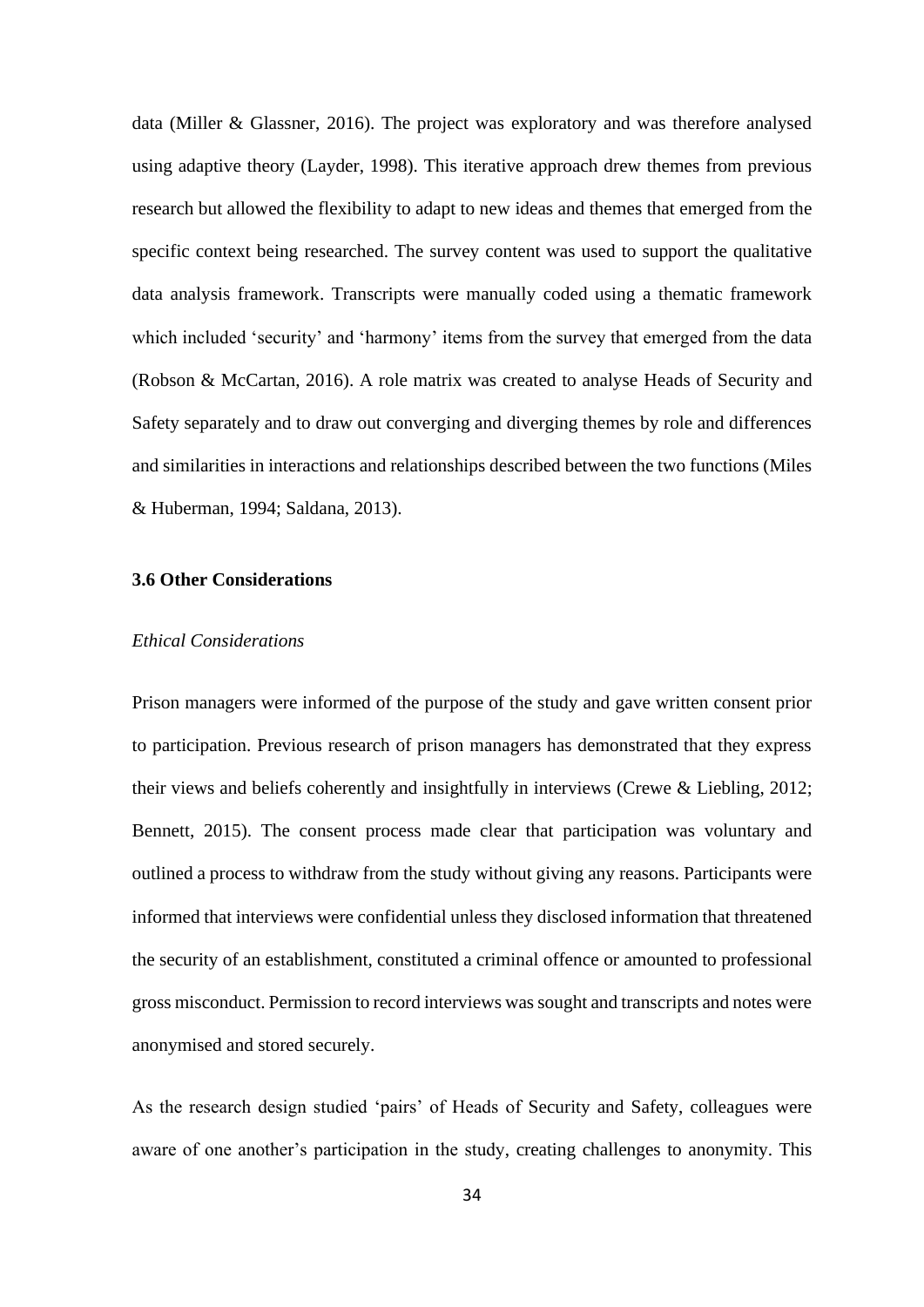raised potential ethical concerns, particularly as we were discussing a relationship with a current colleague as well as personal beliefs and values (Robson  $\&$  McCartan, 2016). There will therefore be no mention of the establishments involved and rather than providing pseudonyms or numbers to participants, which could risk identification of a particular relationship, individual or scenario, quotations are attributed to job role only.

Discussing a relationship with a colleague can be particularly sensitive as not all relationships are positive. During the interviews, a limitation identified was a perceived discomfort or reticence in some participants when discussing a colleague's negative traits, and some people appeared to choose their wording very carefully and diplomatically. This was less of an issue with participants known personally to me but in most cases participants became more open as the interview progressed. The use of the survey appeared to be a comfortable way to stimulate reflection on their differences. Participants were more candid in discussing challenges when referencing their departments overall as opposed to individuals.

#### *Insider Research*

My role as a Head of Security within HMPPS raised the question of the benefits and challenges of insider research in both data collection and analysis (Greene, 2014). Advantages to insider research include access, ease in establishing a rapport and a nuanced understanding of complexities in the field of research (Chavez 2008; Greene 2014). Being seen as a peer was useful in giving me greater legitimacy in the field and encouraged more open discussion, in-depth conversations and a relationship of trust with participants (Chavez, 2008; Bennett, 2015). When some participants realised I was an operational manager too they appeared to voice opinions more freely but this also caused some of the interviews, particularly with Heads of Security to become a little side-tracked. The use of semi-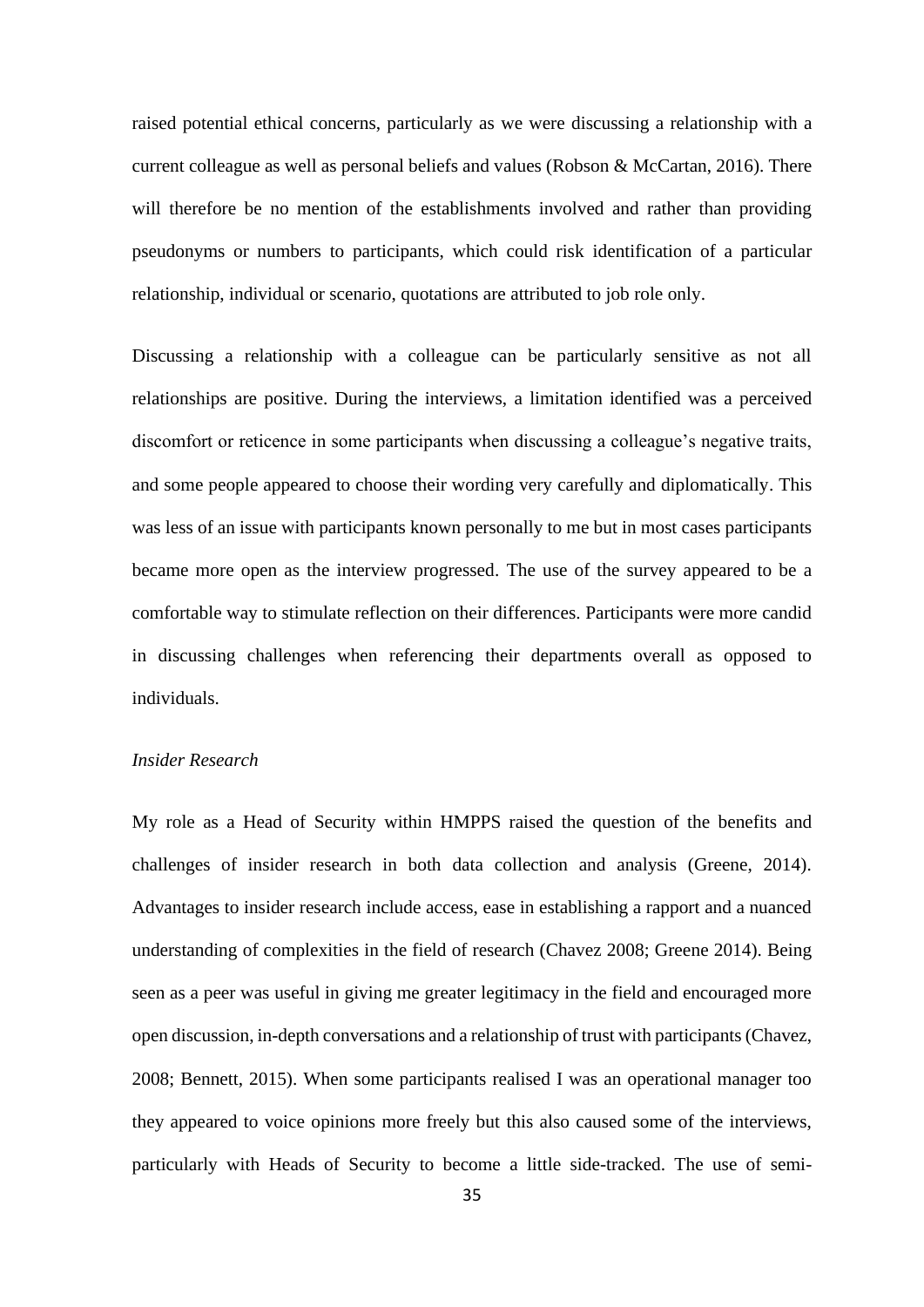structured interviews was helpful to ensure that the conversations remained focused and relevant to the research questions.

Detailed knowledge of the field and personal experience of the researched topic could have given rise to disadvantage if not considered carefully. Complications include bias, preconceived ideas affecting interpretation and participants' perceptions and expectations of the researcher (Chavez, 2008). On occasion, participants assumed knowledge or shared experience and had to be prompted to provide detailed explanations to give a more in-depth insight into their perspective. As a researcher, an awareness of any potential bias and willingness to clarify meaning and challenge initial interpretations was essential (Chavez, 2008). I did not use the same category of establishment as my own (Category C) to provide a greater distance between myself and the research environment.

Researching your own area of work requires careful and critical self-reflection and consideration of how you are perceived by your participants (Greene, 2014; Bennett, 2015). The advantages and disadvantages of insider research are not static and depend upon the participant, as well as the way in which the participant-researcher interaction evolves throughout the process (Greene, 2014). An awareness that my age, gender, background and perceived experience (or lack of, in some cases) influenced the way in which participants interacted with me was necessary. My role as a peer seemed to elicit a sense of trust in many cases but a limitation of some the interviews was participants presenting a very subjective version of themselves and a few participants presenting what felt like corporate responses rather than their personal views. Ensuring participants understood the exploratory nature of the study and my desire to understand diversity within and between the roles of security and safety encouraged less guarded responses.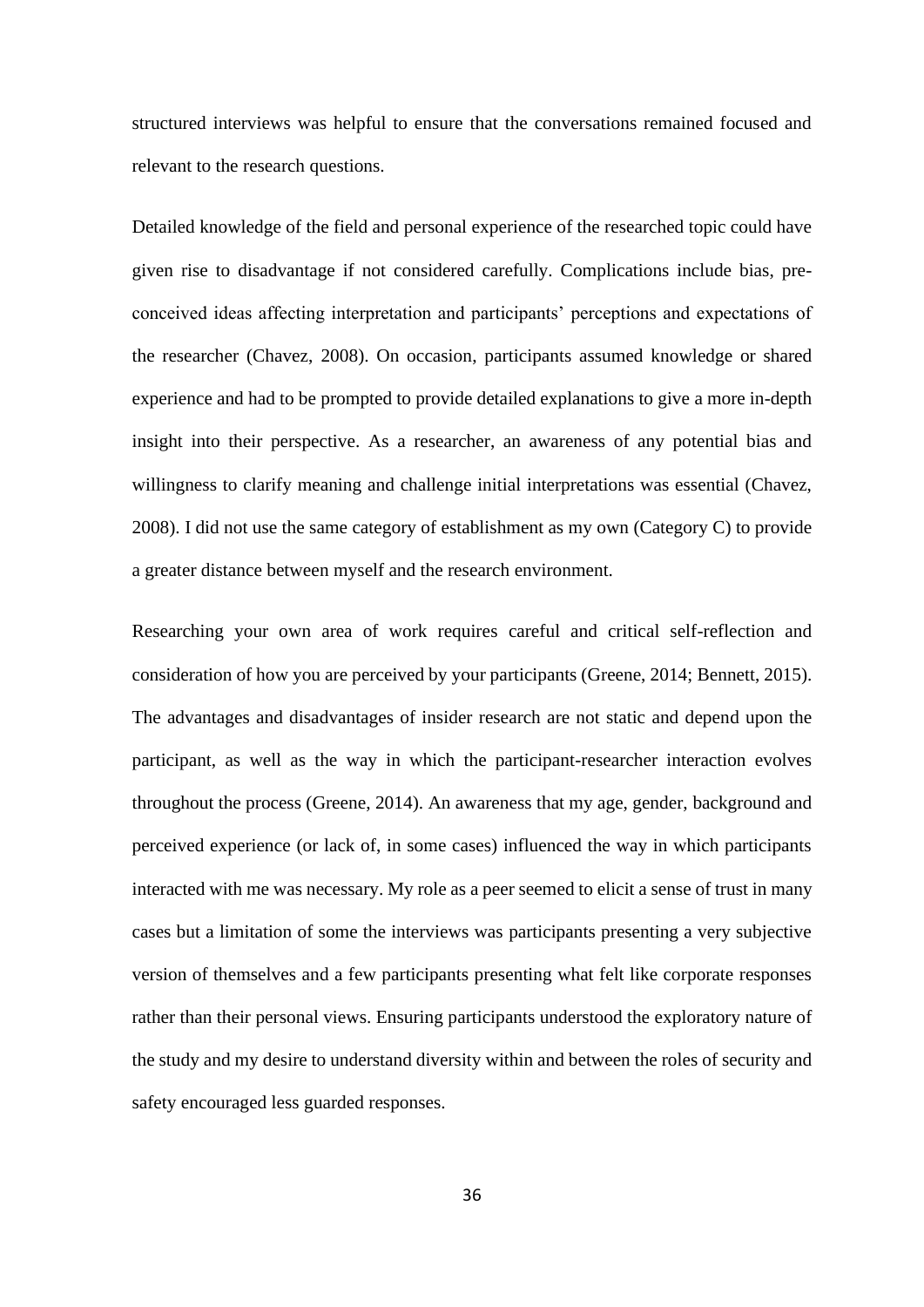#### **4. Findings and Discussion**

This Chapter is divided into two sections to address the two research questions. The first section will focus on values and will present the results of the survey followed by a discussion of the values espoused during the interviews. The second section explores the relationship between safety and security and describes the varied working dynamics between safety and security governors. This section will consider the factors that contribute to the nature of interaction between these individuals.

### **4.1 Values**

The values of individuals contribute to their behaviours and interactions with others and have been shown to matter to prisoners, staff and prison managers in the prison context (Liebling, 2004). This section presents the findings of the value-orientation survey, which highlighted the broad spectrum of value-orientations amongst the sample population. Discussion of the interviews will explore themes of power, compassion and integrity and demonstrate the impact of managerialism on value commitment.

### *Survey Results*

The variance in each group was compared using Levene's tests, and there was no significant difference between groups in any measure, satisfying the assumptions to conduct independent samples t-tests.

Independent samples t-tests were used to compare harmony means and security means by role. It was found that Heads of Security appeared to have higher mean security scores, a finding which approached significance,  $t(41) = 1.651$ ,  $p = 0.106$ . It is expected that a larger study with greater statistical power would show this difference more clearly, and therefore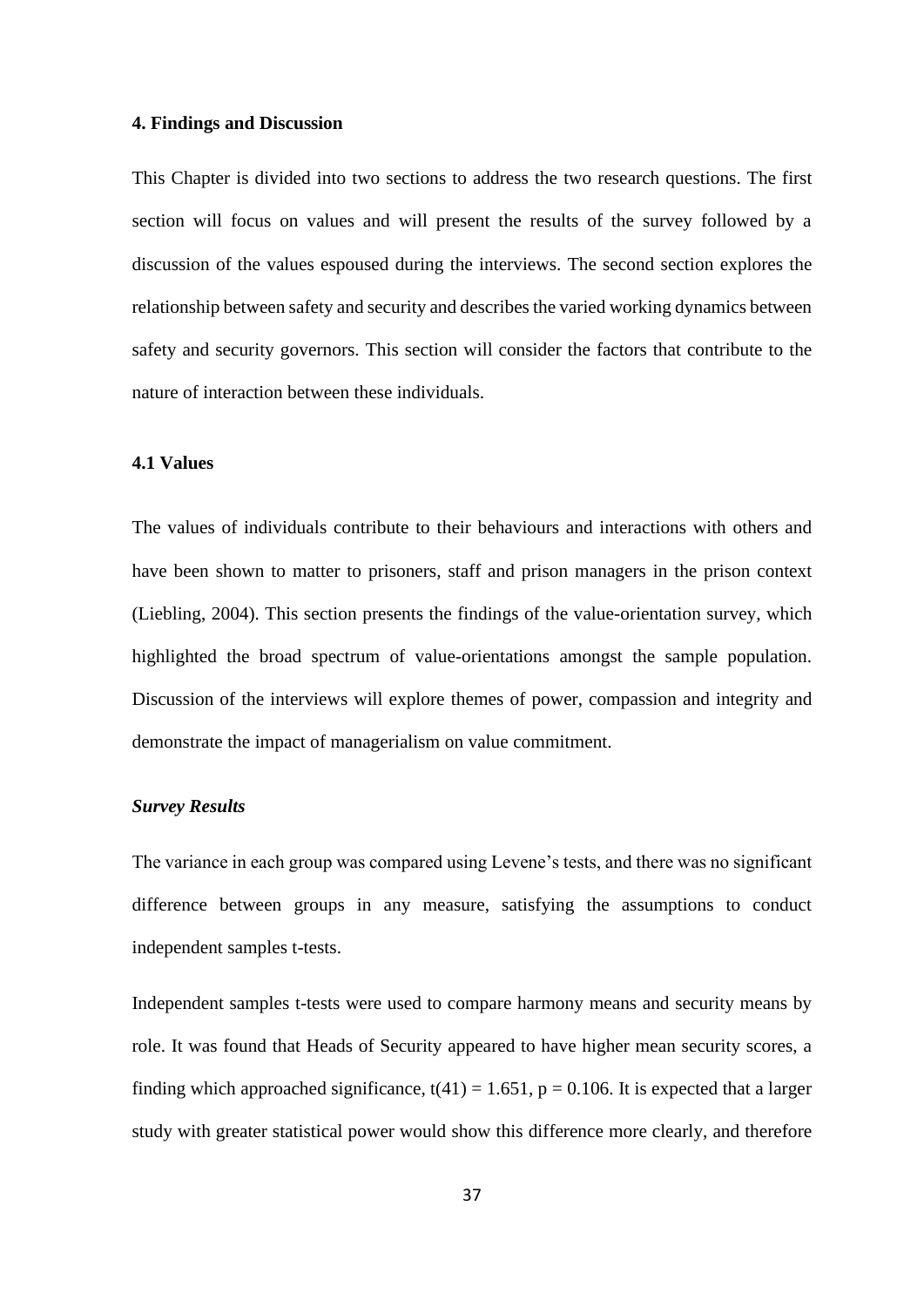this would merit further exploration in future research to verify this finding. However, there was no difference between Heads of Security and Safety when it came to their harmony mean,  $t(41) = -0.497$ ,  $p = 0.622$ .

Independent samples t-tests were also used to compare harmony means and security means by gender. Females were found to have significantly higher mean harmony scores than males,  $t(41) = -2.304$ ,  $p < 0.05$ . There was no significant difference between males and females on mean security score,  $t(41) = -2.304$ ,  $p = 0.648$ .

Paired samples t-tests were used to compare harmony means and security means for the whole sample, and then broken down by role and by gender. There was no significant difference between harmony and security means across the whole population,  $t(42) = -1.524$ , p=0.135.

When broken down by role, Heads of Safety had higher scores on harmony mean than security mean,  $t(21) = -3.228$ ,  $p < 0.05$ . There was no significant difference between harmony mean and security mean for Heads of Security,  $t(20) = 0.749$ ,  $p = 0.463$ .

When split by gender, females had higher scores on harmony mean than security mean, t(11)  $= -3.081$ ,  $p < 0.05$ . There was no significant difference between harmony mean and security mean for males,  $t(30) = -0.055$ ,  $p = 0.956$ .

In essence, the survey results suggest that Heads of Security are more likely to have higher commitment to security values than their counterparts in safer custody, but job role did not influence commitment to harmony values independently. However, Heads of Safety and females were more likely to have higher commitment to harmony values than security values. Figure 1.1 provides a useful visual representation of these findings and demonstrates a clear variation in group harmony and security mean by role and gender.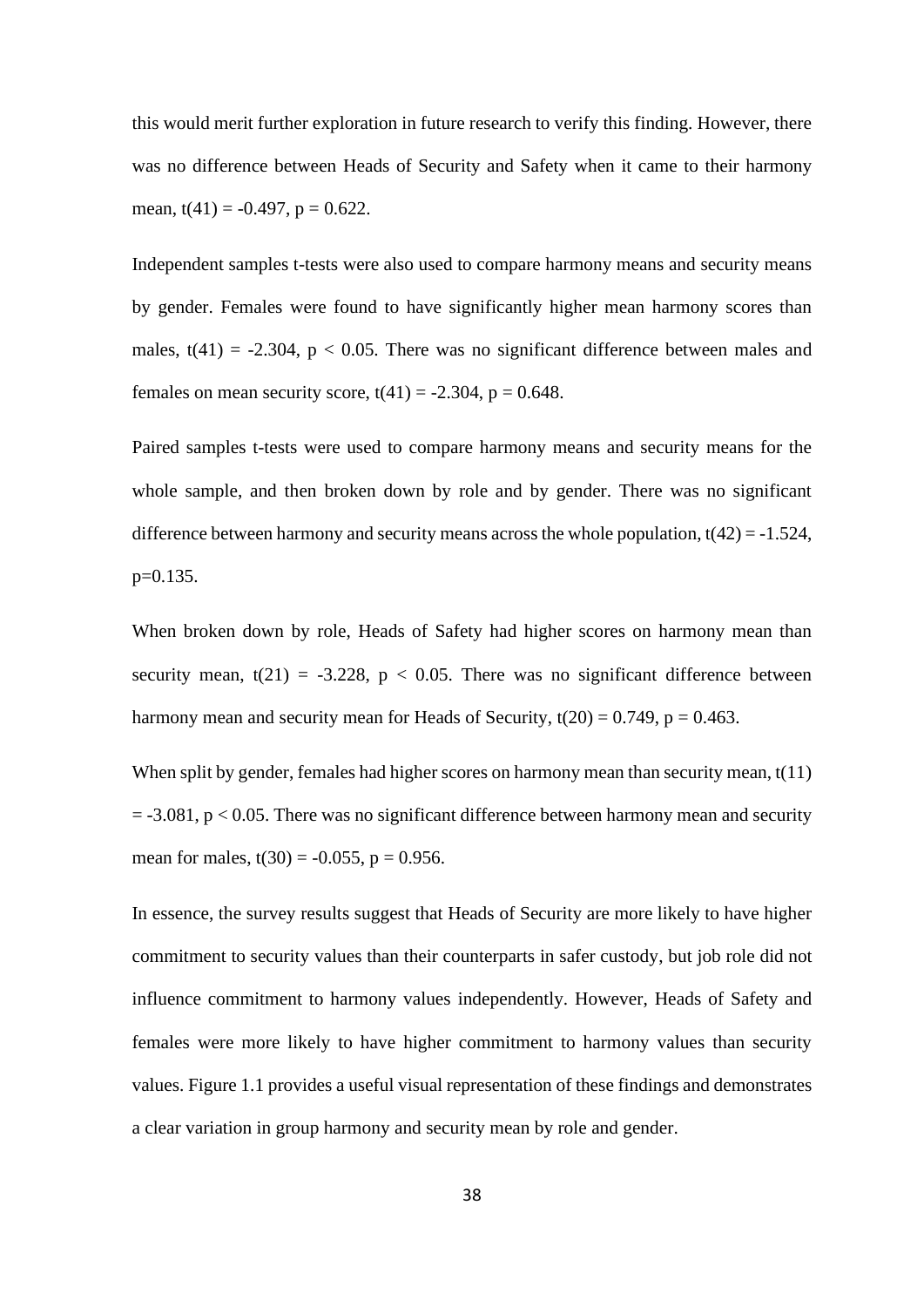Figure 1.1: Harmony and security means by role and gender



■ Security Mean ■ Harmony Mean

The median score for harmony mean,  $Md = 5.35$  and security mean,  $Md = 5.25$  were calculated and placed as two indices on a scatter graph to map the distribution of the sample into Braithwaite's four value-orientation categories (Security-oriented, Harmony-oriented, Moral-dualist and Moral relativist). Figure 1.2 shows the value-orientation distribution of the sample by role. This shows that the majority of the sample fall into the moral dualist and moral relativist categories with only a small number of participants demonstrating a strong prioritisation of security values ( $n = 5$ ) or harmony values ( $n = 4$ ). This suggests that the majority of the sample have a balanced prioritisation of both security and harmony but differ in terms of how much importance they place on the value items overall, as opposed to one or the other.

It can also be seen in Figure 1.2 that the darker dots, representing Head of Security feature more prominently than Heads of Safety in the top two sections of the graph with higher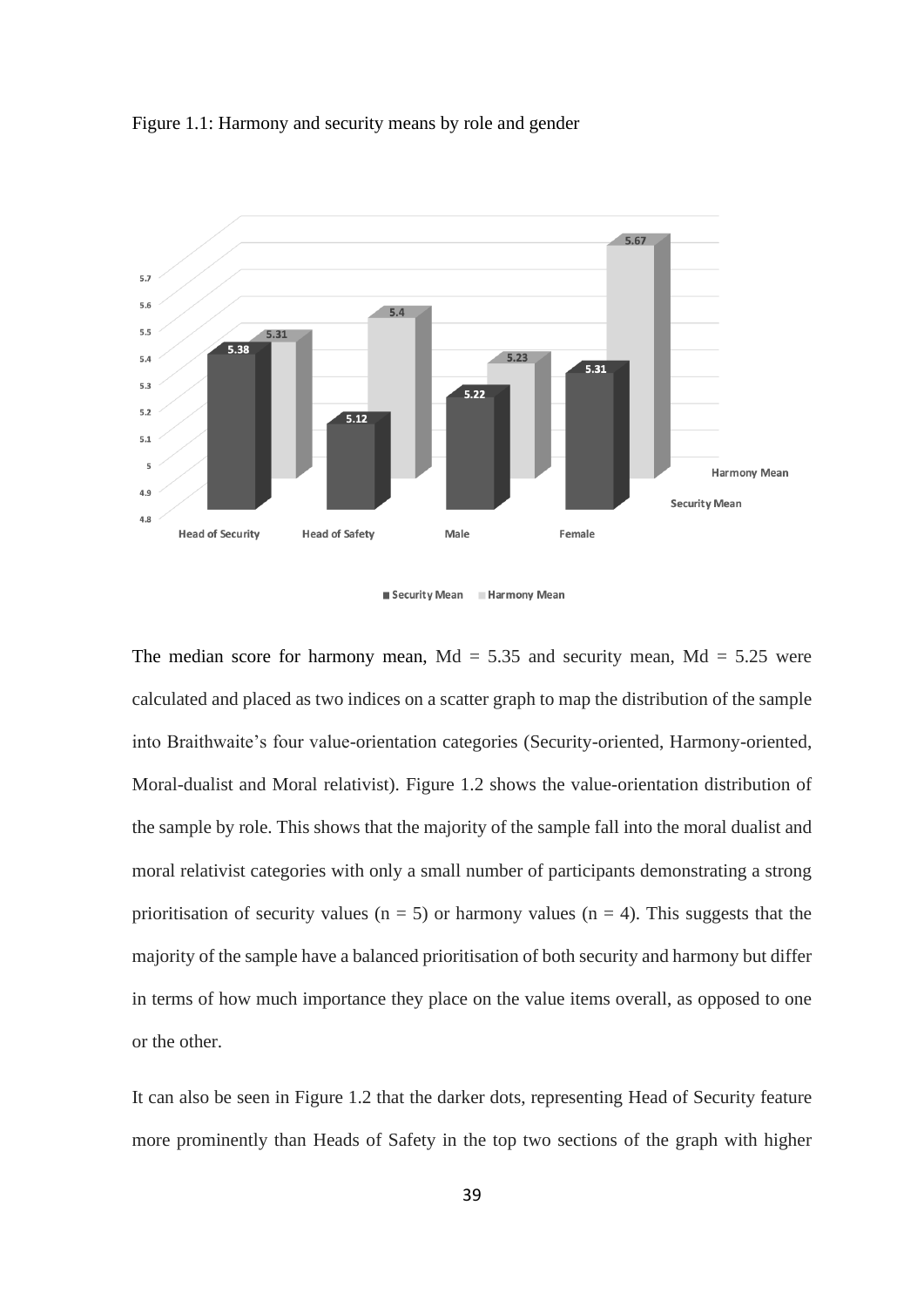security scores. But that both Heads of Security and safety are equally distributed over the harmony median on the right-hand side of the chart. This is in line with the findings of the t-test on the group mean scores above.





The distribution of value-orientation by gender is presented in Figure 1.3. This chart shows that the females are more highly concentrated on the right-hand side of chart with higher harmony scores but are relatively equally distributed on the security axis. The highest concentration of females sits in the moral dualist quadrant ( $n = 6$ ). The males appear to be more evenly distributed across both axis. There appears to be a slight concentration of males in the moral relativist quadrant  $(n = 13)$ . Of those identified as security oriented four are male and only one is female. This is in line with the findings of the t-tests.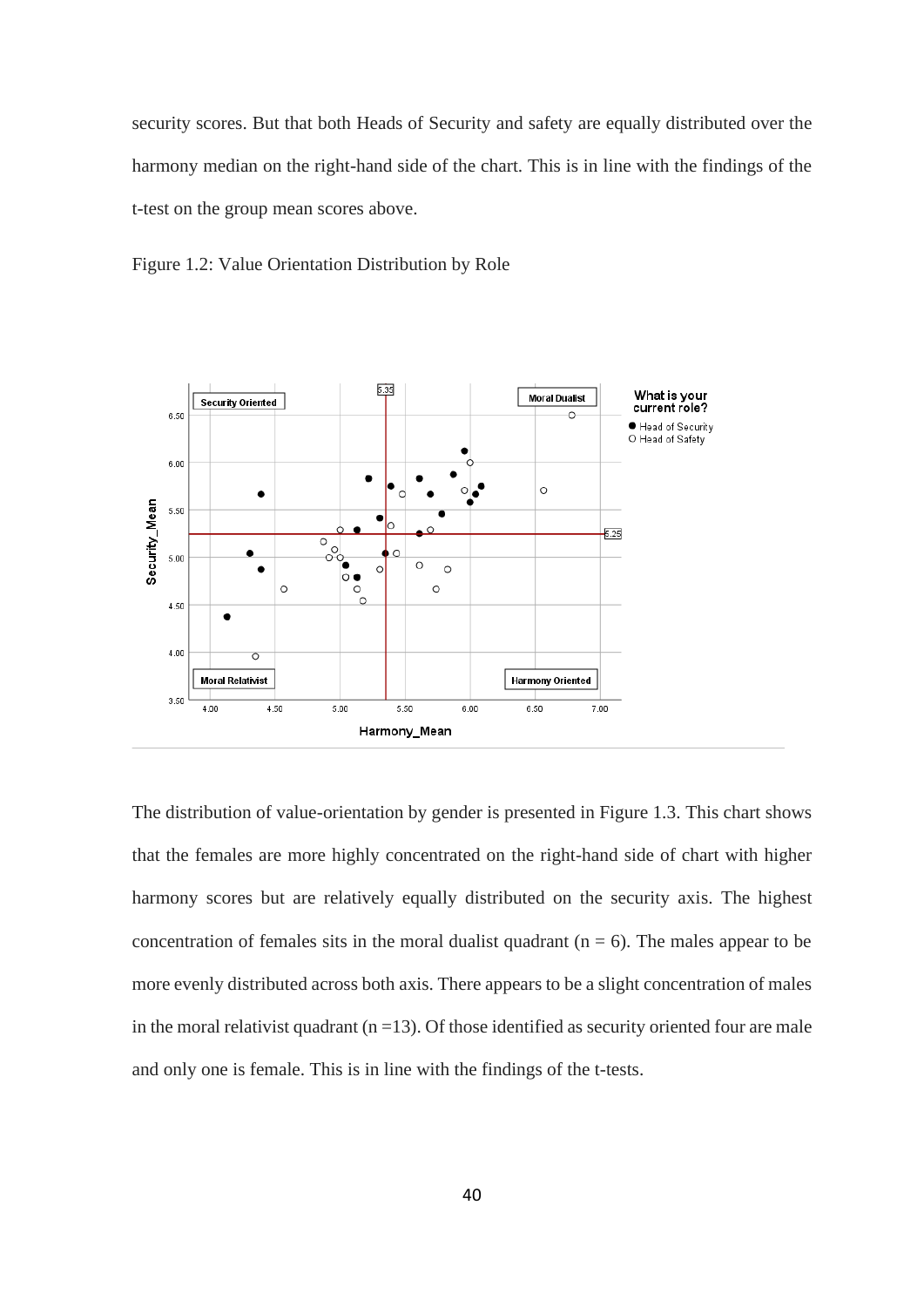Figure 1.3: Value Orientation Distribution by Gender



The interviewees represented a very broad range of personalities, experiences and viewpoints demonstrating the diversity within the operational managers' rank, and supporting the literature that there are varied value-orientations represented amongst prison managers (Bennett, 2015; Liebling & Crewe, 2016). The finding that females tended to have higher harmony scores supports the findings of Bennett (2015) and Tait (2011), who both suggest that females often take on care-giving roles within the prison and therefore may be more attracted to the Head of Safety role than their male counterparts. The role of gender was not explicitly discussed in the interviews and therefore requires further exploration to understand this significance. The content of the interviews however gave an opportunity to add further depth to these findings and explore the correlation between values, job role and relationships.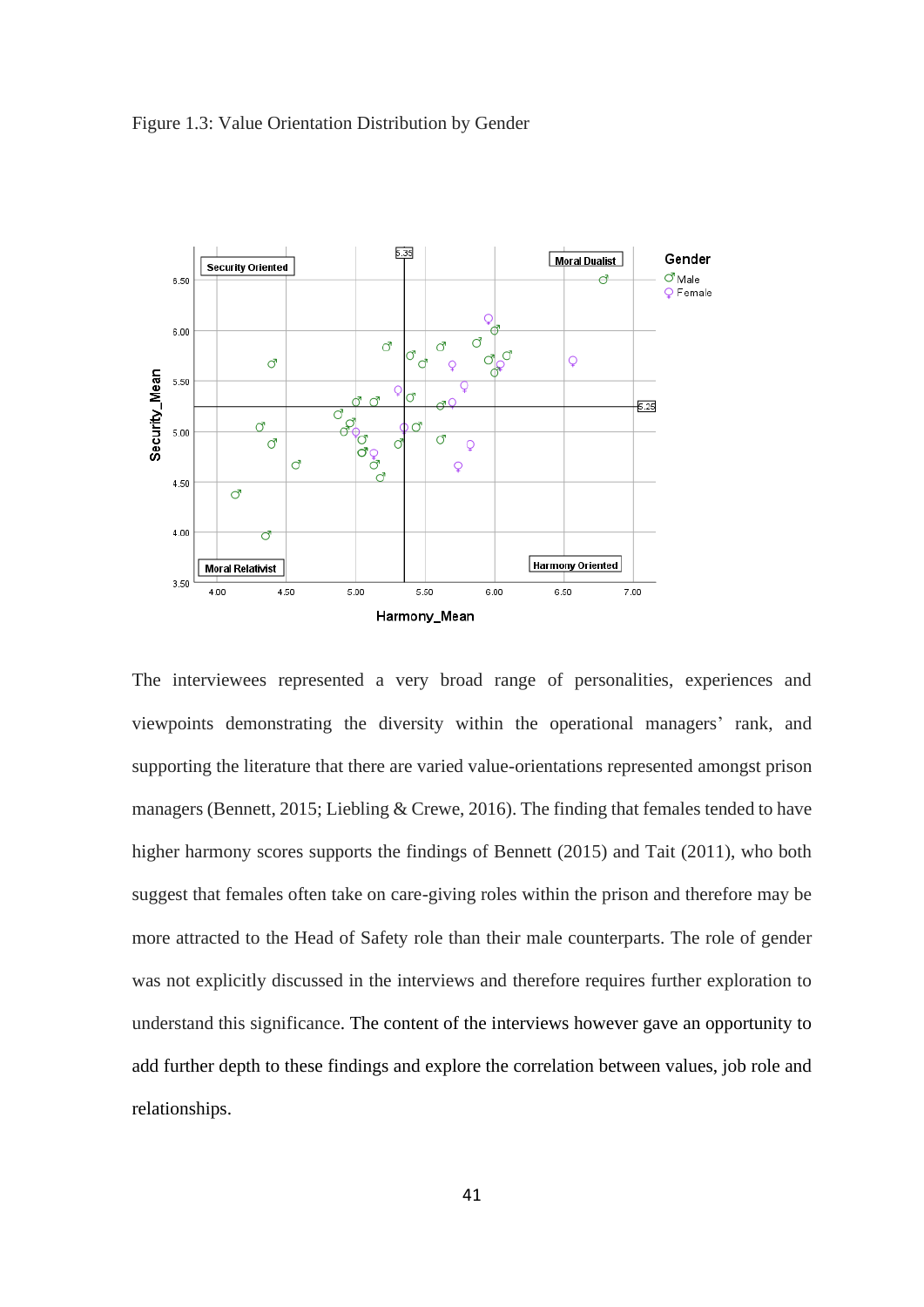As the survey demonstrated, the majority of interviewees were either moral dualists or moral relativists, suggesting an almost equal commitment to both harmony and security values. The use of Braithwaite's security and harmony framework was therefore useful to identify patterns and shared values identified across both roles as well as some clear distinctions and preferences expressed upon interview.

## *Moral Dualism in practice*

The role of an operational manager involves difficult decisions that require the balancing of different priorities, including the safety and security of individuals against the interests of the wider population. All interviewees described having to make these tough decisions regularly. Heads of Security regularly referred to decisions relating to funeral escorts and placing family members in closed visits as a source of moral dilemma. Several managers in both roles discussed the cuffing arrangements in hospitals of prisoners who were deemed high risk to the public but were terminally ill or physically impaired. It is not possible to conclude from the data how the balanced value-orientations (moral dualist or moral relativist) differed in terms of how easily these decisions were made. As Bennett (2015) found, it was difficult to separate personal and professional values and to divide the managers into neat categories of differing attitudes, beliefs and approaches. Pre-established typologies were too simplistic to capture the layers of moral reasoning that interviewees described. Therefore, values were explored through the varying attitudes to recurring themes including power, compassion, integrity and managerialism.

### *Security Values*

### *Rule of Law*

It was unsurprising in a prison context that there was an underlying commitment to security values across both roles, particularly regarding the rule of law and use of authority. This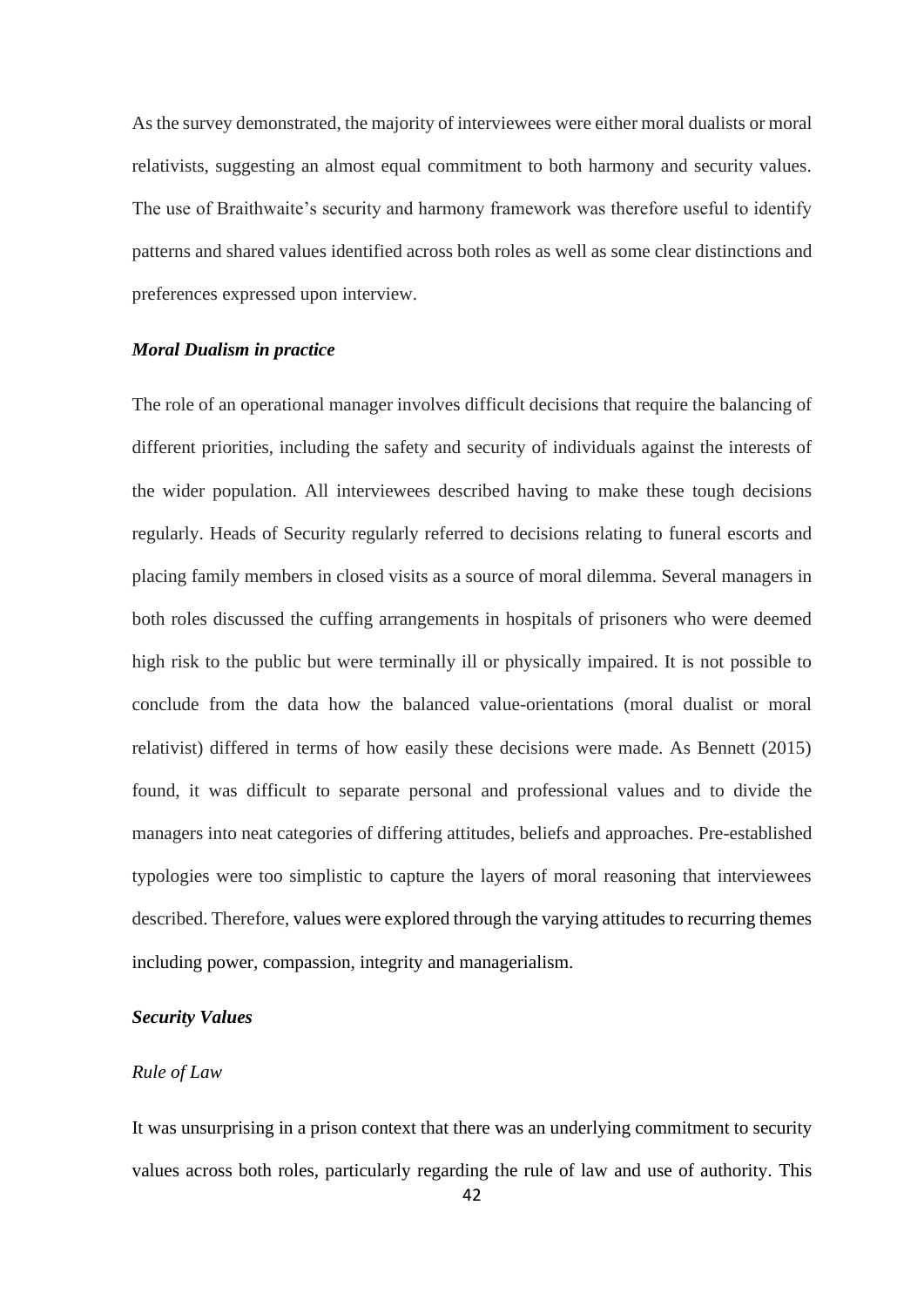included a desire for the strict adherence to rules, consistent challenging of wrongdoing and exerting authority appropriately over prisoners to maintain order. Many promoted increased 'responsibilisation' of prisoners and believed there should be consequences for poor behaviour, such as staff assaults and ongoing criminality. Heads of Security in particular took pride in their participation in crime detection and prevention and joint-working with the police. Yet, five interviewees felt that the authority of officers had been eroded and that this had negatively impacted staff safety:

I think we have lost that discipline for the staff which helps to keep the staff

safe. That frustrates me. (Head of Security)

Achieving stability and control in the prison was often voiced as the foundation for the attainment of more harmony-oriented initiatives, supporting Braithwaite's (1994) argument that harmony values are often secondary to the fulfilment of security. Heads of Safety therefore appreciated the importance of security work, which may explain why many scored highly in both indices in the survey:

I think control, or operational grip as it's called now a days, is really important. That's why security and safety are linked so closely because if we haven't got a secure place, where people feel safe, then we might as well go home. (Head of Safety)

### *Power*

Values linked to power, knowledge and personal authority were more prominent in security governors than safety governors, but the extent to which these values were embraced was mixed. Traditional Heads of Security were characterised by interviewees as powerful, knowledgeable and in many ways cynical towards prisoners and more humanitarian objectives. Interviewees described a 'my way or the high way' approach of previous Heads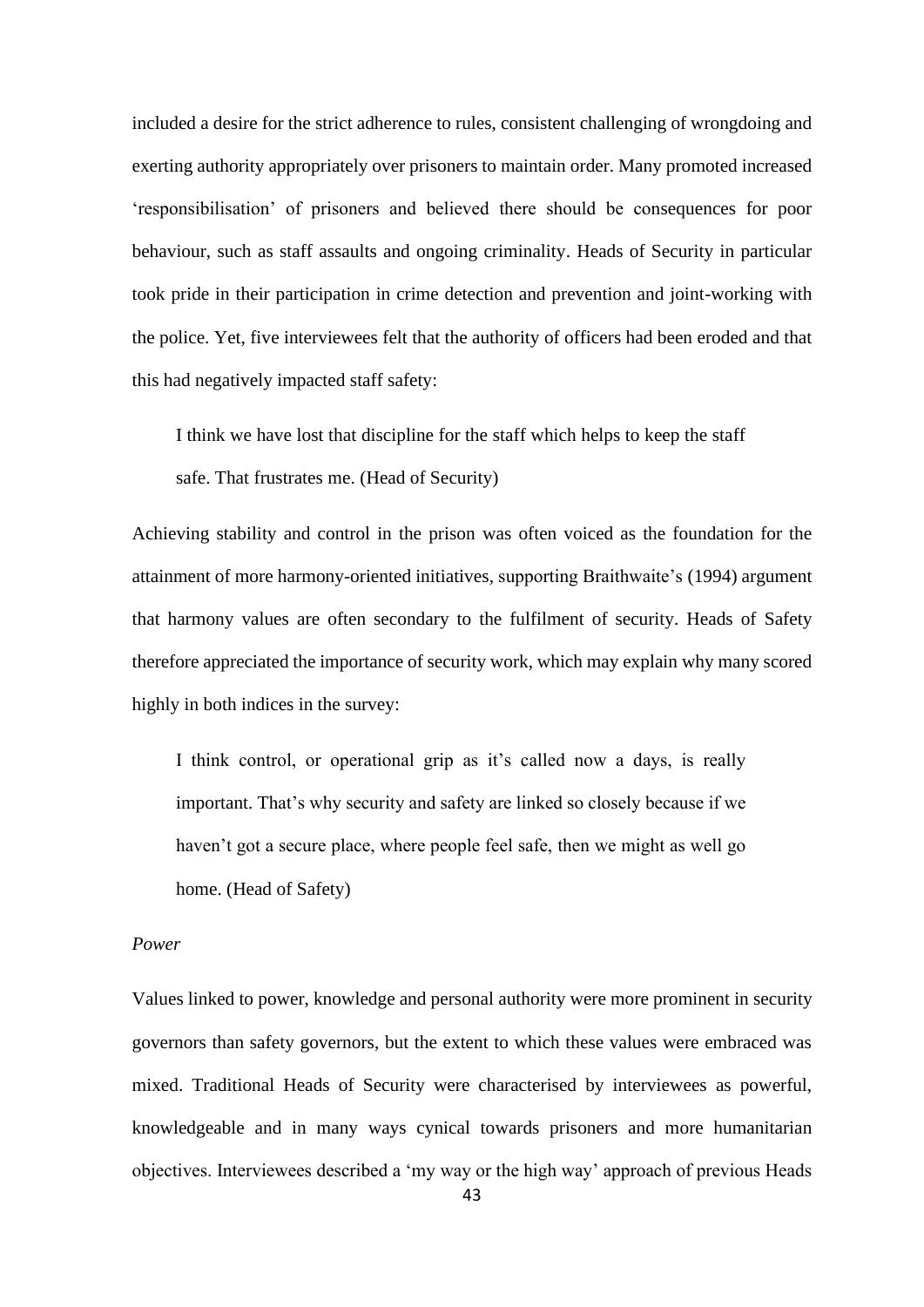of Security and described security as traditionally insular and unwilling to communicate information to the wider establishment. However, a punitive and negative attitude to prisoners was not displayed by any of the interviewees, reflecting the literature that Rutherford's punishment credo is now less prevalent (Bennett, 2015).

Security governors described their role as protecting the governor, the public and the establishment from harm, and this description echoed the security values on Braithwaite's index. This version of security reflected Gill et al's (2007) traditionalist security manager approach, where robust security is considered to be justified above all other functions:

That idea that a Head of Security is somebody with a square peg in their back to turn and just send them off to think about nothing but security was an organisational decision. (Head of Safety)

There was a strong sense that the Head of Security still wielded a disproportionate amount of authority in comparison to other roles. This power appeared to derive largely from staff's perception of the knowledge of the security governor:

Everyone assumes you know more than other people. (Head of Security)

Access to intelligence was a source of power and a means of justifying decisions and countering any objections to actions. This was recognised by current Heads of Security and for some seen as a perk of the job and a reference point influencing their own behaviour in their role:

Security also has a lot of power because we are the vanguard, we are the gate keeper, we are stopping people escaping. (Head of Security)

I think it's a sexy department, isn't it? It carries a lot of clout…I feel important in my role. (Head of Security)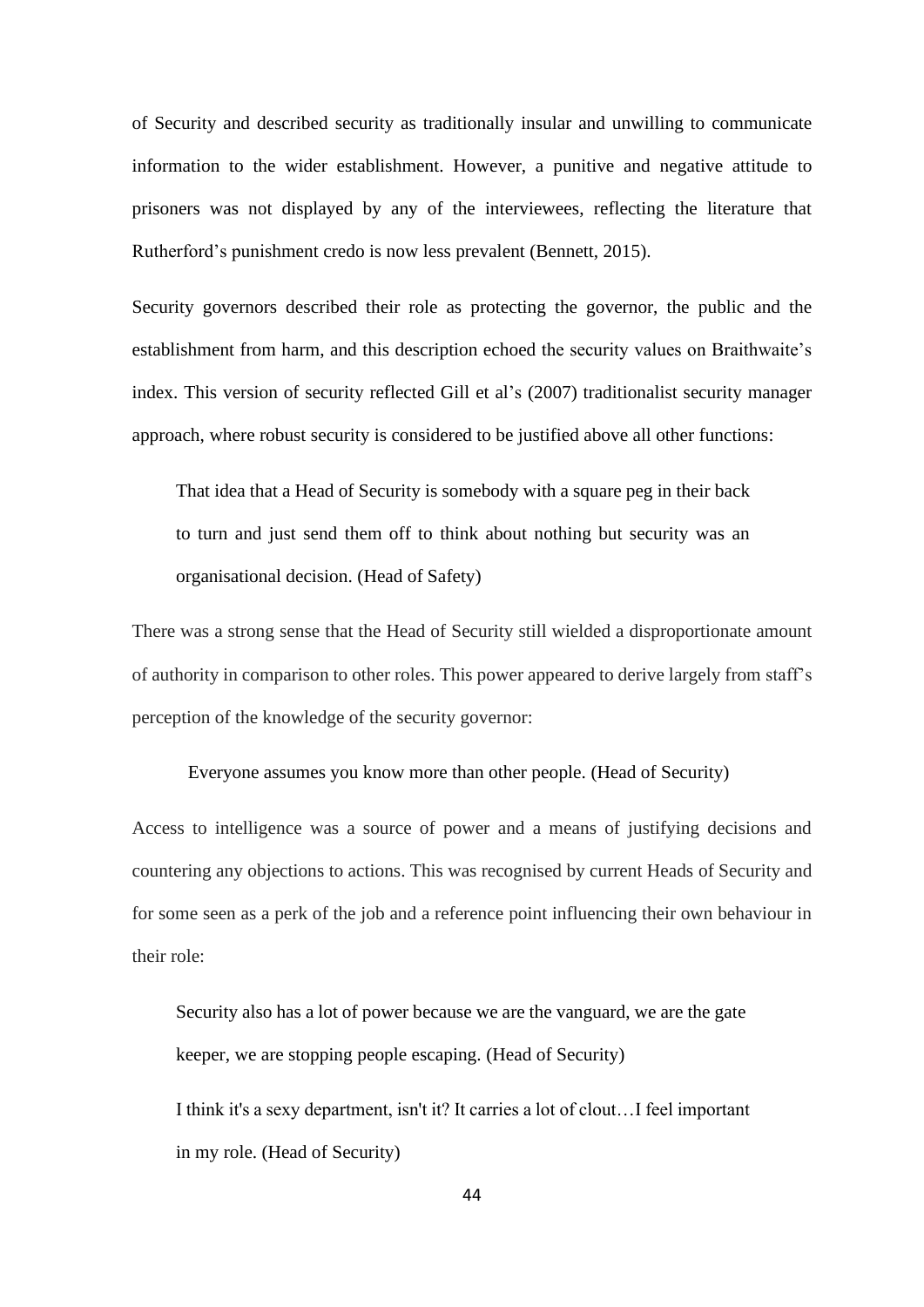However, others were more cautious in their approach and wanted to ensure they did not overuse their power:

I can't just be the Genghis Khan style security governor that just says no to everybody. (Head of Security)

I think, as a security governor in an old fashioned Victorian local, I could be an absolute arse and get away with it because of my title, which is just wrong. (Head of Security)

There was a strong traditional occupational culture derived from power and knowledge that Heads of Security were aware of and in many cases working within. However, there were several security governors who sought to challenge this and do things differently. This appeared to be driven by more harmony-oriented goals including co-operation with other departments, trying to give prisoners a second chance and supporting rehabilitative initiatives. This more nuanced approach to security increased the moral dilemmas faced by Heads of Security who previously could say 'no' in the name of security and were now being asked to say 'why not?' in the name of rehabilitative culture. This shift in approach may explain the absence of more security-oriented managers in the survey.

### *Harmony Values*

# *Care and Compassion*

There were distinctions between interviewees in the emphasis placed upon the importance of compassion. In comparison to their security counterparts, safety governors more regularly said they needed to be caring, people-orientated and have the ability to think creatively or outside of the box to solve complex problems. Some Heads of Security described their safety colleagues as "fluffy and frilly", naïve and idealistic, but these terms were usually stated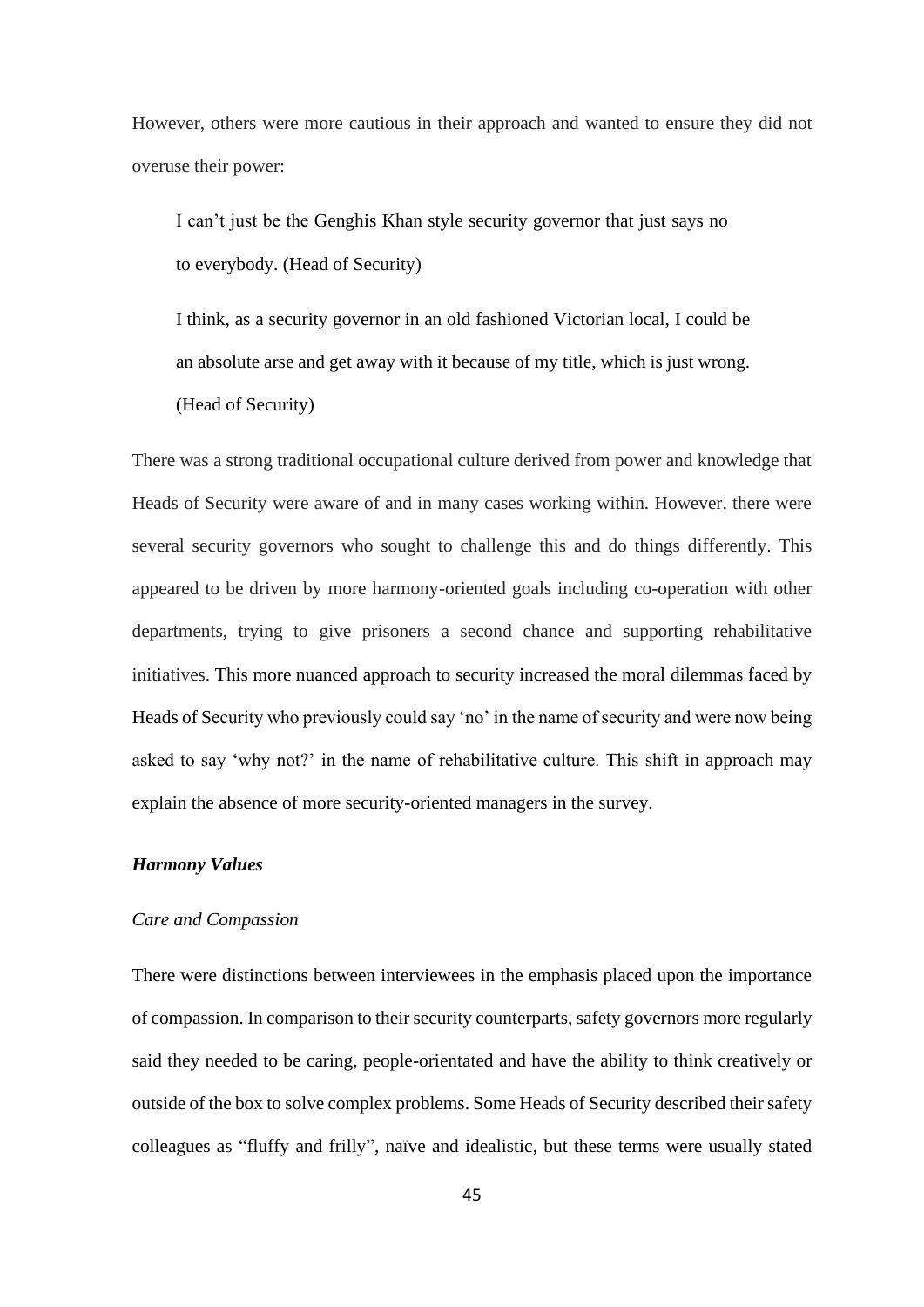tongue-in-cheek and were rejected by Heads of Safety themselves. Although Heads of Safety recognised their caring traits, they were keen to emphasise that this was not synonymous with weakness or a lack of appreciation for control:

I think [security is] much more clinical. Whereas safety has to be a bit more... I don't want to use the word fluffy because I'm not fluffy. And I refuse that when people say I am. I refuse that but I think there has to be much more grey when it comes to safety. (Head of Safety)

The role of a safety governor invoked a greater commitment to humanity, improving the lives of others and preventing individuals harming themselves and one another within the establishment. In other words, the safety role encompassed many of the values of the harmony index and these values were for the most part emphasised more readily upon interview:

People that like security are not people people. I think that fundamentally, and not every Head of Safety is a people person but fundamentally, Heads of Safety thrive off other people's energy. (Head of Safety)

Heads of Safety were unanimous in the importance of showing compassion towards prisoners. Care for individuals and ensuring that prisoners were looked after was pivotal to their role, even if for a few this was not initially natural to them. Heads of Security regularly referred to their counterpart as 'more caring'. The three female Heads of Safety demonstrated the highest degree of commitment to caring for others and were perceived as such by their male counterparts, providing support for the survey result that females are likely to have higher commitment to harmony values.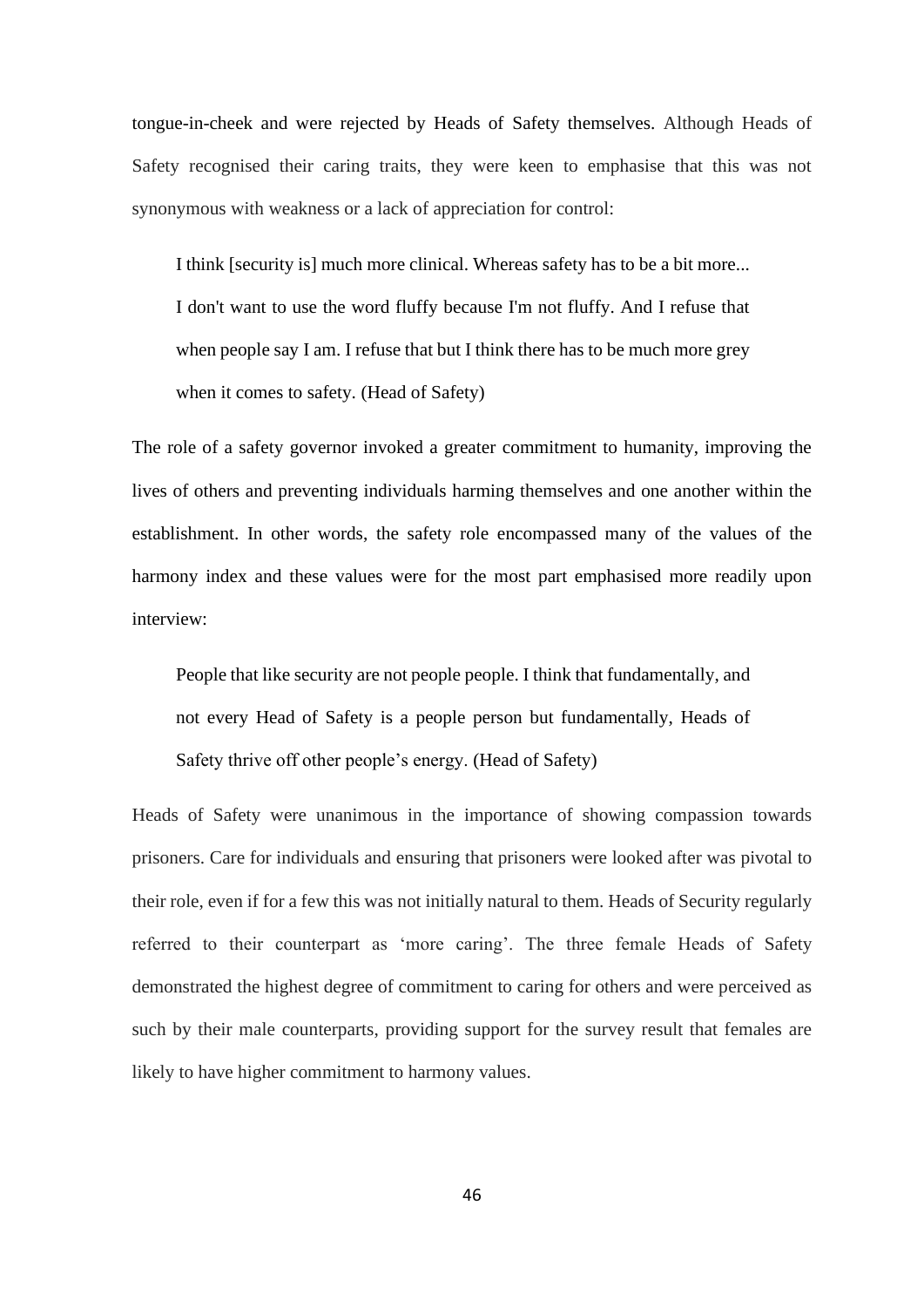There was a divide in attitudes of Heads of Security and whether compassion was valued to those in this role. Some felt that it was integral to the role and ensured that decisions were not having a disproportionate impact upon individuals:

You need to have compassion because there is a time when you have to throw the rulebook out. And you may have to display compassion as the decision you have to make is about doing the right thing. (Head of Security)

However, others felt that compassion or an excess of compassion could impact decision making negatively and prevent managers from making difficult decisions to ensure the security and protection of others:

I try to not see it [compassion] in myself. And I see it as unprofessional in other people…I appreciate that they are probably not in control of it. But that is part of the point, they should be in control of it because they have a big job to do. (Head of Security)

I think it may be wrong to be compassionate when you are Head of Security…You do have to think about the greater good rather than the single good. (Head of Safety)

Interestingly those who were more hesitant in demonstrating compassion, scored higher in security mean in the survey, with a security-oriented Head of Security saying ''Sometimes I come across as callous and hard. I don't wish to be that way…sometimes I can act a little bit uncaring".

Nonetheless, becoming a manager or moving into a safety role had influenced several managers attitudes who appeared to have developed greater commitment to compassion over time: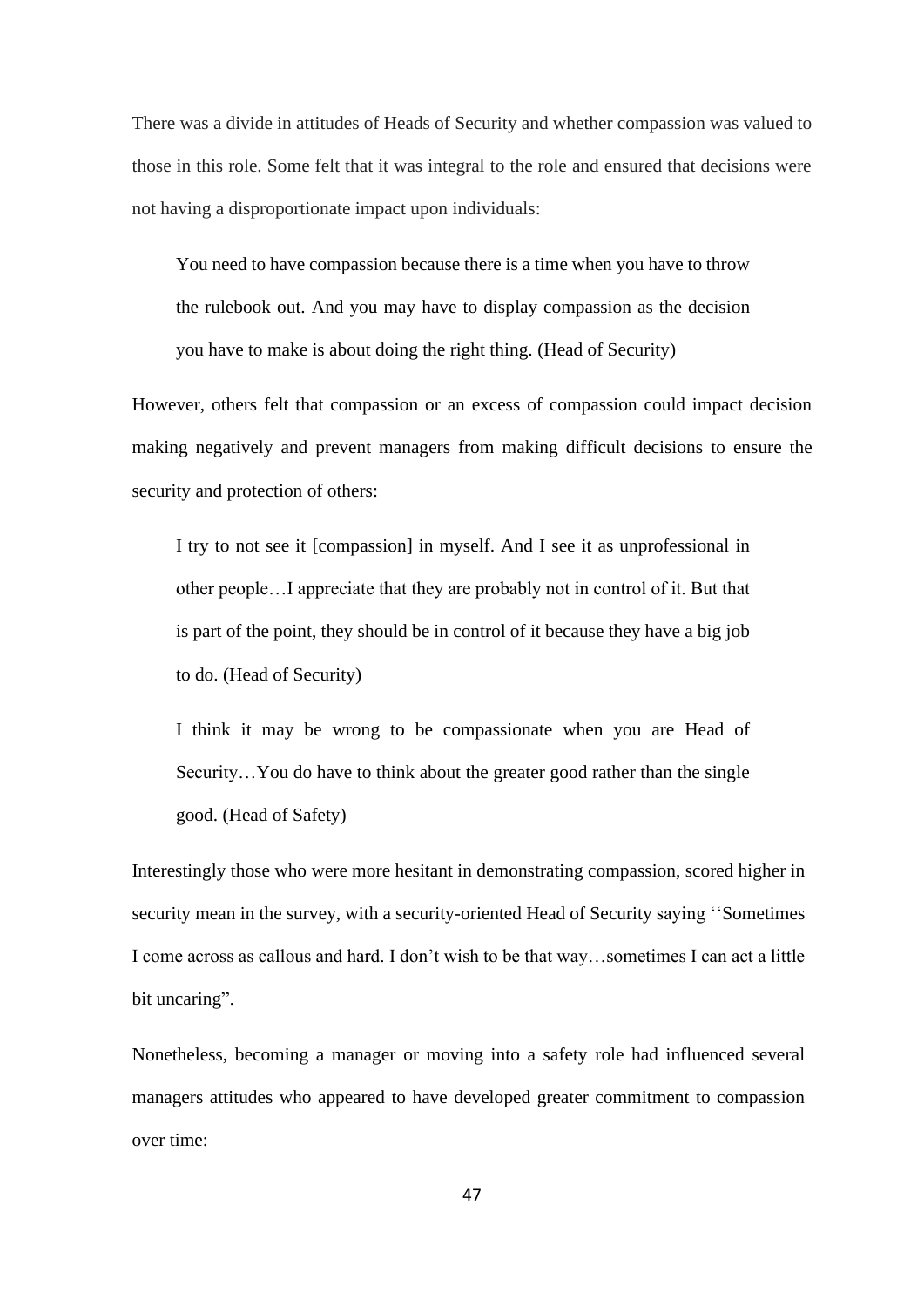I was quite austere, everything was discipline, my background is security so I was very penalising actually. I still have that side of me, don't get me wrong but I have to look at other sides so it's trying to balance the security side with the other side. (Head of Safety)

I've had to learn compassion and stuff like that. My mum says I'm a very cold fish, I don't get very emotional….so I've had to learn that. (Head of Security)

This suggests a distinction between innate values that individuals brought into their working personality and those that developed over time and were a result of exposure to a specific working environment or role.

### *Rehabilitation*

Most interviewees expressed a personal commitment to rehabilitation and improving society, but had come to accept that local prisons often struggled to meet the needs of individuals trying to reintegrate into society:

Rehab culture, I think it's amazing but you can't have a rehab culture in a local Cat B because we rack 'em and stack 'em and get them in and get them out. (Head of Security)

For some however rehabilitation seemed to be an organisational objective as opposed to a personal endeavour.

Heads of Safety were largely positive about rehabilitative culture and saw it as a means to strengthen safety objectives and improve staff-prisoner relationships and reduce prisoner distress. For several safety governors, the renewed organisational focus on rehabilitation was the organisation catching up with the way they had always worked as a result of their personal values: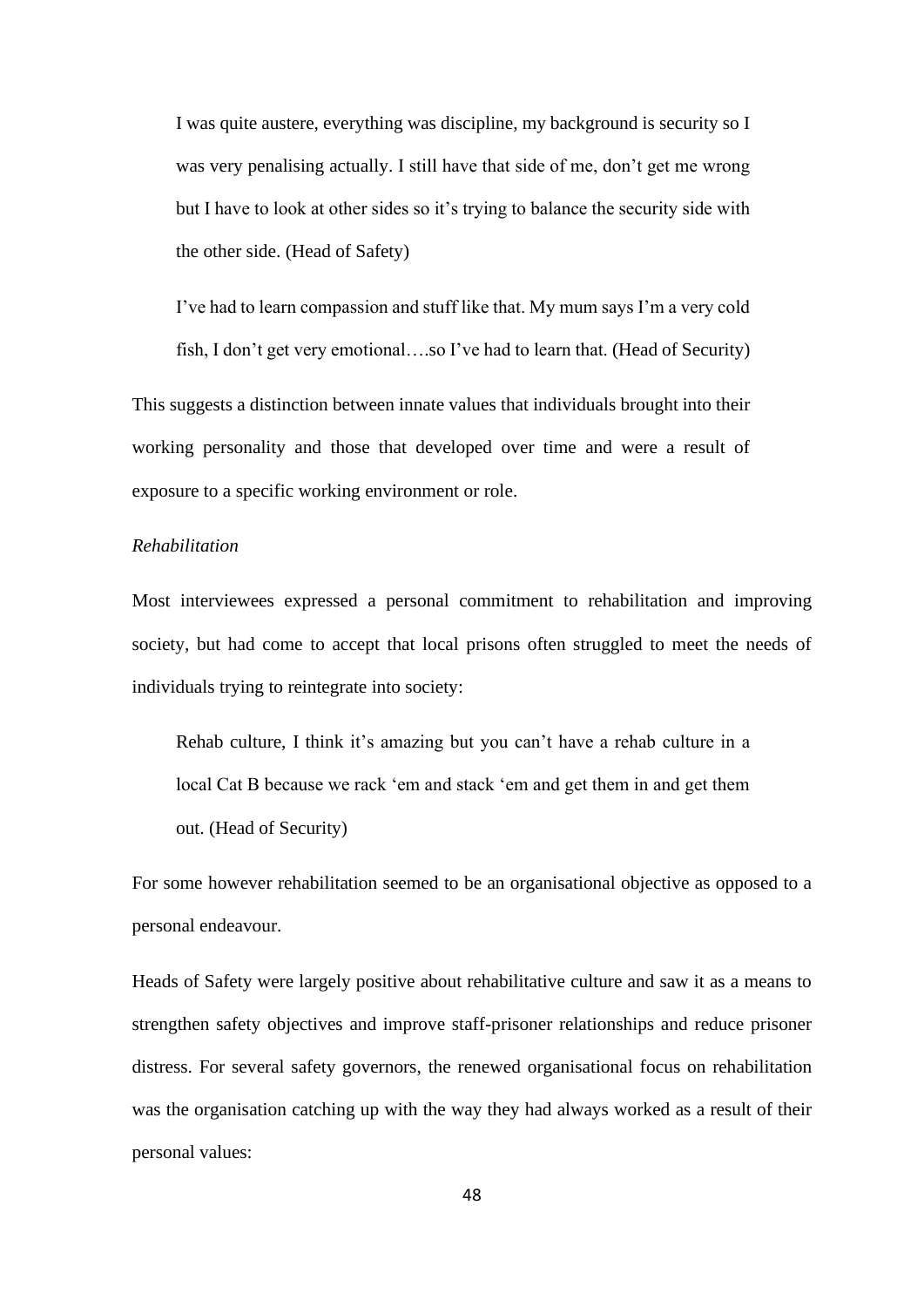I've always, and others might think differently, I've always tried to work in a rehabilitative way because it's just, that's just the person that I am. (Head of Safety)

The inability to deliver rehabilitative initiatives was a source of frustration for interviewees who had worked in other more rehabilitative establishments and felt that the service was therefore failing prisoners and the public:

The regime is horribly indecent and completely undermines legitimate authority and any chance of a safe and rehabilitative culture. (Head of Security)

Heads of Security were again more divided with some dedicating themselves to becoming an enabler rather than a blocker to rehabilitative projects. These managers tended to have experience in safety and reducing re-offending roles previously:

I want a well-functioning proportionate security setup, which supports and rehabilitative culture. (Head of Security)

Other security governors felt rehabilitation was being prioritised disproportionately over getting the basics right and providing a safe and secure environment that would benefit from increased security resources:

I haven't really pushed with the rehab culture here, because it's not safe and it's not secure yet…I think it is a case of us building a house too tall when we haven't got the foundations right. (Head of Security)

Three Heads of Security felt that rehabilitative culture was undermining security culture and providing confused messaging to staff. Further exploration of how to effectively consolidate security concerns with rehabilitative culture would therefore be beneficial.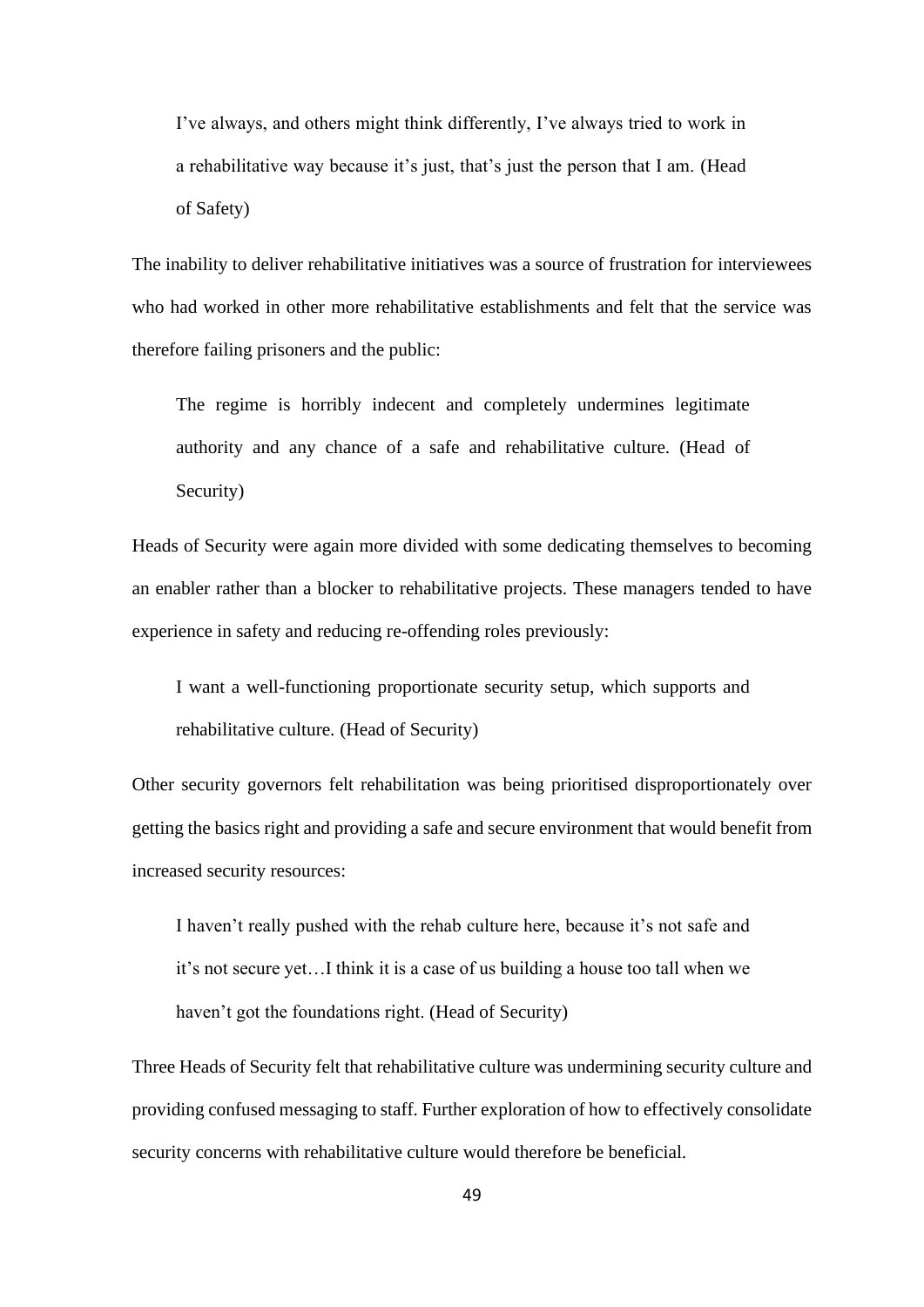#### *Giving prisoners a second chance*

Numerous examples of difficult decisions made as duty governor were referred to, such as giving violent or problematic prisoners a second chance by giving them a job, reintegrating them with the wider population from segregation, or choosing to give them a fresh start on arrival from other establishments. Safety and security managers described choosing to take these risks in the hope of longer-term benefits for the individual. These decisions were often met with criticism by staff, but interviewees often described the need to do something different and use discretion in an attempt to break the cycle of violence and help the individual:

He had assaulted people and you have to sort of push that out, because actually by putting him in the segregation unit or leaving him there to rot if you like, he is only getting worse, we need to do something that is different. (Head of Safety)

The ability to use discretion appropriately as described in Liebling's (2000) work on prison officers seems to remain an important skill as an operational manager, albeit in a much less discrete forum. The ability to carefully balance the rights of individuals and the wider prison was the strength of Crewe and Liebling's (2012) 'moral dualist' governors. Every interviewee described having to make these sorts of decision regularly, and those with more experience seemed to do so with greater ease. The realities of a busy and somewhat chaotic prison environment meant that managers had to prioritise the difficult task of maintaining order and control, reacting to increasing violence and organised criminality alongside more idealistic long-term projects or bespoke individual care.

50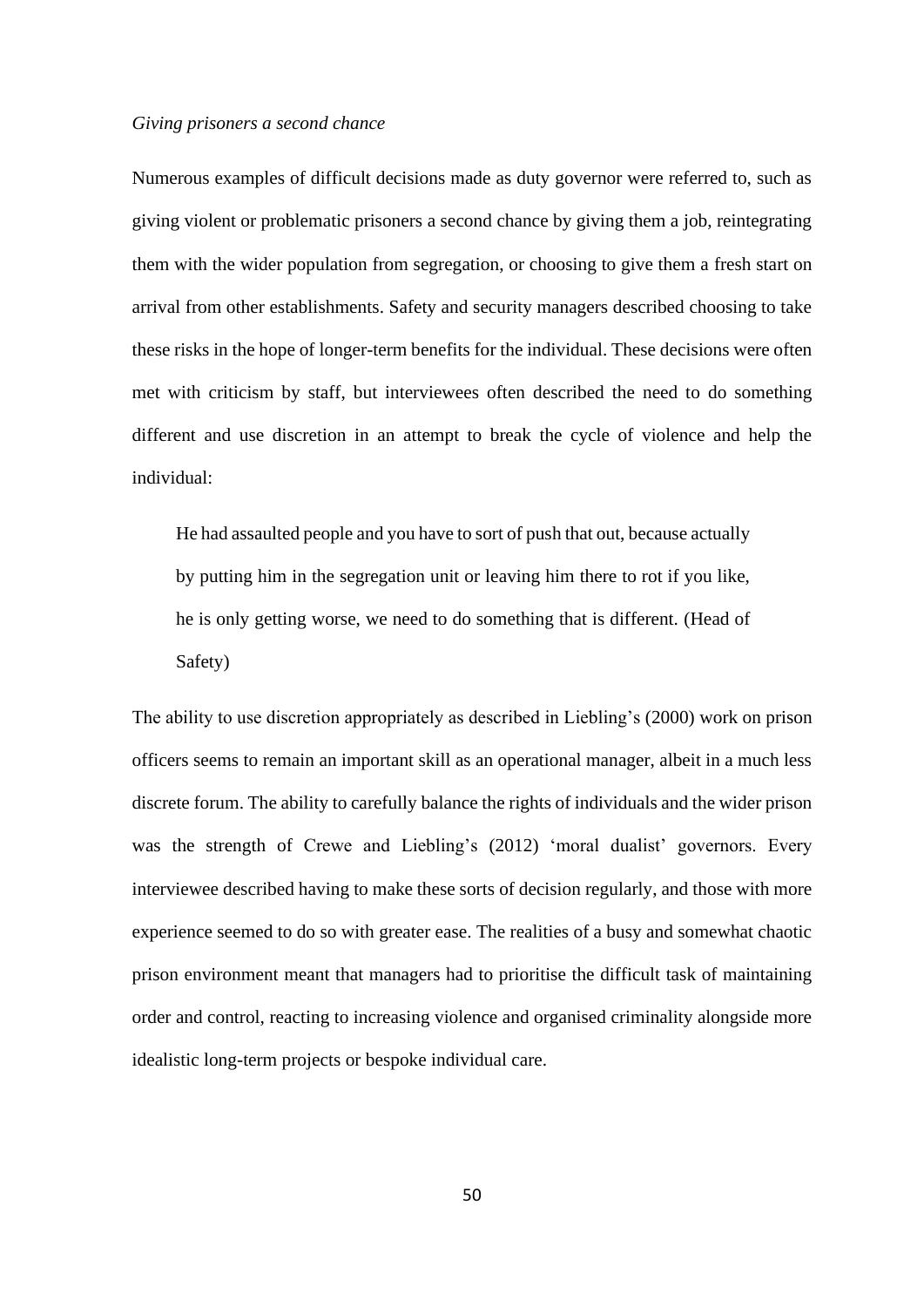### *Integrity*

In Bennett's (2015) study, integrity, alongside honesty and conscientiousness, were described as normative values which managers linked to professionalism. This study proved no different, with values of honesty, integrity and hard-work described regularly as core values of the utmost importance to interviewees:

Integrity is absolutely fundamental. Without integrity you can't do anything in this job so I passionately believe in integrity, honesty and being trustworthy. Honesty is so massive to me (Head of Security)

I think core values of mine are honesty and integrity. If I think people are not being honest with me I hate it, that really irks me. We are public servants and we are here to do that job…getting that integrity right and this is the moral bit isn't it, that we are looking after them [prisoners] correctly. (Head of Safety)

Throughout the interviews the use of the word 'integrity' was linked to security values of conscientiousness and honesty, but also harmony values of fairness and treating others with respect.

Overall, the attitude of the interviewees towards prisoners reflected Muir's tragic stance towards humanity and the situation of prisoners was often described with an understanding that society had at some point failed them (Muir, 1977; Rutherford, 1993; Gilbert, 1997). In general, interviewees in both roles demonstrated commitment to treating prisoners with respect and humanity, but this tended to be expressed more directly by those in safety roles:

I believe society fails people before people fail society and prisons should be about rehabilitation, helping people to become more productive citizens and giving them a second chance. (Head of Safety)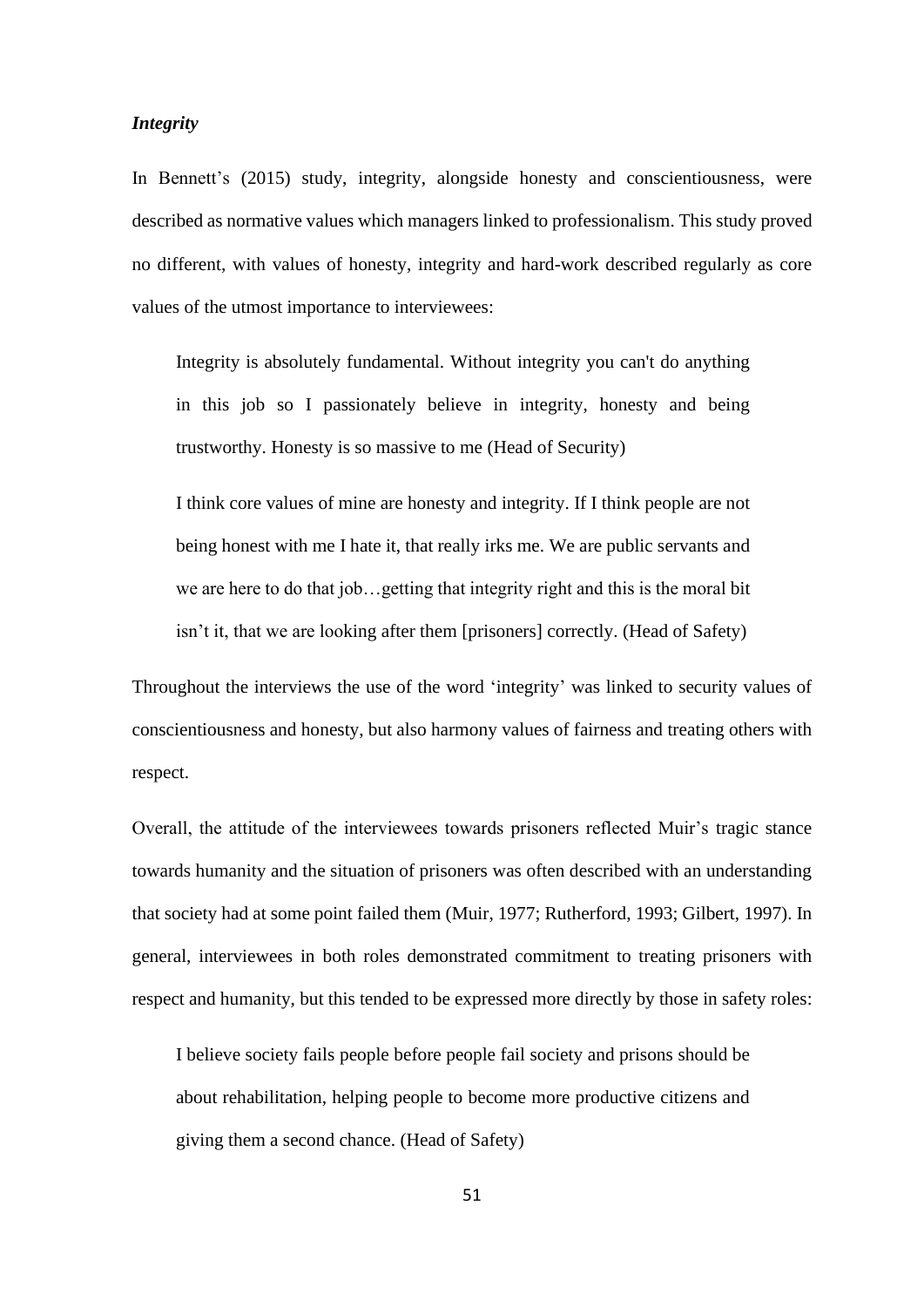You know I've always been that person who says we are not here to punish them, we are here to look after them, their punishment is being here in the first place. (Head of Safety)

Interviewees spoke of doing 'the right thing' and challenging wrongdoing as an integral part of their role. Colleagues who acted without integrity and were dishonest were described as causing breakdowns in professional relationships and being difficult to work alongside. Several Heads of Safety described investigating or challenging unlawful use of force or misconduct in staff and doing so regardless of being the only one to do so:

I just think people should be treated decently regardless of what they've done. I think this is why I like being in charge of use of force so much because just because we can, doesn't mean we should. I'm not naive to think that there aren't still officers that are bit handy but everyone in this prison knows my stance…I will take action and people absolutely know that. (Head of Safety)

I didn't want to work in a place where there were draconian staff, horrible people being horrible to prisoners. I would fight against staff treating prisoners like cattle, but I was in the minority and that's why I had to move. (Head of Security)

Heads of Security in particular emphasised the need to have integrity and professionalism as a result of their involvement in risk management and staff corruption detection.

This sense of acting with integrity often meant making decisions in favour of prisoners and to the detriment of staff. Two interviewees said they had overturned decisions made by officers when procedural justice principles had not been followed and said that they did so to send the message that they wouldn't tolerate unfairness. These decisions however were not always straightforward and involved an element of negotiation between gaining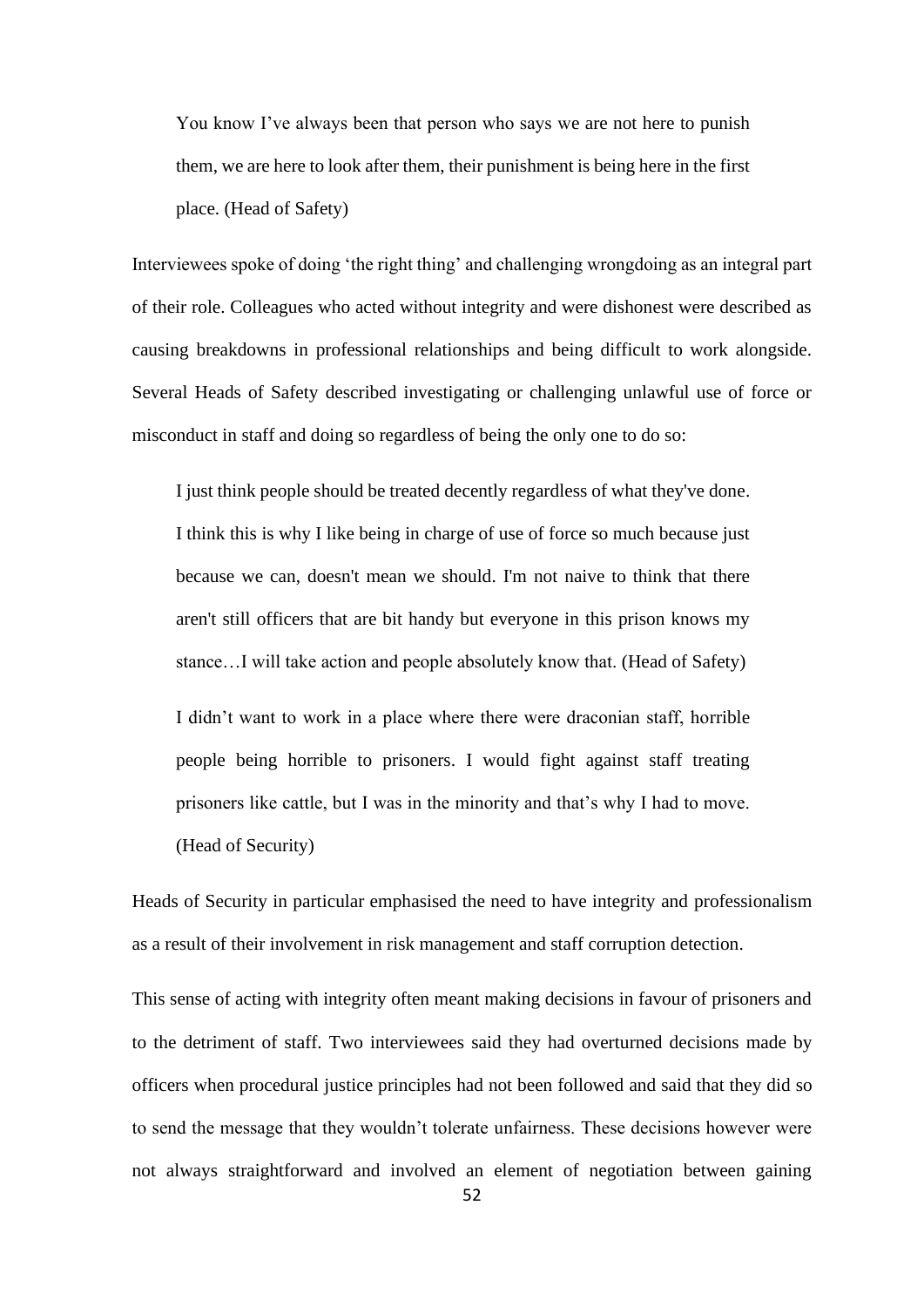legitimacy with staff and prisoners. Bennett (2015) describes this as walking a tightrope between traditional occupational culture and humanitarian aims. However, in this study, the notion of upholding a moral standard appeared to trump any potential discord amongst staff which suggests a change in current prison managers priorities from the time of Bennett's work. Heads of Safety, in particular, appeared to be less compromising when it came to upholding standards of decency and respect towards prisoners:

In terms of safety, it's about not compromising...I think it is about saying this is this is the minimum standard we're prepared to accept and sticking to that. (Head of Safety)

# *Managerialism*

Over time, the work from Rutherford (1993) to Bennett (2015) has tracked the increasing importance of managerialism and pursuit of targets as a prominent feature in the prison management. This study reinforced this trend as the importance of performance measures and pressure to meet targets and improve scores in audits dominated the priorities of each operational manager. This was especially the case in prisons subject to special measures and Urgent Notification scrutiny:

Performance in my role, in my SMT, is absolutely paramount. The Governor will not accept anything less than a perfect score. (Head of Security)

A distinction was identified between managers who measured their success through performance data and those that focussed on individual prisoners and their progression. The difference in priorities reflecting the distinction between harmony and security-oriented individuals.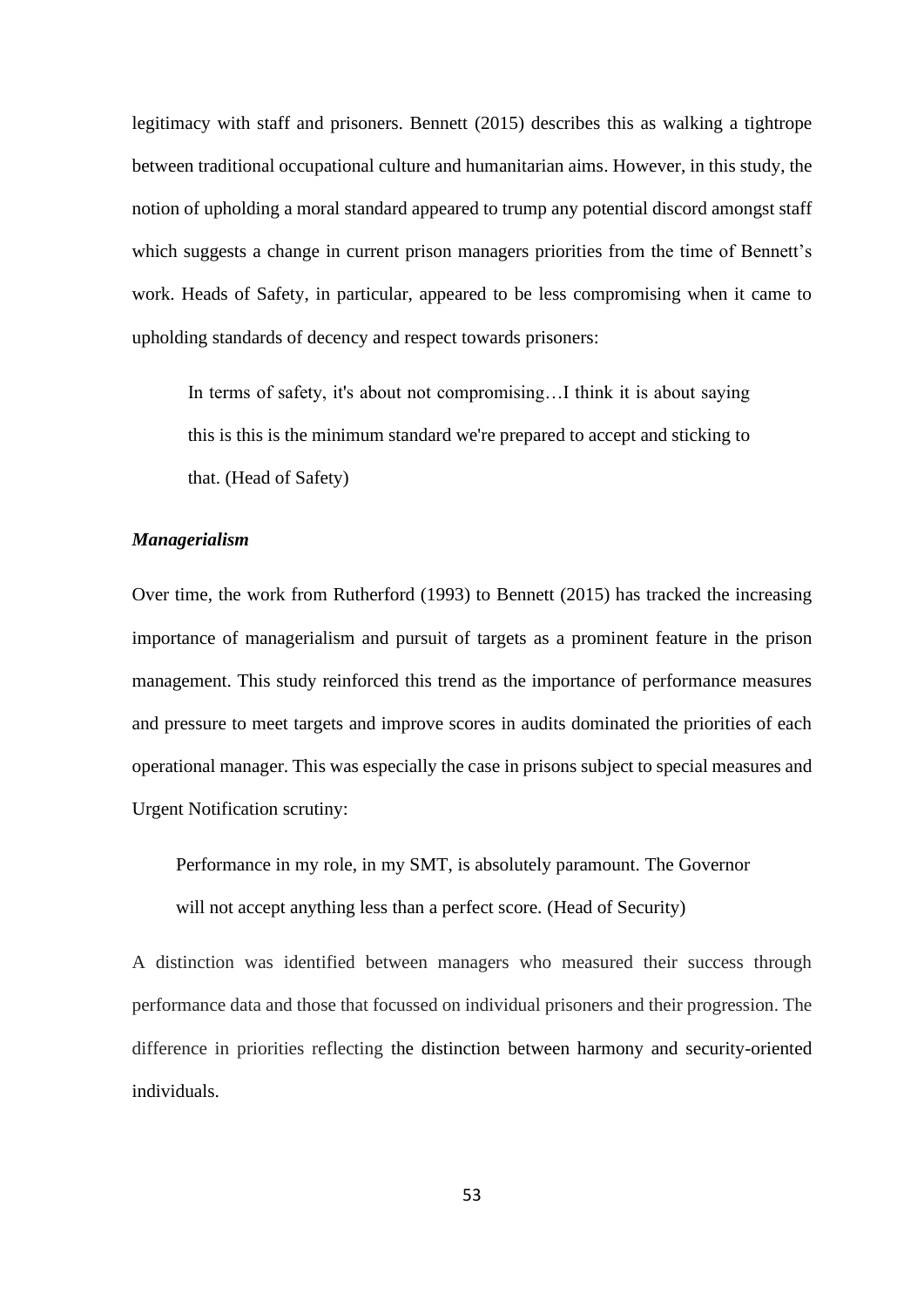Managerialist processes, assurance and a more clinical approach to managing risk were described as characteristic of security work. This was further supported as Heads of Security more frequently referred to motivations and achievements relating to results and improving processes. Security governors were largely positive about the recently introduced security audit and felt it measured the right things by testing prison-wide quality and knowledge as well as the existence of process. This was an opportunity to promote wider commitment to security values across the establishment.

However, an organisational focus on efficiency and statistics concerned many of the safety managers who felt this undermined core values of human dignity and personal growth of individuals. Many recognised that chasing targets could come at the detriment of meaningful outcomes for prisoners and performance data failed to provide a narrative to what was actually happening in the prison. A few interviewees described having to choose between filling in an action plan or doing the actions:

I think there is potential for staff to focus on the performance on the expense of the prisoners. I think it's always a risk. We focus too much on the managerialist approach where everything is about targets and everything is about targets rather than the fundamental basics of what we do as core business. (Head of Safety)

Some Heads of Safety described prisons continually transferring prolific self-harmers due to their disproportionate impact on the performance matrix. This prevented these prisoners from receiving the individual care and attention to reduce their self-harming behaviours:

I think when you try and weight up what's best for the prisoner and what's best for the establishment, they are really conflicting because of performance matrix. No prison is going to take the risk of somebody significantly violent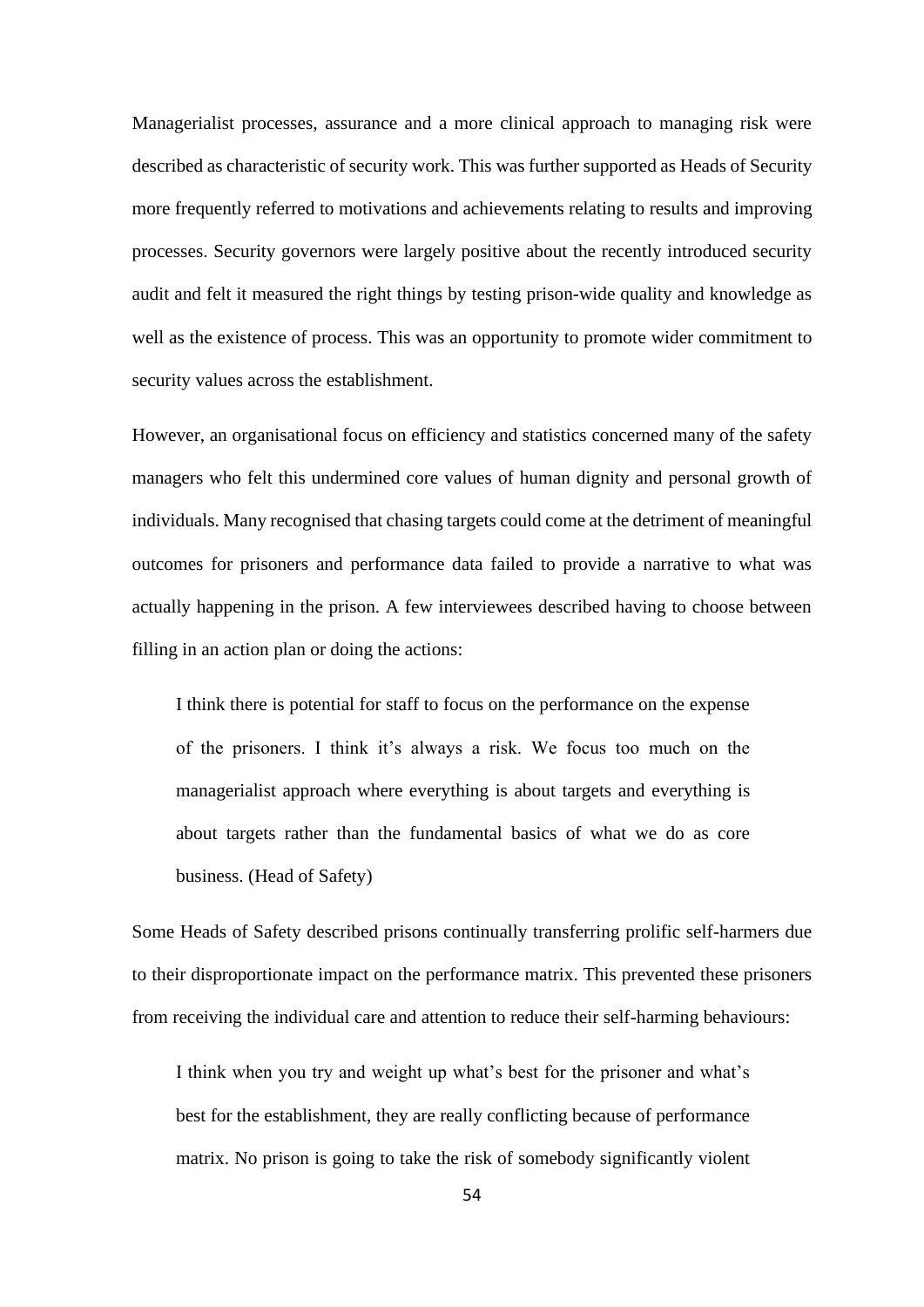or a significant self-harmer, to try and do that quality work, because it looks like you can't manage your population. (Head of Safety)

This appeared to reflect what was described as managerialism minus by Liebling and Crewe (2013), with managerialist targets distracting from the morality of prison management. However, as Cheliotis (2006) predicated, some staff tried to balance doing the right thing with meeting targets.

Heads of Safety made stronger moral arguments against hard performance targets and appeared to place more weight on what Bennett (2015) described as 'softer' performance measures, such as HMIP, than on process-based audits:

With security, I think there are very clear lines of the way things should be done and processes that should be followed. And it's when there are slips in those processes that things go wrong. And although there are processes with safer custody with regards to ACCT documents and things like that, actually the care given is more important than the process being followed to the tee. (Head of Safety)

The Head of Safety role appeared to encourage more engagement and promotion of a valuebased approach over the process-driven security structure. Heads of Safety appeared to be more likely to demonstrate the resistance to managerialist practices described by Cheliotis (2006) and gave more examples of adopting a flexible or innovative approach to meet targets. This is not to say that there were not examples given by Heads of Security where they had creatively interpreted the rules to stay true to their personal beliefs, but the nature of security targets formed part of a more rigid framework than safety targets. This structure permitted a greater detachment from moral discourse for some but created difficulty for security governors trying to challenge organisational norms.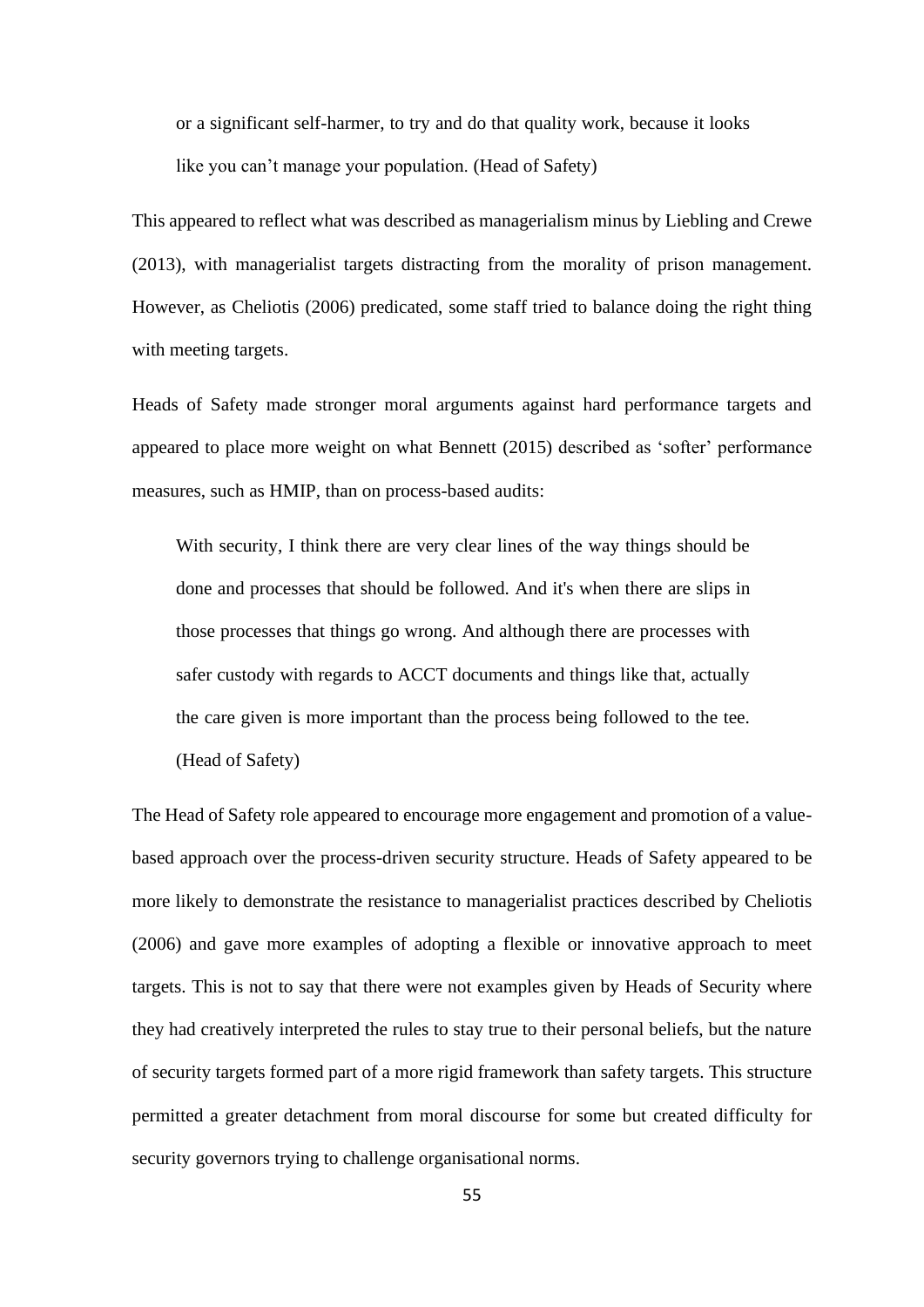### *A square peg in a square hole?*

A consequence of different approaches and value commitments was that individuals with particular experience or character traits were perceived as more suited to particular roles. This was rarely a choice of the manager as the decision was usually made by the Governing Governor, with only three of the interviewees having requested to be in their current roles:

There is not much science behind it. I just think it's square pegs for square holes. I told them don't put me in safer custody, that's not my bag. (Head of Security)

Regardless of the decision not often being within the control of the operational managers, interviewees expressed preferences for different functions and described themselves as and their colleagues as fitting more naturally into certain roles than others:

He's a process man. He's security, all the way. He's been Head of Safety as well. But security is more of a natural home for him. He's facts, figures and process*. (*Head of Safety)

I think [my role] suits me as a person, I am very caring and I feel it's very important that we keep people safe. (Head of Safety)

It doesn't inspire me at all, being Head of Safety. (Head of Security)

This speaks to Bourdieu's principles of *habitus* and *field* by demonstrating that an individual's *habitus* will be better suited to certain *fields* and the *field* will also influence *habitus* (Bourdieu, 1980). The occupational culture of the safety and security roles appeared to encourage managers to present themselves in a particular way to fit what they felt the organisation required of them, reflecting Bennett's (2015) argument that it is important to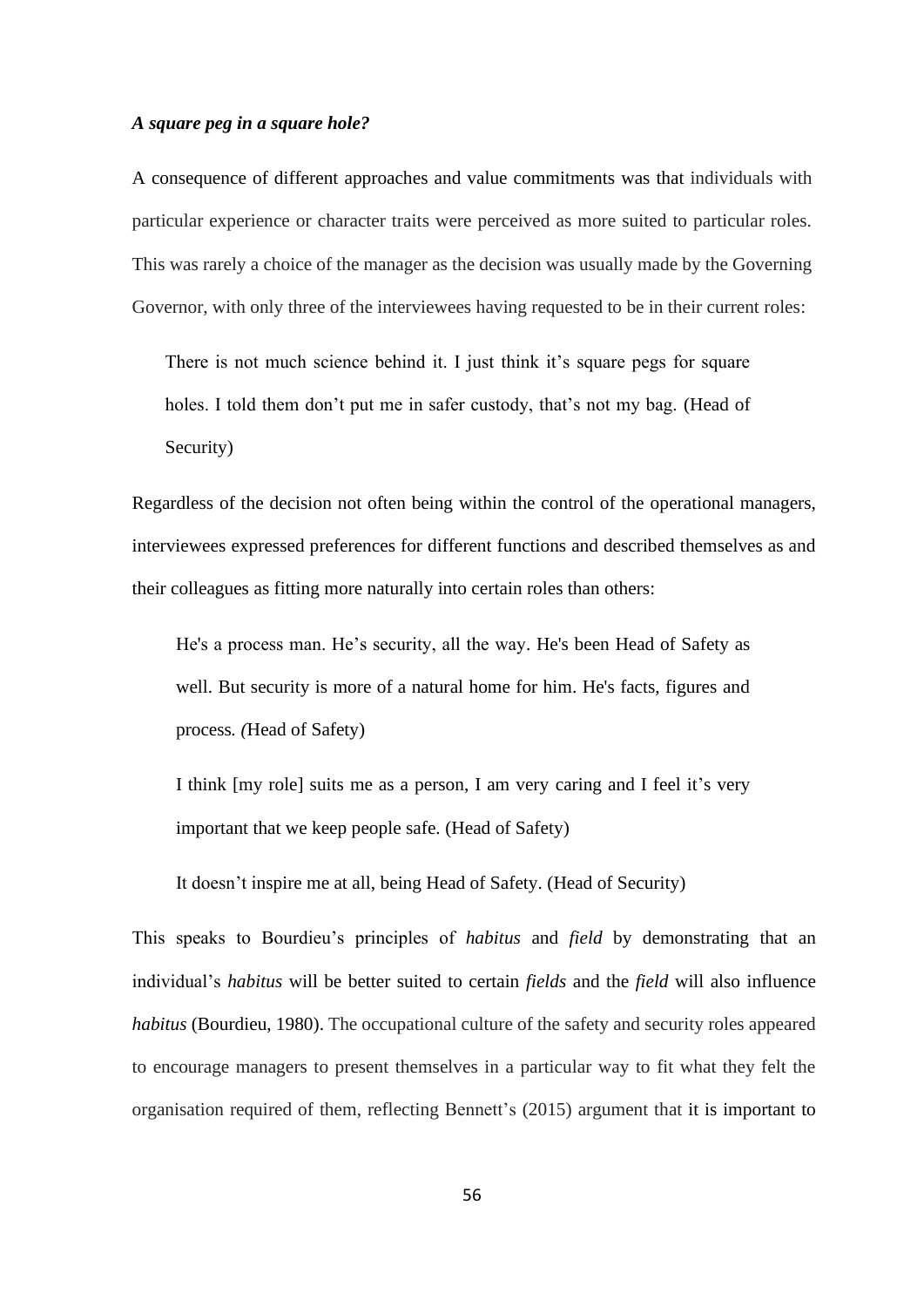consider the interaction between individual agency and organisational structure when seeking to understand the behaviours of prison managers:

I am quite a flexible person. So if you put me as Head of Security you would get a very different me from what you get as Head of Safety. (Head of Safety)

Security governors who were not considered to fit the stereotype described both putting on a façade or having to change their approach to fit their role to meet what they felt was expected of them by others:

I am a bit of a softy when people get to know me, but I try to present a very firm black and white manager and I think staff appreciate that. (Head of Security)

Security is a little bit insular where you have got to work behind the scenes and can't tell people things. I don't think I am quite wired in that way, so I have got to act outside my natural instincts really. (Head of Security)

Operational managers presented as adaptable and drew upon the values they perceived most suited to carrying out a specific job role. Three Heads of Safety described how they had developed a passion for the subject matter that they had not expected, particularly those who had significant security experience. The opportunity to take on a role they would not necessarily have chosen had changed them both professionally and personally:

It [safety] is a lot more emotion based…safety was not a choice but has definitely become a passion…I think I'm much more people driven now. (Head of Safety)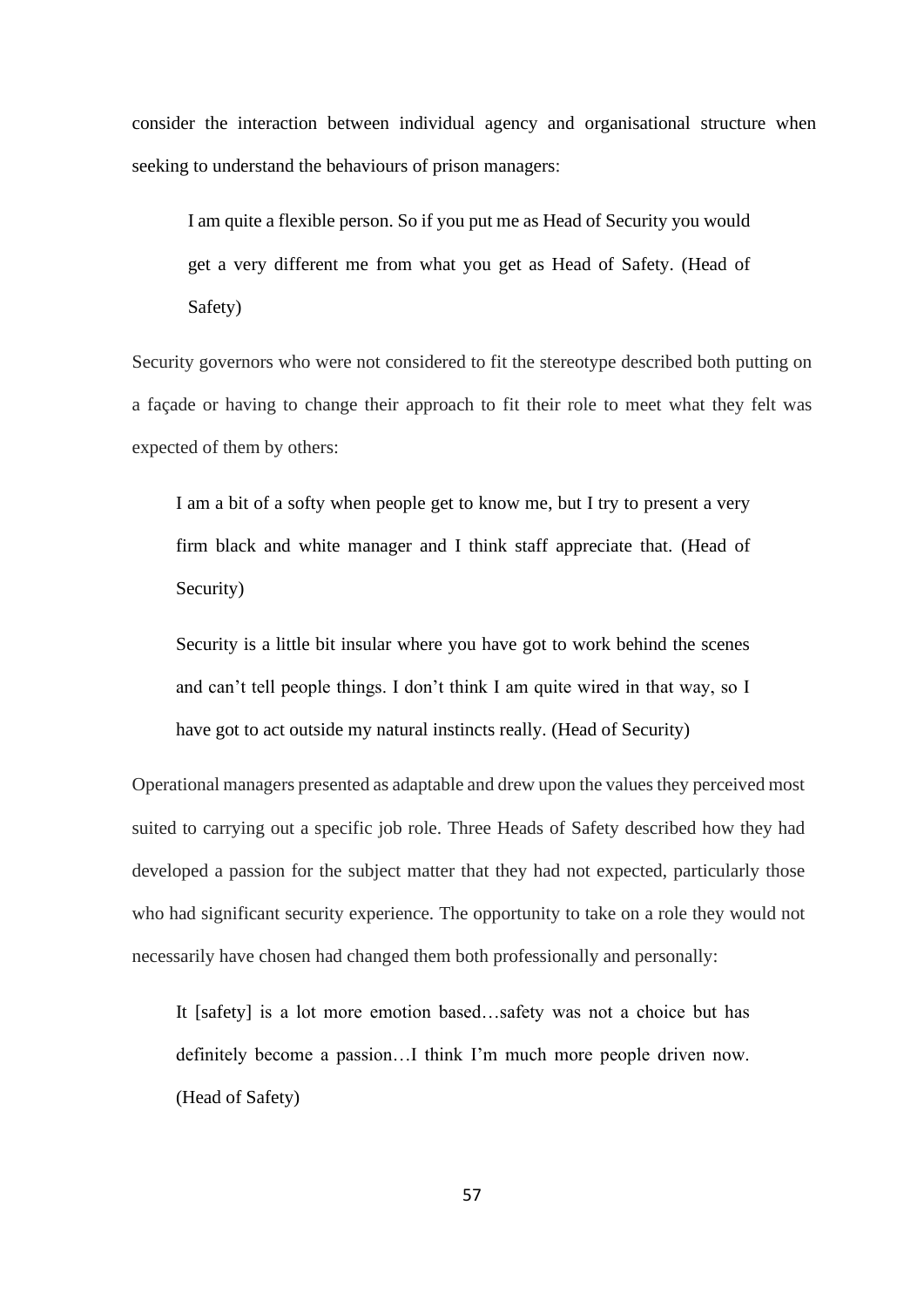I've grown to love safety. I'm quite passionate about it…we've got to think outside the box a little bit and weigh up that duty of care against levels of security, it's a hard balance that not everybody in my opinion can do particularly easily but it's a role that I've grown in and I'm thoroughly enjoying it. (Head of Safety)

Not only was there evidence that the job role impacted the individual, but it was evident that individuals were often interpreting and trying to redefine their role reflecting Cheliotis' (2006) argument that prison managers do not blindly conform to the expectations of HMPPS:

I want to move away from it being big bad security. (Head of Security)

This meant that where there was not a clear natural fit this had the potential to encourage not only personal growth and development as a professional but also to push the boundaries of the role and advance and change practice. However, this also could lead to discomfort and a lack of confidence in the role.

The interviews demonstrated a connection between individual values and occupational culture which may have influenced the survey results. There was a stronger commitment to harmony values such as compassion, human decency and giving others a chance by Heads of Safety during the interviews which supported the survey finding that Heads of Safety are more likely to have a higher harmony mean than security mean. The more diverse views with regards to compassion and rehabilitation expressed by security governors may explain why there was no significant difference between their security and harmony scores. However, a more distinct and imposing occupational culture may account for higher security means in Heads of Security in comparison to Heads of Safety. Understanding how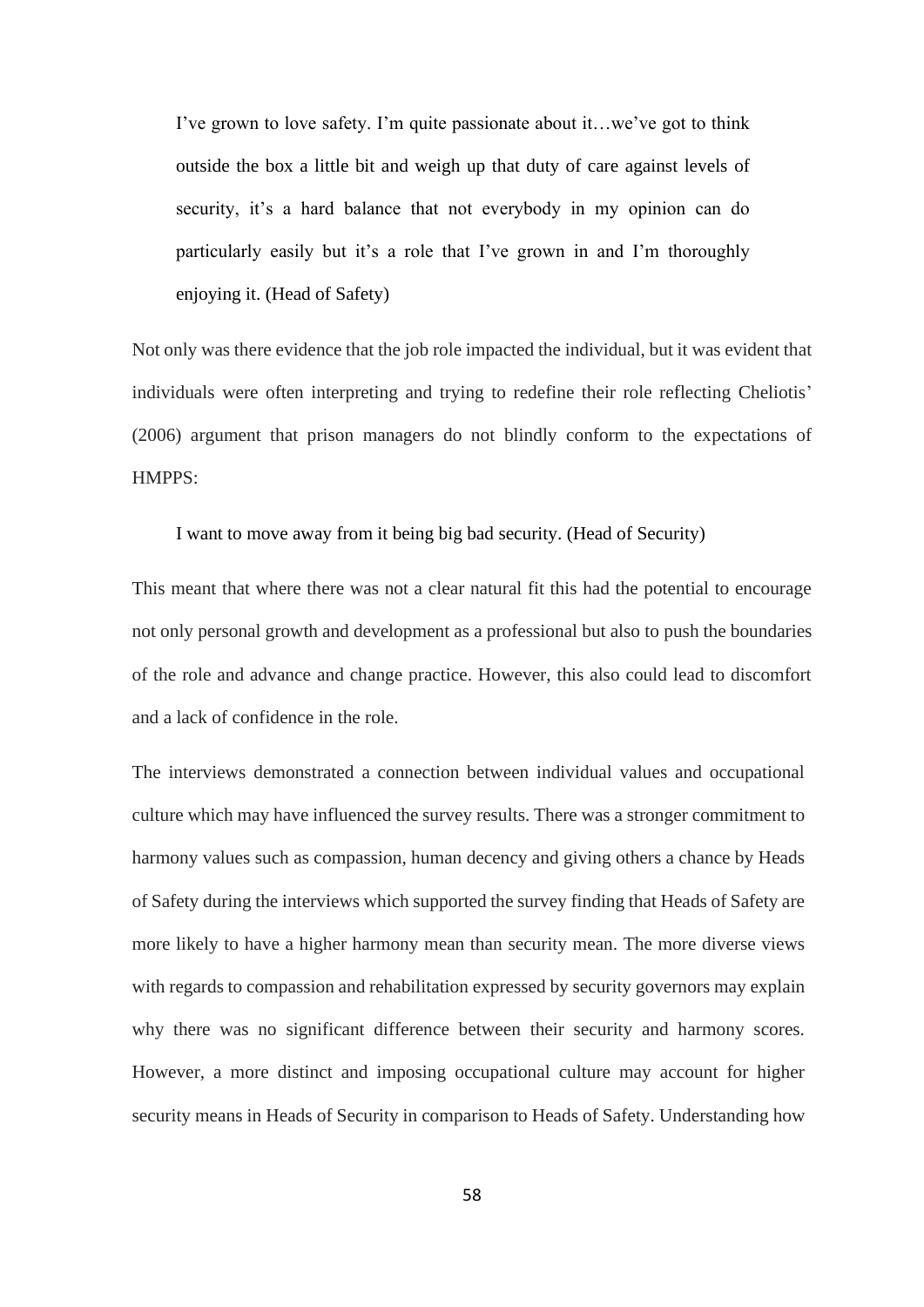these value-orientations influence operational decision making would be worthy of academic attention.

# **4.2 Relationship between Head of Safety and Head of Security**

This section looks at the relationships between safety and security governors. This follows previous prison research that has emphasised the central importance of relationships in the prison context.

# *Safety vs. Security*

Despite the different occupational cultures outlined above, it was generally accepted that safety and security outcomes were interrelated but that the means of achieving these objectives differed. There was difference in opinion as to the extent of the overlap, with some believing there was no difference and others identifying clear areas of difference. This appeared to influence the nature of the relationship and the vision of what 'good' should look like:

I think that we have a common goal which is to keep everybody safe but how we go about doing that is where is differs. Our end goal is equivalent, the difference is we are looking to find the best in people whilst security is looking and expecting to root out the worst and that is where we have the most conflict. (Head of Safety)

Some interviewees recognised that despite wanting to create a safe and secure environment the differing approaches caused a 'rub'. Situations such as decisions to segregate vulnerable prisoners who were also involved in drug trafficking activity or whether to manage a prisoner through strict adherence to policy or taking a more individual approach were given as examples of areas of occasional disagreement: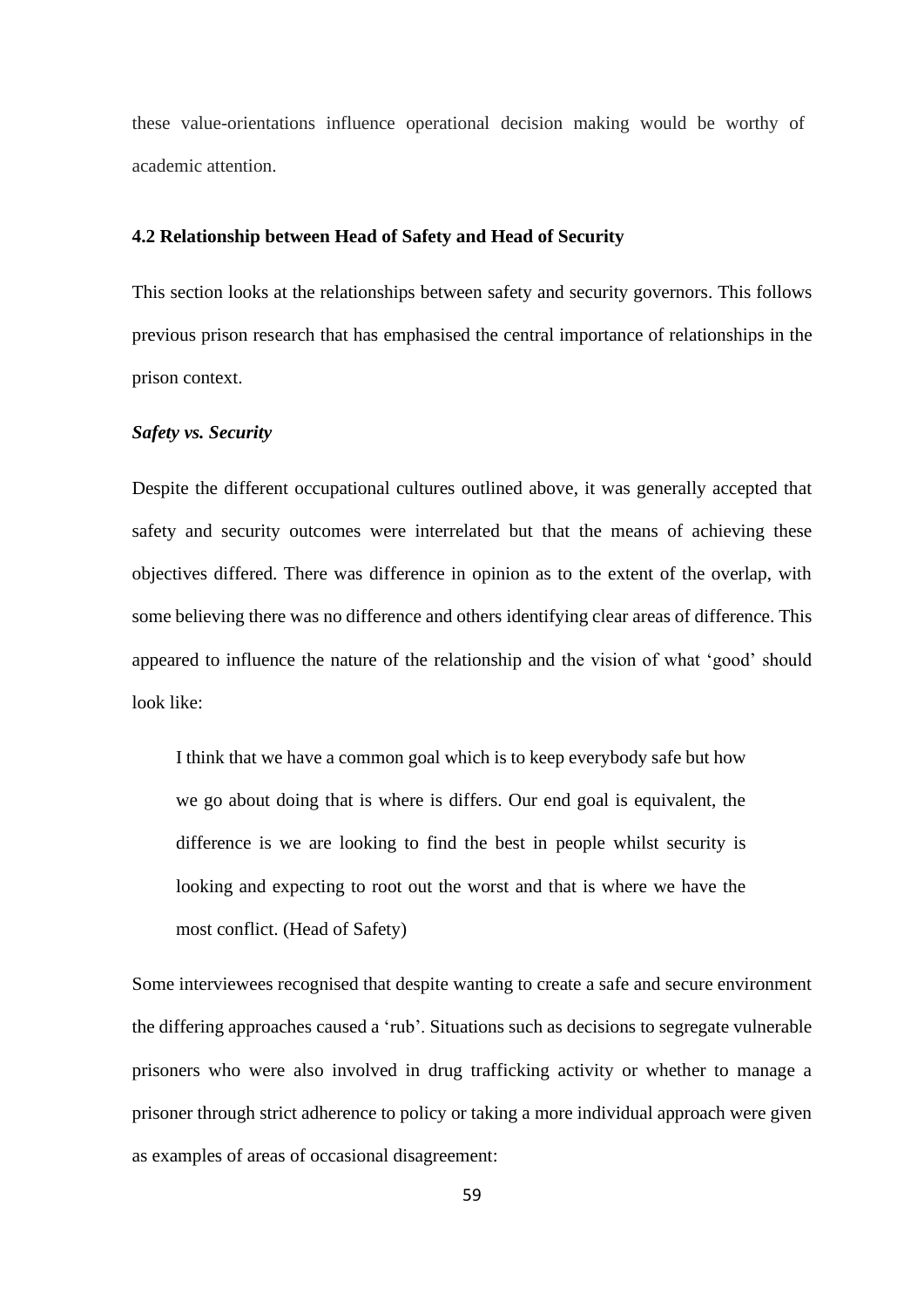My overriding sense of compassion and care for the individual might rub with his sense of process and I suppose, not austerity, but firm line with regards to the security of establishment. (Head of Safety)

The relationship between the Head of Safety and Security often mirrored the balancing of security and harmony values and the tension between providing care and control described in studies of prison officers and Governing Governors (Crawley, 2004; Liebling et al, 2011; Liebling & Crewe, 2016).

### *Differing nature of relationships*

There were four patterns of behaviour or modes of working identified within the relationships described by interviewees: siloed, boundaried, supportive and cohesive. This was a spectrum and there was fluidity in the nature of the relationship at any given time. At one end of the spectrum was *siloed* or *fractured* relationships where there was a limited or non-existent relationship between the two functions. These relationships were usually characterised by a clash of personalities and poor personal relationship where there was a lack of trust, communication and information sharing:

I came into a situation where the Head of Security and the Head of Safety were pretty much pistols at dawn. And their teams still are filled with great animosity and there is almost a rivalry. (Head of Security)

When participants described these sorts of relationships, siloed working was generally described as a feature of the wider management team. This was a source of frustration as it was understood this was not an effective or desirable mode of working. Challenge and disagreements existed but outcomes were dysfunctional: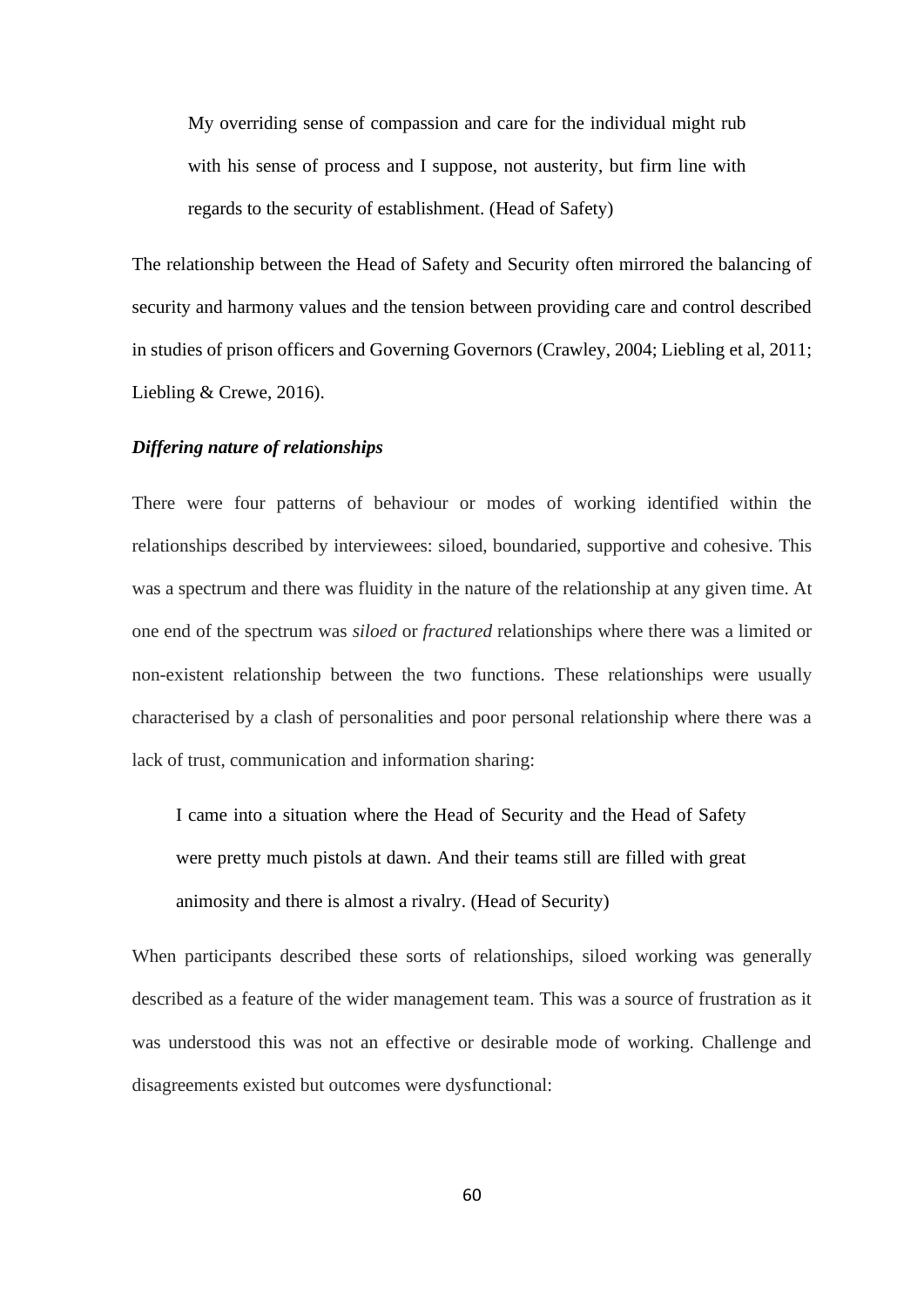I feel like I constantly compromise and try and make concessions so I'm kind of at the point now where I can't do much more, so I'm just going to do me and he is just going to do him and someone else can have that battle. (Head of Safety)

I feel like sometimes I'm banging my head a little bit against the wall. (Head of Security)

As relationships improved, safety and security became *boundaried.* There was a recognition that outcomes were related but work was still done largely in isolation from one another. There was a sense of clear boundaries and separation of responsibilities. Communication happened in formal settings rather than informal conversations and both the professional and personal relationship was distant. These pairs were preoccupied with championing their own departments and associated values. A distinguishing characteristic of these pairs was the idea that joint working was secondary to getting their own function up and running and effective, rather than joint working being part of that process:

I think the thing is that we both have priorities that supersede the things that we could do together. They feel like nice to have's rather than fundamental things that we need to do so they are not priorities for either of us. (Head of Safety)

We normally only get together when something is broken and we kind of need to fix it and sometimes that works and sometimes it breaks more. (Head of Security)

This boundaried mode of working was more prominent in prisons that described resistant prison officer cultures and those subject to increased external scrutiny, such as special

61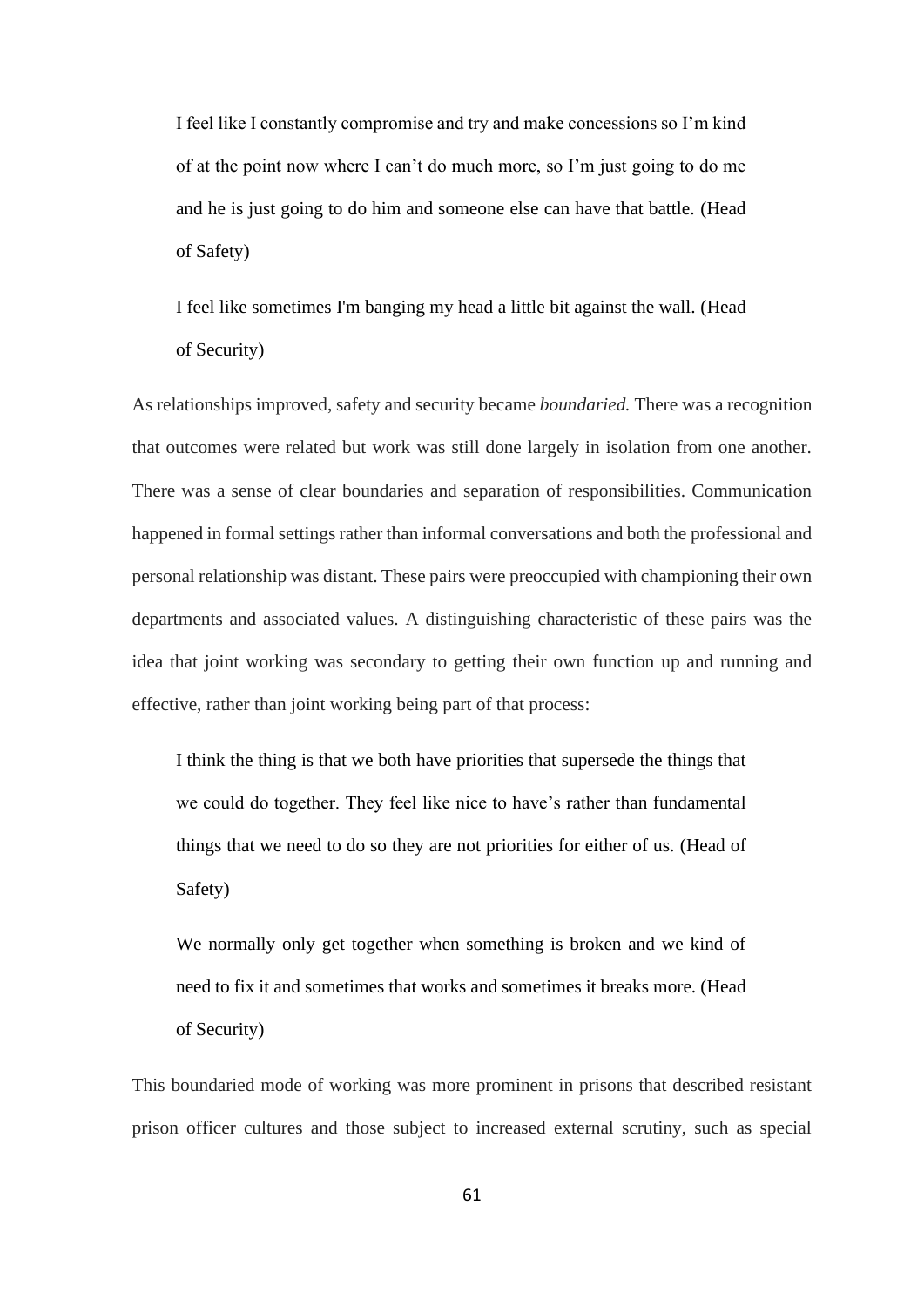measures. Rather than any debate or challenge, there appeared to be an apathy towards one another:

There should be debate and challenge which there isn't here. There isn't that closeness of working…there's not positive or negativity, there's just not challenge mode. (Head of Security)

These partnerships shared limited information and security managers struggled to get their teams to buy in to more open communication and collaboration.

I want to share information, overcoming my team's resistance to share that information is a daily challenge. (Head of Security)

When we are talking head of function, that works well but when you start going lower down in the ranks, that is when you get "We are security I'm not telling you anything" (Head of Safety)

Heads of Safety and Security both described the challenge of establishing a prison-wide culture embracing their departments' priorities.

When joint-working became more routine, the relationship took on a more *supportive*  arrangement. There was a close professional relationship and mutual respect of each other's priorities. Often these pairs had managers that had worked across both functions so there was an increased understanding of the challenges faced by their colleagues. Whilst there remained some division between their teams, managers saw each other as a source of support and often reassurance:

There are days when it's just really hard work and sometimes you just need someone to ring up and say, is there anything I can do. I know you are busy as well but I recognise where you are. (Head of Security)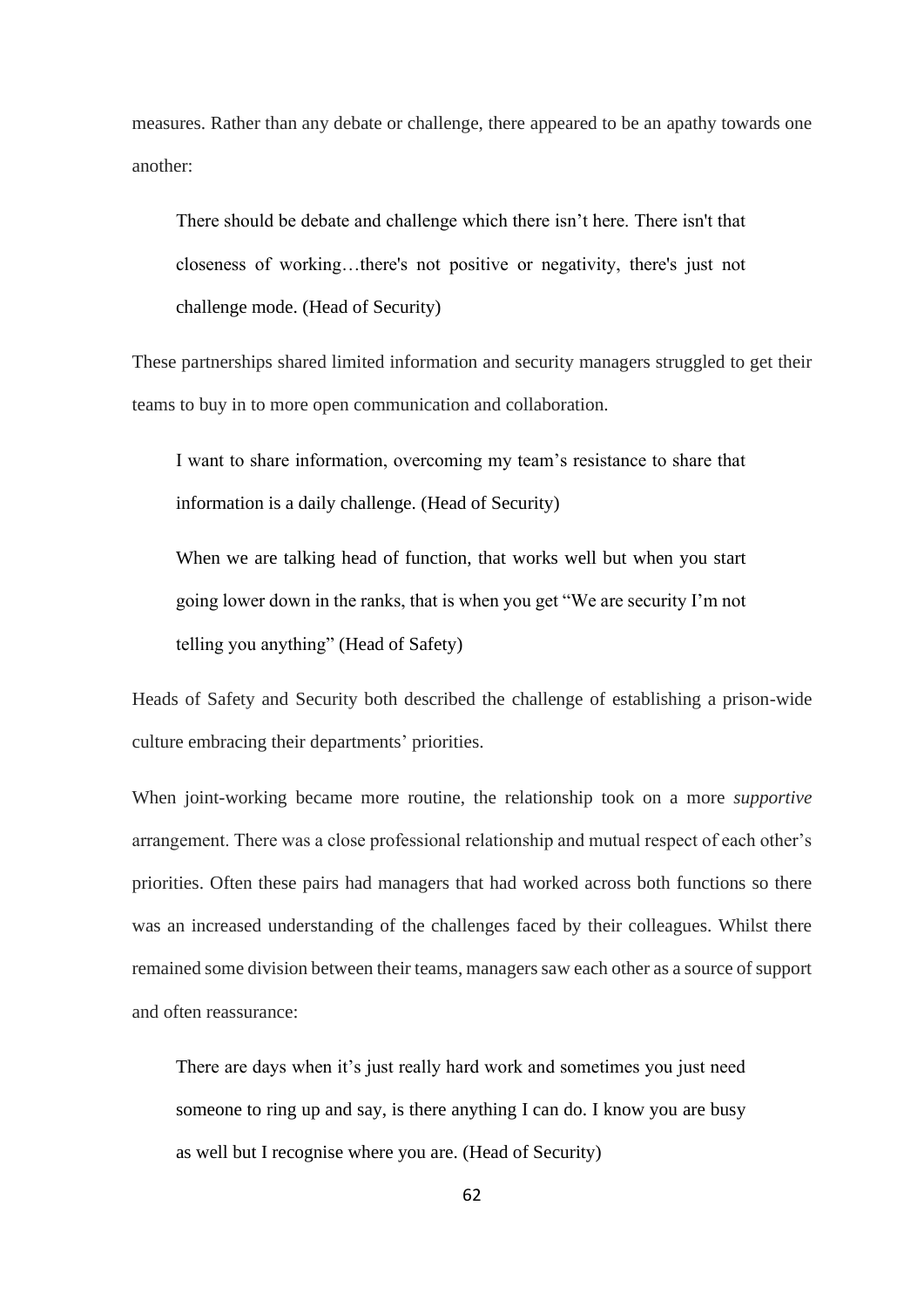There is always that element of you just want someone else just to say, yeah that sounds fine and then you go with it. (Head of Safety)

This approach created a space for ideas and strategies to be discussed and challenged in a productive way and where the different skill sets and priorities of one another benefitted effective decision-making:

We're challenging each other's thinking…we have healthy challenges and discussion, because actually you need competitive analysis to dictate your risks. (Head of Security)

[The Head of Safety] tends to think an awful lot outside the box and occasionally fixes problems for me that I would have struggled on for weeks and weeks. (Head of Security)

The majority of pairs recognised that there was a need for an improved working dynamic between their functions and most aspired to create fully *cohesive* relationships but had not yet managed to achieve this:

We are building communications capability between the two, and we're sharing information better. But that's still not as it should be. (Head of Security)

These relationships would have open communication across all levels of their teams to give a more comprehensive and holistic understanding of risks within the establishment and a joint approach to problem solving and risk management. Resources would be shared and there would be a healthy level of debate, challenge and compromise that promoted individual care and maintained proportionate security. The most cohesive pair complemented one another and capitalised on their differences to achieve shared outcomes: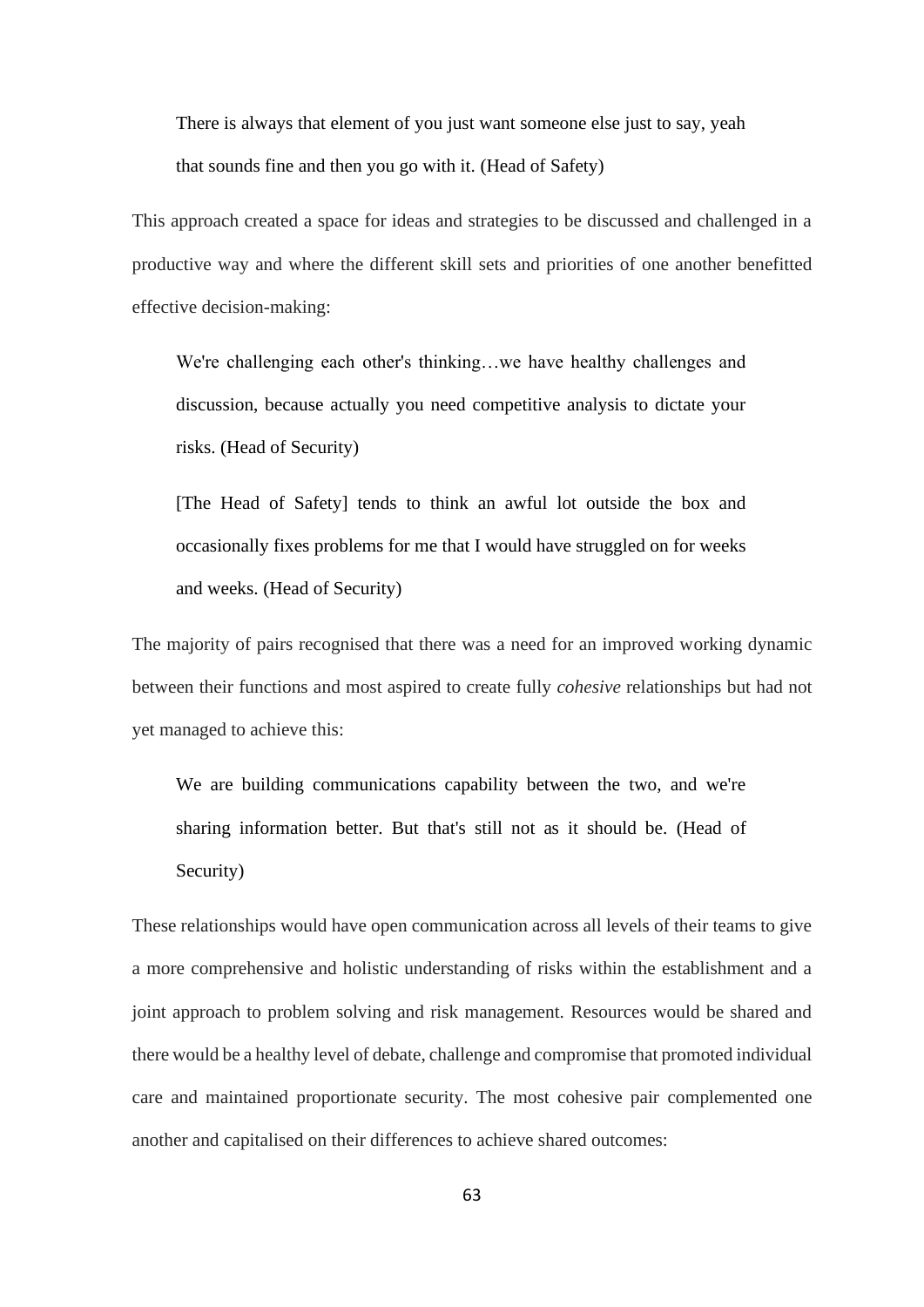It's the ying and the yang…they put people into positions to provide balance and to complement certain functions, I think they've done a good job. We are not polar opposites but we have got different skill sets and I think they work well together. (Head of Security)

There was no definitive pattern of value-orientation combinations of the pairs correlating to the nature of the relationships. Only two pairs had the same value-orientation (moraldualist/moral-dualist and moral-relativist/moral-relativist) which demonstrated that difference between managers was more common than similarity. This supports the argument that prison managers are less homogenous than prison officers (Bennett, 2015). It was notable that pairs with a moral dualist were usually at the supportive end of the spectrum. This supports the idea that moral dualists are able to appreciate different perspectives more easily and adapt accordingly to a given situation (Braithwaite, 2000). However, having experience across both departments rather than value-orientation was also a relevant factor in terms of quality of relationship and understanding one another.

Some interviewees felt that the departments should actually be merged and that the final barrier to overcome in terms of working collaboratively was the management structure itself, which encouraged divisive working practices. A Head of Safety claiming that "by separating the departments, we are separating mindsets". This view supports Bennett's assertion that prison management structures "work[ed] against deeply felt camaraderie". (2015: 65). The expectations of their peers, their staff and their Governors alongside their own personal approach influenced the effectiveness of working relationships. The majority of pairs seemed to move back and forth between a boundaried and supportive paradigm. The nature of the relationship between these two pivotal managers was not straightforward but most were attempting to navigate their way towards as cohesive relationship as possible.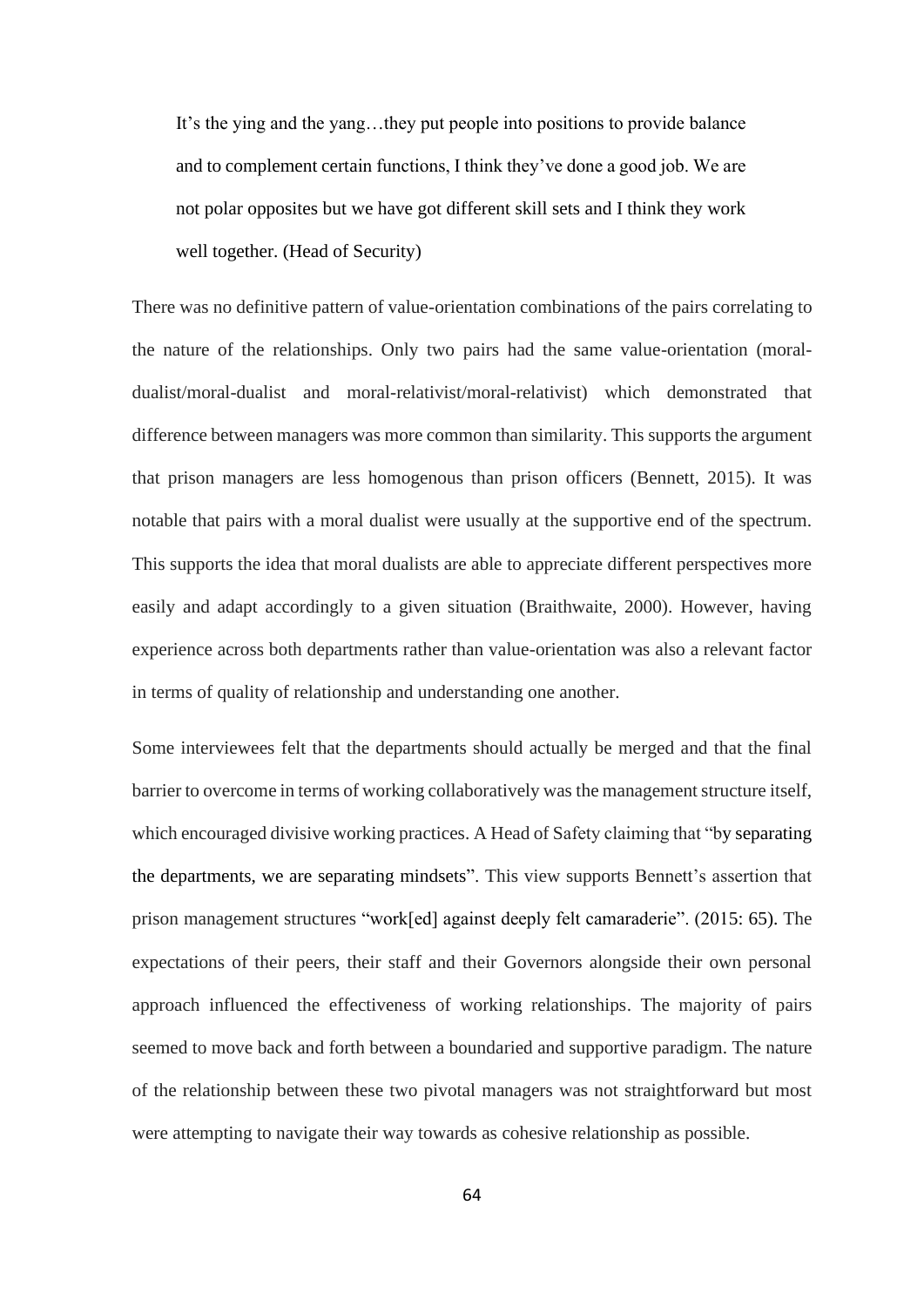#### *What hinders and promotes cohesion?*

This journey to cohesion was influenced by personality, values and wider prison culture but the influence of the Governing Governor, the role of analysts and the availability of resources were also identified as pivotal factors.

### *The influence of the Governor*

Almost every interviewee described the impact of support and direction, or lack of, from the Governing governor and in many cases the Deputy Governor on their work. Some Governors had explicitly directed security and safety governors to improve their working relationship and sought to break down barriers between all functions. It was often the Governing Governor who encouraged safety and security meetings to join, communication between departments to improve and relationships to become more collaborative. In particular, some security governors noted that their more open and enabling approach was at the behest of their Governor:

They briefed me when I took over that I needed to improve the relationship with Safety. (Head of Security)

The Governor's expectation is that we work collaboratively and that's his expectation across the piste. (Head of Security)

Conversely, the Governor's strong allegiance to one department over the other, most often security over safety, could create a perception of a power imbalance and further divide. Lack of support was equated to lack of investment, disproportionate allocation of resources or failure to drive and promote the priorities of the department. One Head of Safety described their Governor as having "a lack of attention to things that aren't security conscious to get the violence down."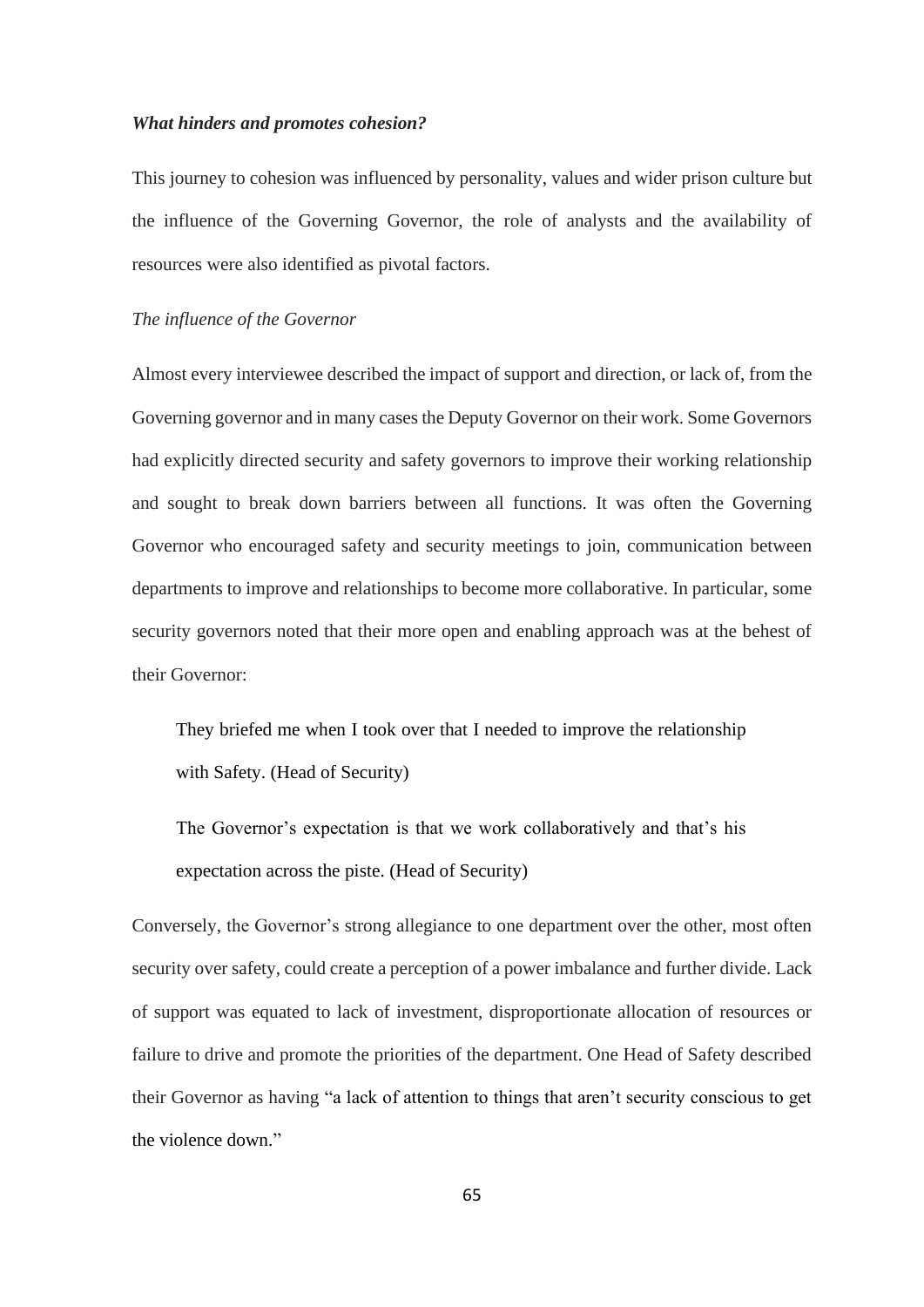As Liebling and Crewe's findings (2016) would suggest, there was an increased drive to meet performance measures and less of an ethical or humanitarian rhetoric being communicated by Governors, with only a few exceptions. The value-orientation, as well as previous experience, of Governing Governors and Deputy Governors, was thought to influence their approach to each department although attaining performance targets was usually at the forefront of the Governor's priorities:

I'd say the governor is safety focussed and the dep is security focussed. (Head of Safety)

He [the Governor] knows safer custody is important and that it's a ministerial priority to reduce violence and get prisoners safer so he knows he's got to focus on that but he sits more with security. (Head of Security)

In addition, significant events such as escapes, deaths in custody or poor inspection or audit findings impacted the Governor's prioritisation of different departments and could change the working dynamic between security and safety:

Historically security has always held the upper balance, but now the consequences of a death in custody are very important to the Governor. Therefore he will flex his patronage of an area based on what is happening. So for instance the security audit is coming up and I'm suddenly getting a load of resources. (Head of Security)

In addition, the culture of the wider SMT led by the Governor appeared to filter down to the officers and influence cohesiveness throughout the establishment. Those pairs that described a very supportive and united SMT appeared to have less of a struggle to gain staff buy-in and were able to deliver performance targets more easily than those teams where there was division, tension and a lack of trust: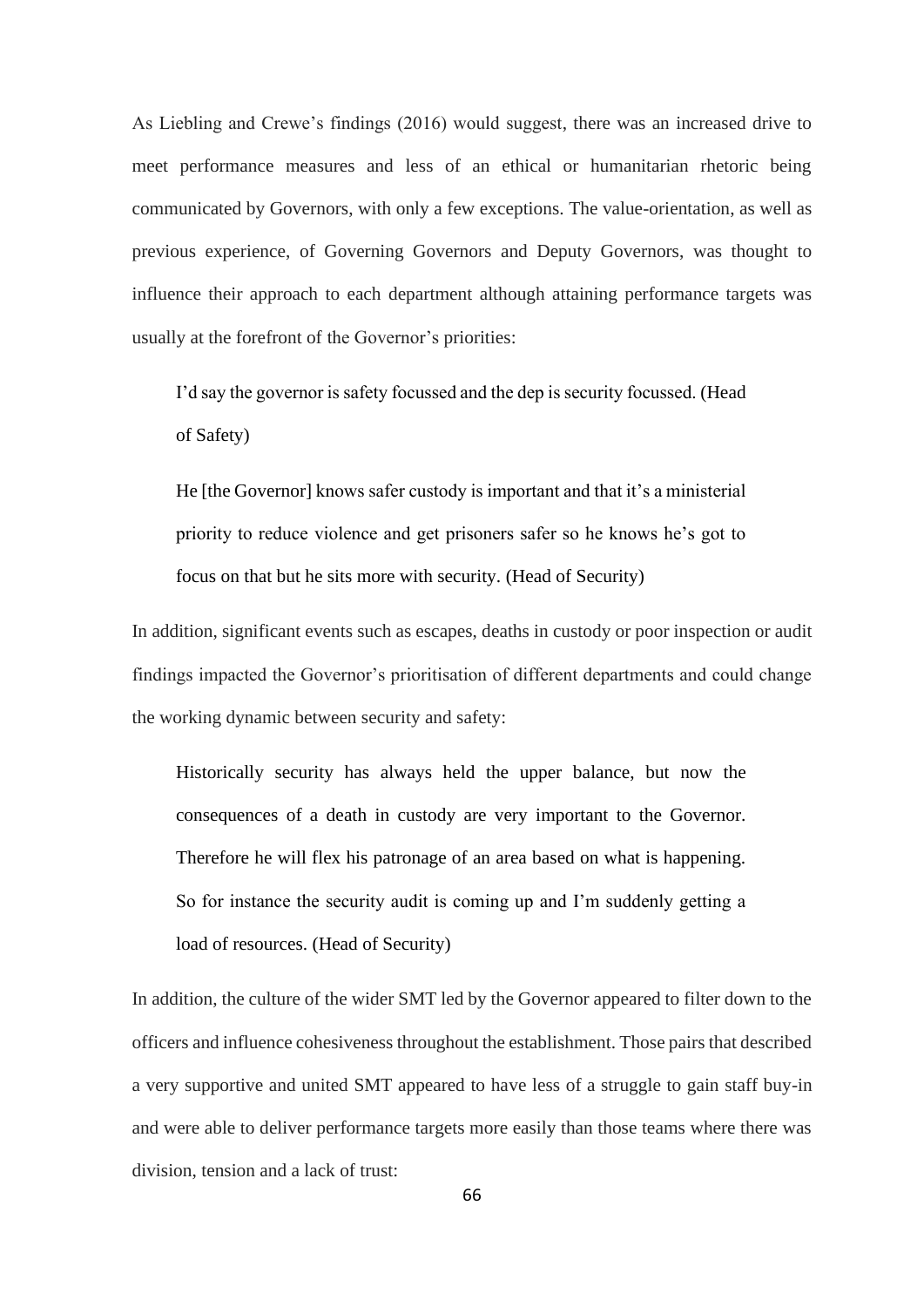The SMT are very supportive of each other so that's a bonus. There is no backbiting, everybody is trying to make us the safest prison so that's a big bonus here…it is very much a whole prison approach which I think is why we've managed to get a green [in the safety audit]. (Head of Safety)

However, interviewees, with the exception of one region, were unaware of any jointworking between regional security and safety teams. This led to mixed messages, duplication of work and an exacerbation of any competing priorities at establishment level. Many felt that stronger direction, a more cohesive approach to risk and sharing of bestpractice at regional level could facilitate better collaboration.

### *The role of the analysts*

The second main external contributor to the nature of the relationship between safety and security managers was the role of analysts. Security analysts make assessments of intelligence with a view to providing an overview of threats, vulnerabilities and risks within the establishment. A safety analyst role has recently been developed to focus on violence and safer custody trends. The competence, attitudes and in some cases availability or existence of analytical resources was pivotal to the effective communication and interaction between safety and security departments:

To me safer custody and security should be one group, they are so interlinked, they should be sharing, certainly from an analytical point of view. (Head of Security)

The most cohesive relationships shared analytical resources or had analysts that had worked preciously in the other department: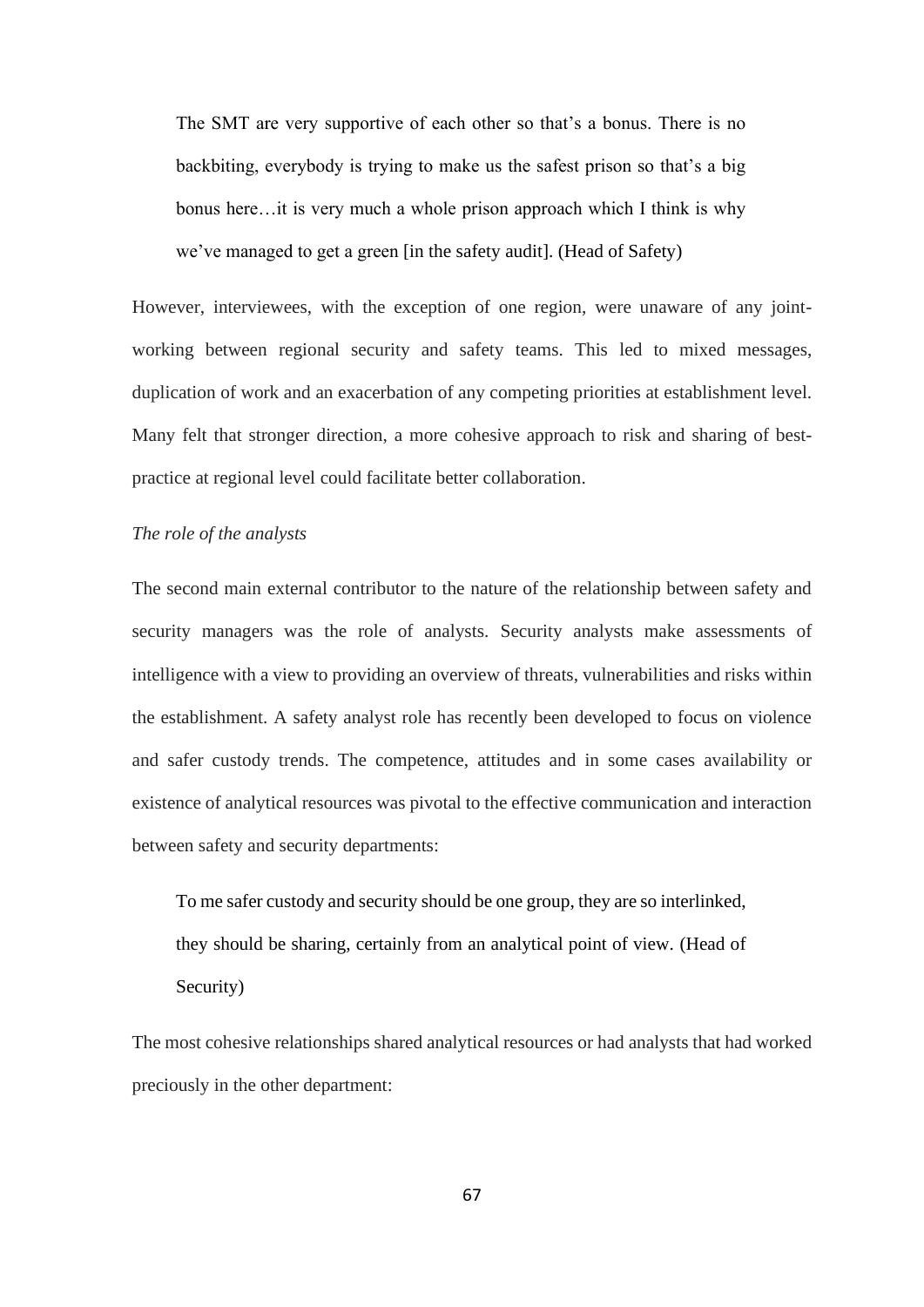I have a safety officer that I have worked with for two years and is now a security analyst, so he knows exactly what I need to know. (Head of Safety)

This gave analysts an understanding of the importance of information-sharing and the value of gaining a security and safety perspective when assessing risks within the establishments:

You get this cross-pollination twice a week in a formal setting and daily in an informal setting of dealing with the prisoners who we are both interested in. (Head of Security)

Where analysts were resistant to cross-departmental working, or where resources were extremely scarce, this had a negative impact on the interactions between the Heads of the departments. Not all safety departments had access to analysts which was a source of tension and often a blocker to joint-working and communication.

We should have [a safety analyst], but we don't and the reason is I'd like to but I don't want to take that resource away from me if that makes sense. (Head of Security)

#### *A battle for resources*

It was evident in this study that pressures on time and resources affected the relationship between safety and security managers and were regularly the reasons interviewees gave for an inability to work cohesively. The literature demonstrates that battling for resources and meeting targets does not support collaborative working (Cheliotis, 2006; Bennett, 2015).

If we both had shed loads of staff at our disposal regularly then I think we would absolutely be doing more work together…I think the problem is the resource and the time to do what we'd like to do. (Head of Safety)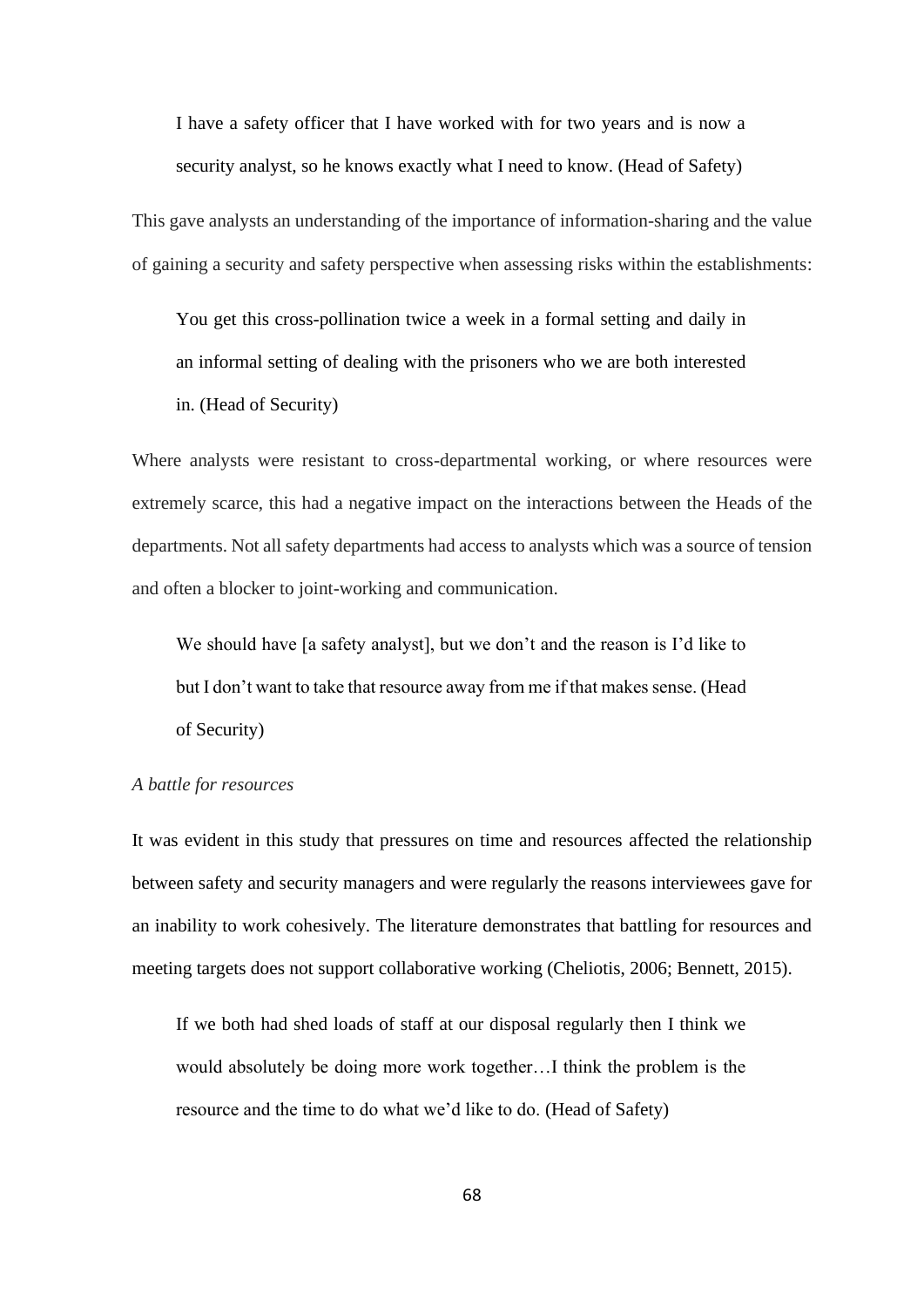This view supports Bennett's (2015) findings that shared targets could facilitate collaborative working but that there can be competitiveness and distrust as a result of managers trying to hit targets and protect the interests of their own area:

I think you do get tunnel vision of your own department, especially when resources are involved. (Head of Safety)

Cross-deployment of staff and difficulty recruiting into key administrative roles fuelled a sense of struggling to cover all bases and increased reluctance to share or pool efforts:

I'm trying to fight my corner more than I have done in the past because my resources are taken from me all the time. (Head of Security)

Another Head of Security described consciously removing resources from some aspects of safety work because it was not possible to stretch resources to every priority. The perception of inadequate resources was a justification for more insular working and in establishments where resources were being shared, this was not seen as sustainable in the long-term:

Sometimes they [safer custody] want more from us, than we can give them in time and energy. (Head of Security)

The allocation of resource was perceived to be linked to the importance that the Governor was placing on safety and security priorities and at least half of the pairs both felt they were under-resourced in comparison to their counterpart:

As much as people keep saying safety is our number one priority…as far as resources go, in my opinion security are far superior to what we get in safety. (Head of Safety)

The structure of the departments and division of resources to achieve results, albeit interrelated, was therefore seen as inherently problematic and created a state of a continual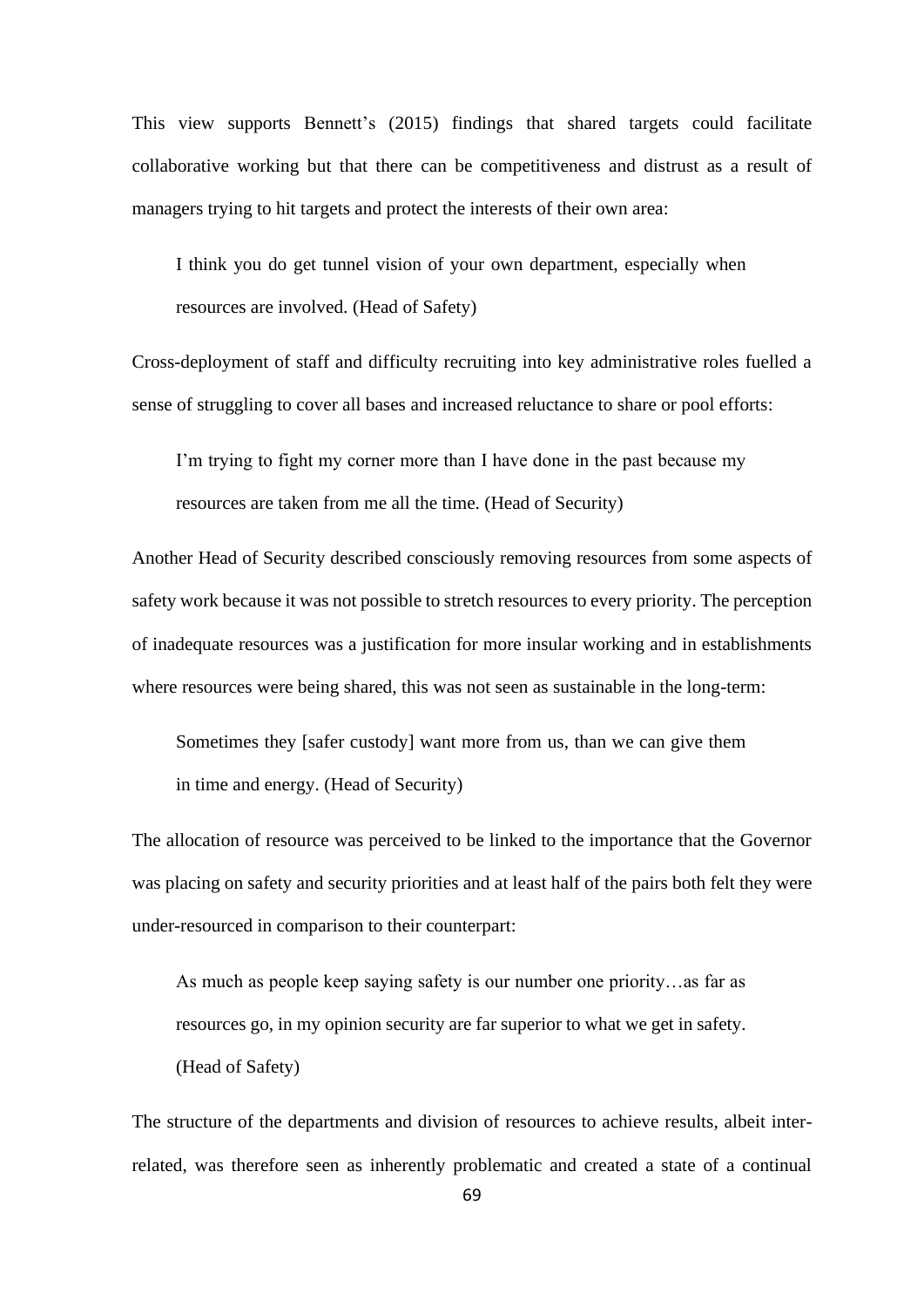compromise and negotiation. These findings provide useful insight that more than sharedvalues and positive relationships between safety and security managers is required to attain meaningful collaborative working with positive outcomes.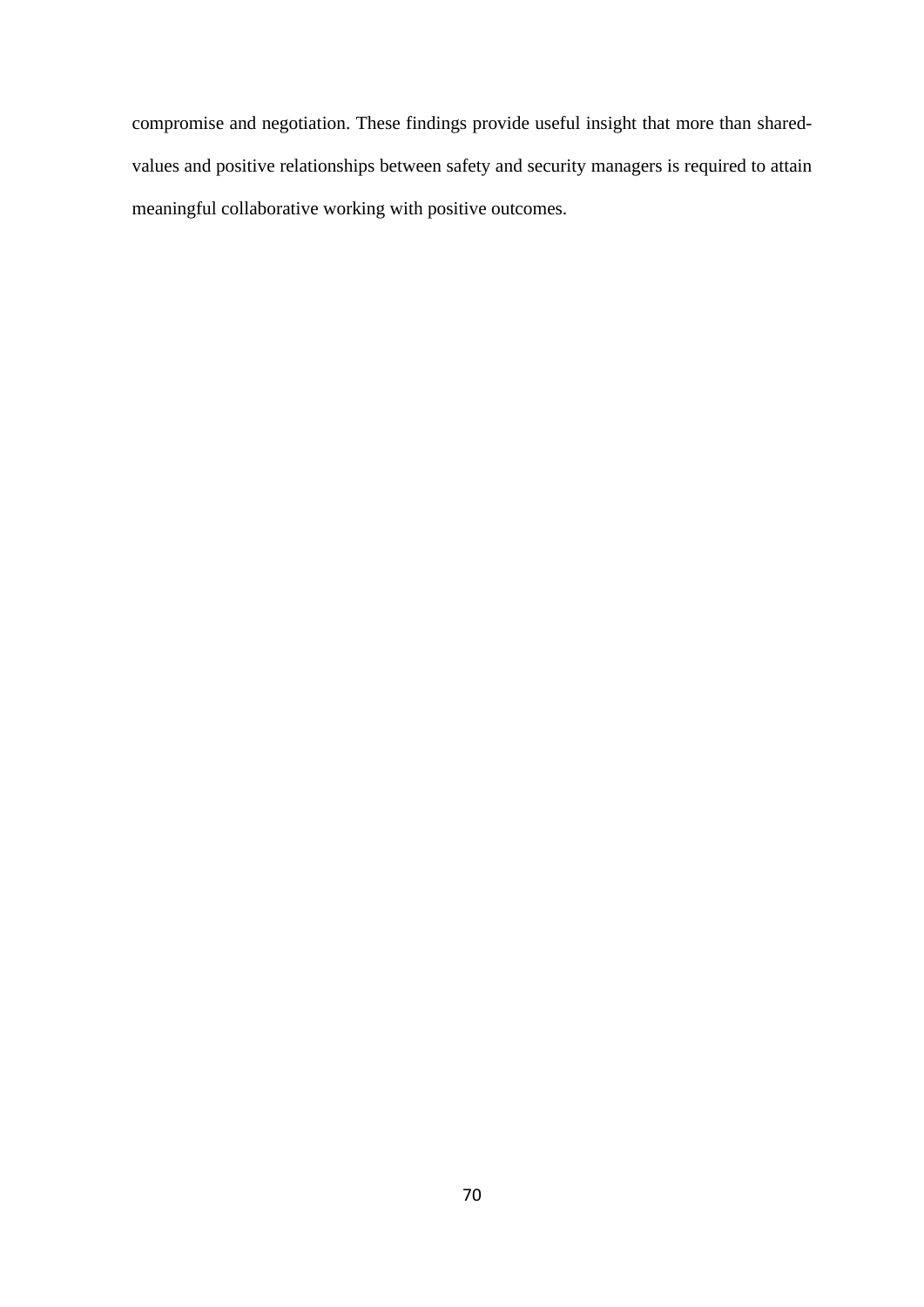### **5. Conclusion**

This study sought to further develop the understanding of prison managers from the perspective of safety and security governors who are responsible for identifying, reducing and responding to complex risks, including suicides, crime and violence, within their establishment. Prison research to date has demonstrated that relationships are central to the quality of prison work. Both personal values and organisational structures influence the decisions, attitudes and priorities of prison managers (Liebling, 2004; Bennett, 2015). This study suggests that what is important to operational managers in these key roles and how they interact with one another is relevant to the quality and effectiveness of safety and security outcomes. It therefore matters who is in these roles and how they approach their work.

The quantitative and qualitative findings of this study demonstrate that personal values and job role are intrinsically linked. The survey results suggest that value-orientation has a strong correlation to job role, although most managers have a balanced value-orientation as opposed to a stronger commitment to harmony or security values. There was a broad spectrum of value-orientation scores highlighting diversity rather than homogeneity amongst governor grades. There was a continual interaction between the personal values of the Heads of Safety and Security and the distinct occupational culture of each role. This was often the result of individuals with certain characteristics and personality traits being selected by the Governor to take on a specific role within the management team. However, the governors interviewed were seen to adapt to their role and express stronger commitment to the values they felt were necessary to effectively carry out a safety or security role. Where personal and occupational values were not aligned, this was not insurmountable and was an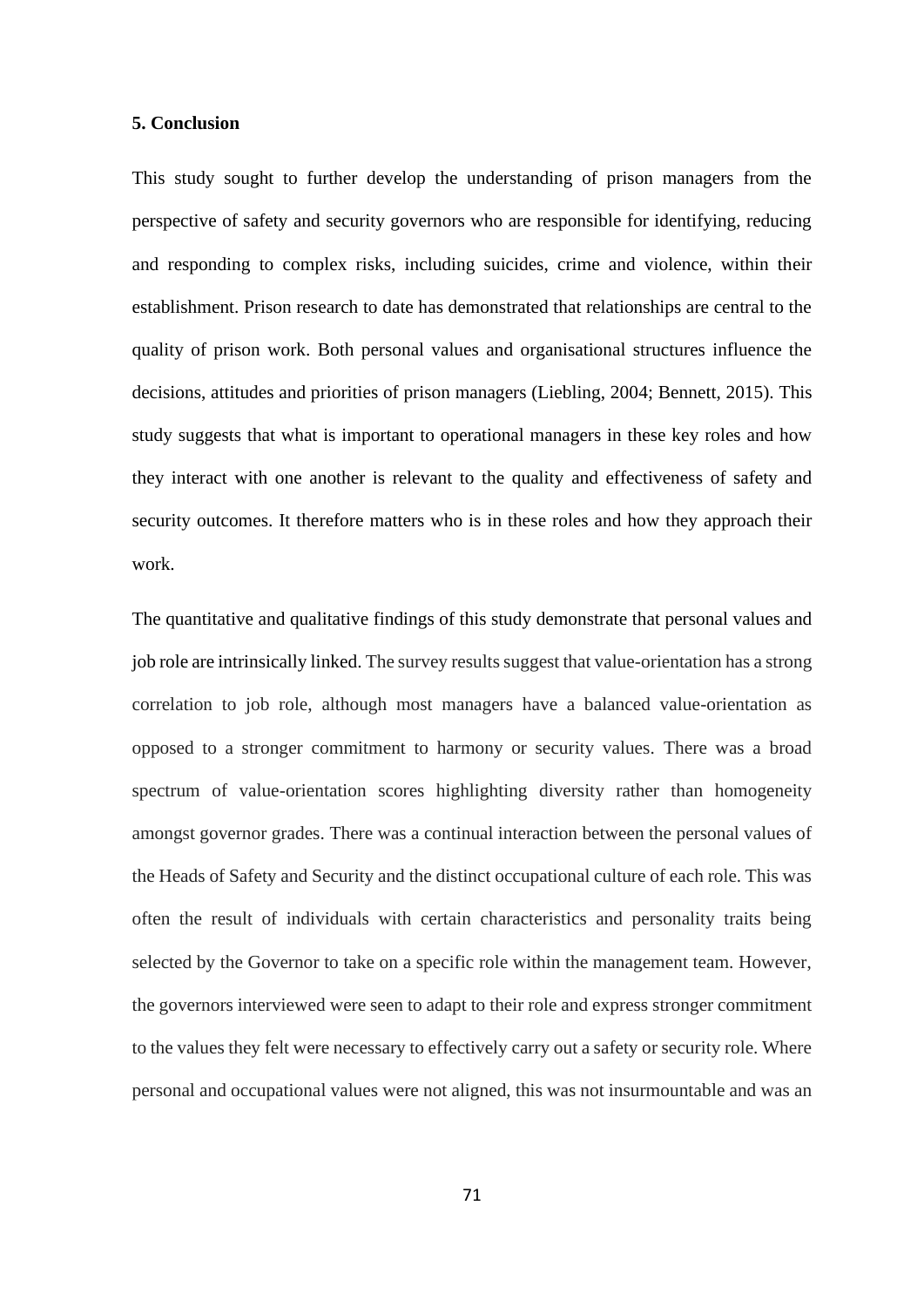opportunity for personal development or to challenge stereotypes and push the boundaries of organisational expectations.

Heads of Safety were unanimous in their attitudes towards the importance of compassion, flexibility and a commitment to individual care in their role and appreciative of the need for security measures and controls. However, security governors were more divided with conflicting views expressed with regards to compassion, rehabilitation and commitment to joint-working. There were divisions between managers that embraced the traditional security culture of power, authority and insularity, and those that were trying to do things differently as a consequence of the changing priorities of HMPPS and increased focus on rehabilitative culture. This shift in security culture from traditional to an enabler of rehabilitative initiatives was not a comfortable transition for most and messaging from HMPPS was often conflicting. This changing face of security in prisons would therefore be worthy of further academic attention and organisational reflection.

This study further reinforced the findings of Bennett (2015) and Liebling and Crewe (2012) that managerialism has an increasing influence over the working practices of prison managers. Bennett's study demonstrated that individual agency is heavily influenced by the organisational structure that prison managers work within and focus on managerialist targets and efficiency has continued to grow. In the context of diminishing resources and increasing complexity of prisoners and security risks, the findings of this study suggest managerialism has created greater tension between competing priorities. Safety governors, in particular, found the volume of managerialist processes to be detrimental to their ability to deliver prisoner-focussed outcomes. Safety and security governors strived to attain high audit and inspection scores and felt increased pressure to do so. This focus on targets could however distance prison management from moral and ethical considerations and encourage a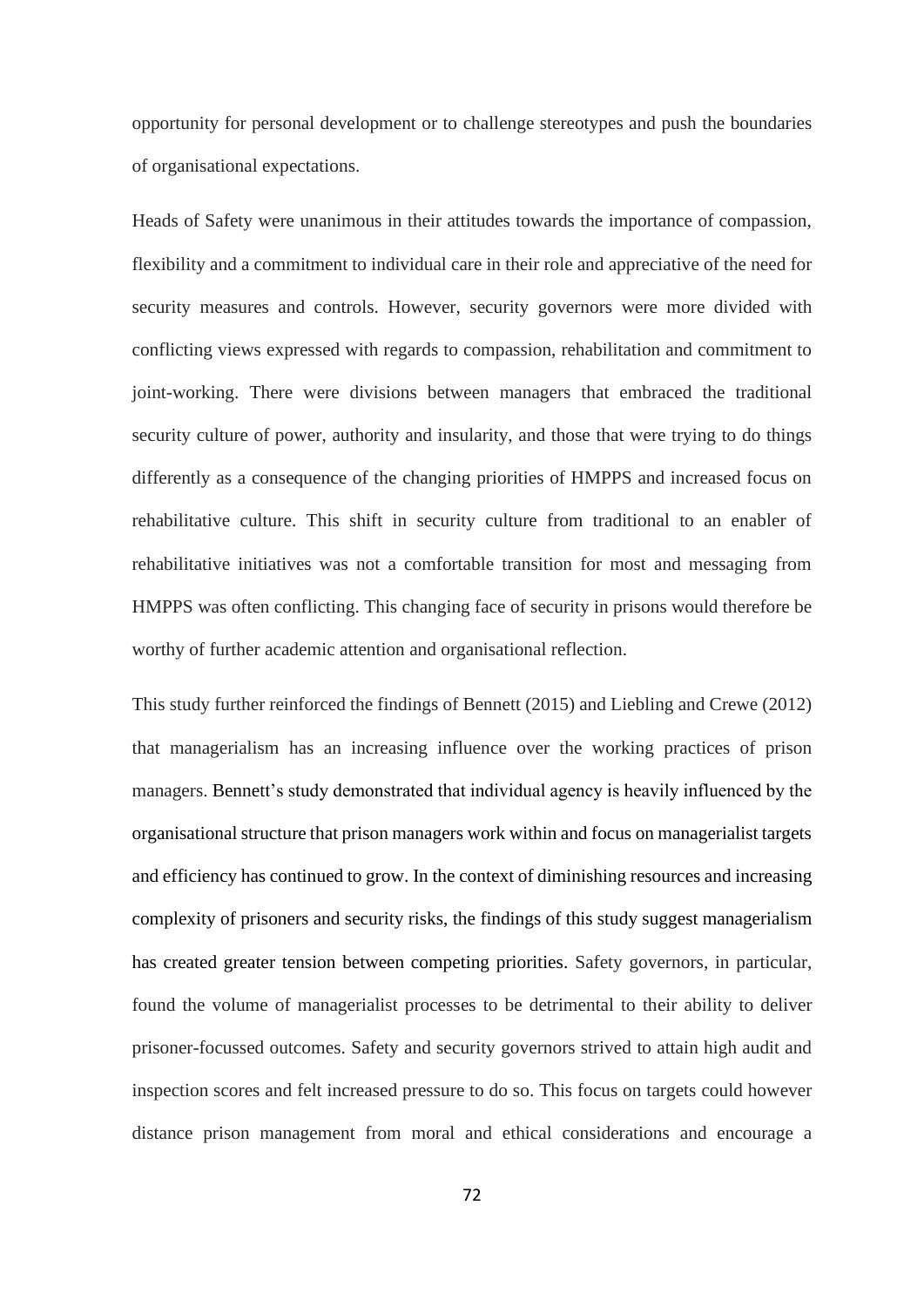narrowing of managers' attention to their own department's needs over what is beneficial for the wider establishment. This study has therefore demonstrated the need for a review of the organisational structure itself in order for oversight mechanisms to support tangible outcomes rather than distracting operational resources from the practical implementation of safety and security objectives.

A clear framework to support and encourage a collaborative approach to shared or connected objectives would be welcomed. There was a clear recognition that it was desirable for safety and security functions to work more collaboratively but this was a challenge in most establishments. The extent of cohesion varied between establishments from siloed to supportive relationships. Prisons facing the most instability were more likely to retreat into siloed working rather than seeing joint-working as a means to improve their performance outcomes. There was little evidence of clashing values hindering working relationships between managers. The effectiveness of working relationships was however affected by external factors such as the influence of the Governing Governor, resistant staffing groups and a lack of resources. As HMPPS strives to improve safety outcomes and strengthen security across the prison estate, careful consideration of how to better nurture the relationship between these two departments and encourage and support improved crossdepartmental working is necessary. Safety and security departments are likely to benefit from pooled analytical resources, open lines of communication at all levels rather than battling for resources and struggling to negotiate divided lines of responsibility. Whether the current managerial structure hinders effective cohesion should also be a consideration for the organisation.

This study has limitations as it was only able to include a small sample of operational managers in two roles within the SMT. Nonetheless the findings suggest that the nature of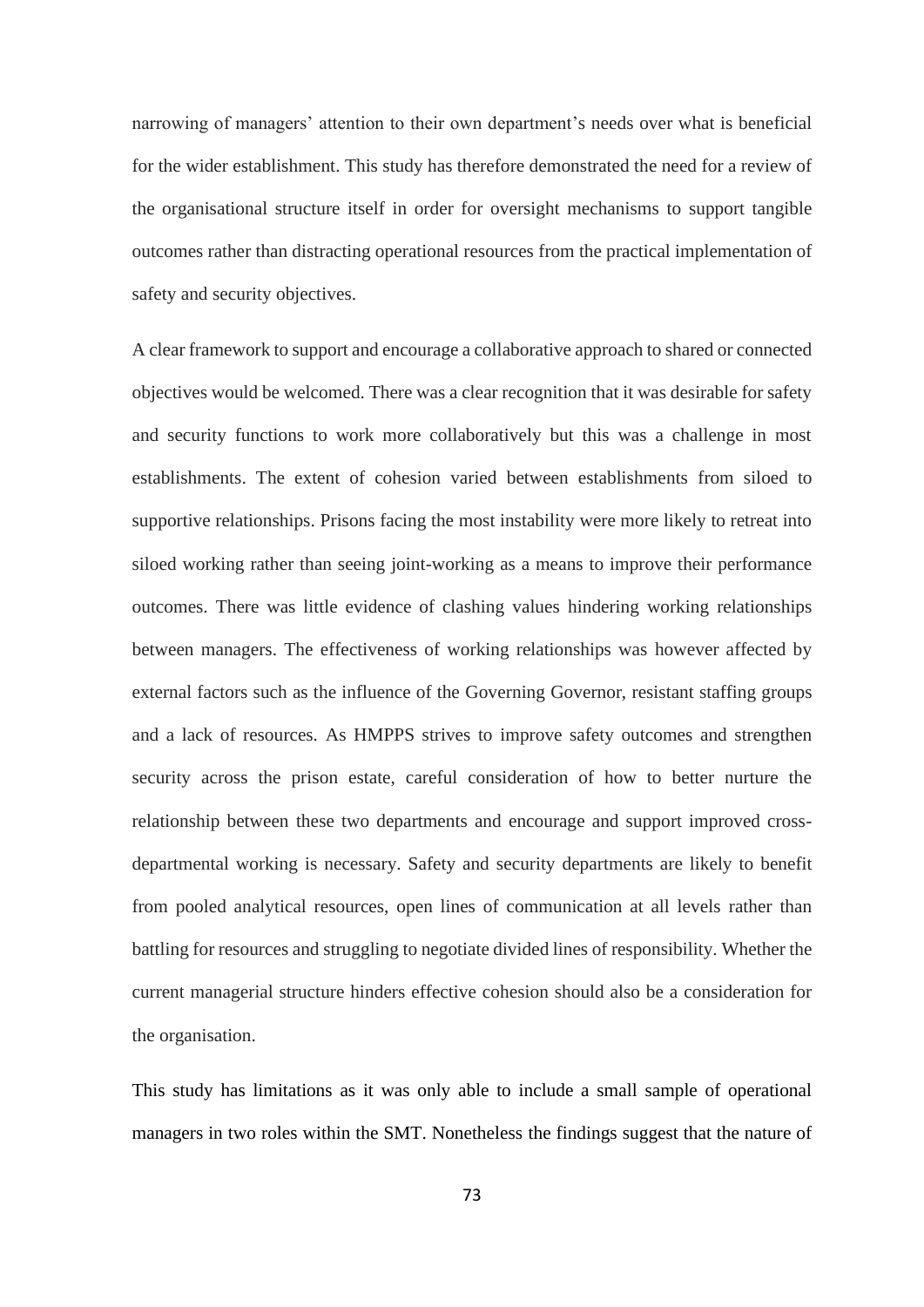relationships between senior managers will impact prison culture and affect both staff and prisoners' perceptions of safety and legitimate security measures. Further research into the values and relationships of operational managers, beyond safety and security roles would be useful to further understand to what extent the SMT influence the culture and performance of the prison. It would be valuable to explore further the manner in which operational managers make decisions and balance competing priorities in the role of duty governor. This research also invites prison managers to reflect upon the composition and working-dynamic of their own SMT with a view to improving cross-departmental collaboration and outcomes.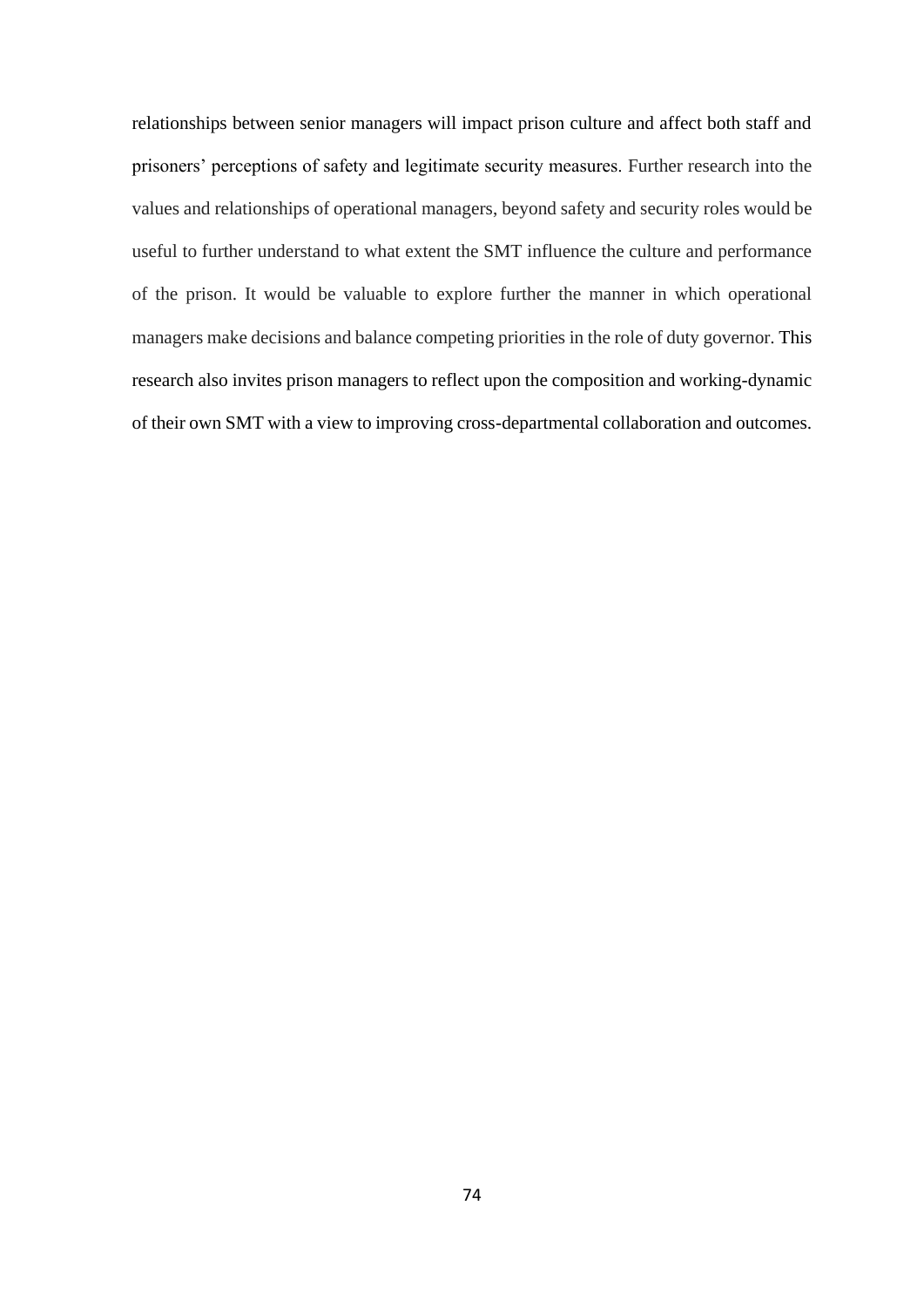# **References**

BBC News (2019a) 'Police manhunt escaped prisoner Miley Connors' available at<https://www.bbc.co.uk/news/uk-england-devon-47859725> (accessed: 28th December 2019)

BBC News (2019b) 'Winchester prison: Inmates breach 'weak walls' in mass cell breakout' available at<https://www.bbc.co.uk/news/uk-england-hampshire-49426514> (accessed: 28th December 2019)

Bachman, R. and Schutt, R. (2016) *The Practice of Research in Criminology and Criminal Justice,* 5th Edition, Sage Publications

Bennett, J. (2015) *The Working Lives of Prison Managers,* Palgrave Macmillan (Basingstoke, UK)

Bourdieu, P. (1980). The Logic of Practice. Stanford, Stanford University Press.

Braithwaite, V. (1994) 'Beyond Rokeach's Equality-Freedom Model: Two-dimensional Values in a One Dimensional World' *Journal of Social Issues* 50(4), 67-94

Braithwaite, V. (1997) 'Harmony and Security Value Orientations in Political Evaluation' *Personality and Social Psychology Bulletin Vol. 23(4),* pp. 401-414

Braithwaite, V. (1998a) 'The Value Balance of Political Evaluations' *British Journal of Psychology,* 89, 223-47

Braithwaite, V. (1998b) 'Communal and Exchange Trust Norms: Their value base and relevance to institutional trust' in Braithwaite, V. and Levi, M. (Eds.) *Trust and Governance,* Russell Sage Foundation (New York)

Braithwaite, V. and Blamey, R (2000) 'Balanced value orientations: Do they allow for integrative complexity and commitment? *Research School of Social Sciences, The Australian National University*

Braithwaite, V (2009) *Defiance in Taxation and Governance: Resisting and Dismissing Authority in a Democracy,* Edward Elgar (Cheltenham, UK)

Brookes, S., Smith, K. and Bennett, J. (2008) 'The Role of Middle and First Line Managers' in Bennett, J., Crewe, B. and Wahidin, A. (Eds.) *Understanding Prison Staff,* Willan Publishing, Devon

Bryans, S. (2007) *Prison Governors: Managing Prisons in a time of change,* Willan Publishing, Devon

Bryans, S. (2008) 'Prison Governors: New Public Managers?' in Bennett, J., Crewe, B. and Wahidin, A. (Eds.) *Understanding Prison Staff,* Willan Publishing, Devon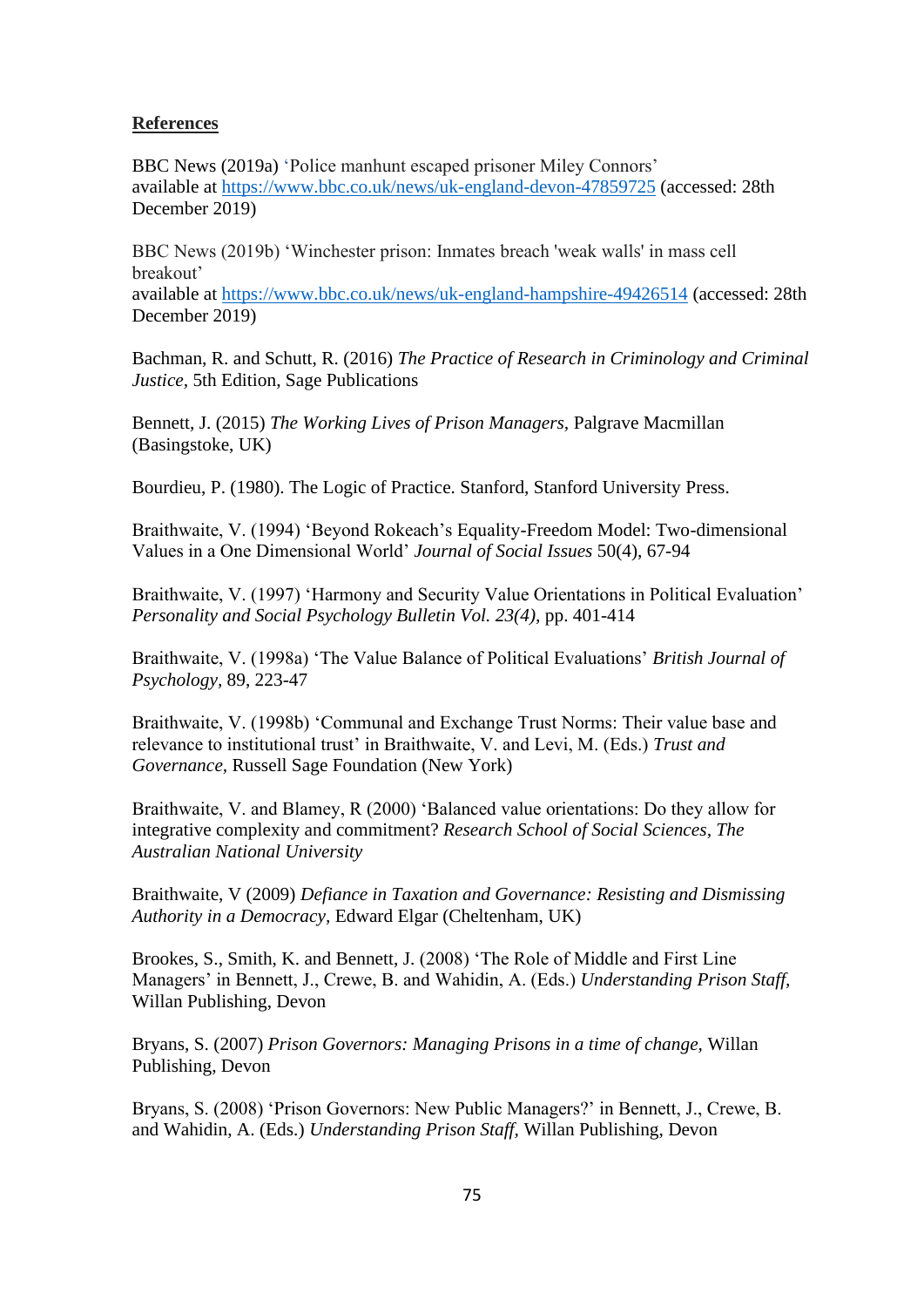Chavez, C. (2008) 'Conceptualising from the Inside: Advantages, complications and demands, on insider positionality' *The Qualitative Report,* 13(3)

Cheliotis, L. (2006) 'How Iron is the Iron Cage of New Penology? The role of Human Agency and Implementation of Criminal Justice Policy' *Punishment and Society* Vol. 8, No. 3 pp. 313-40

Cheliotis, L. (2008) 'Resisting the scourge of managerialism: on the uses of discretion in late-modern prisons' in Bennett, J., Crewe, B. and Wahidin, A. (Eds.) *Understanding Prison Staff,* Willan Publishing, Devon

Crawley, E. (2004) *Doing Prison Work: The public and private lives of prison officers,*  Willan Publishing

Crawley, E. and Crawley, P (2008) 'Understanding prison officers: culture, cohesion and conflict' in Bennett, J., Crewe, B. and Wahidin, A. (Eds.) *Understanding Prison Staff,* Willan Publishing, Devon

Creswell, J. and Plano Clark, V. (2011) *Designing and Conducting Mixed Methods*  Research, 2<sup>nd</sup> Edition, Thousand Oaks, Sage.

Crewe, B. and Liebling, A. (2012) 'Are liberal-humanitarian penal values and practices exceptional?' in Ugelvik, T. and Dullum, J. (eds) *Penal Exceptionalism? Nordic prison policy and practice,* Routledge (London)

Crewe, B., Liebling, A. and Hulley, S. (2014) 'Heavy–light, absent–present: rethinking the

'weight' of imprisonment' *The British Journal of Sociology,* Volume 65 Issue 3 Drake, D. (2008) 'Staff and order in prisons' in Bennett, J., Crewe, B. and Wahidin, A. (Eds.) *Understanding Prison Staff,* Willan Publishing, Devon

Feeley, M. and Simon, J. (1992) 'The New Penology: Notes on the Emerging Strategy of Corrections and it's Implications' *Criminology* Vol. 30 No.4 pp. 449-74

Garland, D. (2001) *Culture of Control: Crime and Social Order in Contemporary Society,*  Oxford: Clarendon Press

Gilbert M.J. (1997) The illusion of structure: A critique of the classical model of organization and the discretionary power of correctional officers. Criminal Justice Review 22(1): 49–64

Gill, M. Burns-Howell, T., Keats, G. and Taylor, E. (2007) *Demonstrating the Value of Security*, Perpetuity Research & Consultancy International

Greene, M. (2014) 'On the inside Looking In: Methodological Insights and Challenges in Conducting Qualitative Insider Research' *The Qualitative Report* 19(29)

Grenfell, M. (Ed.) (2012) Pierre Bourdieu (Key Concepts), 2<sup>nd</sup> Edition, Routledge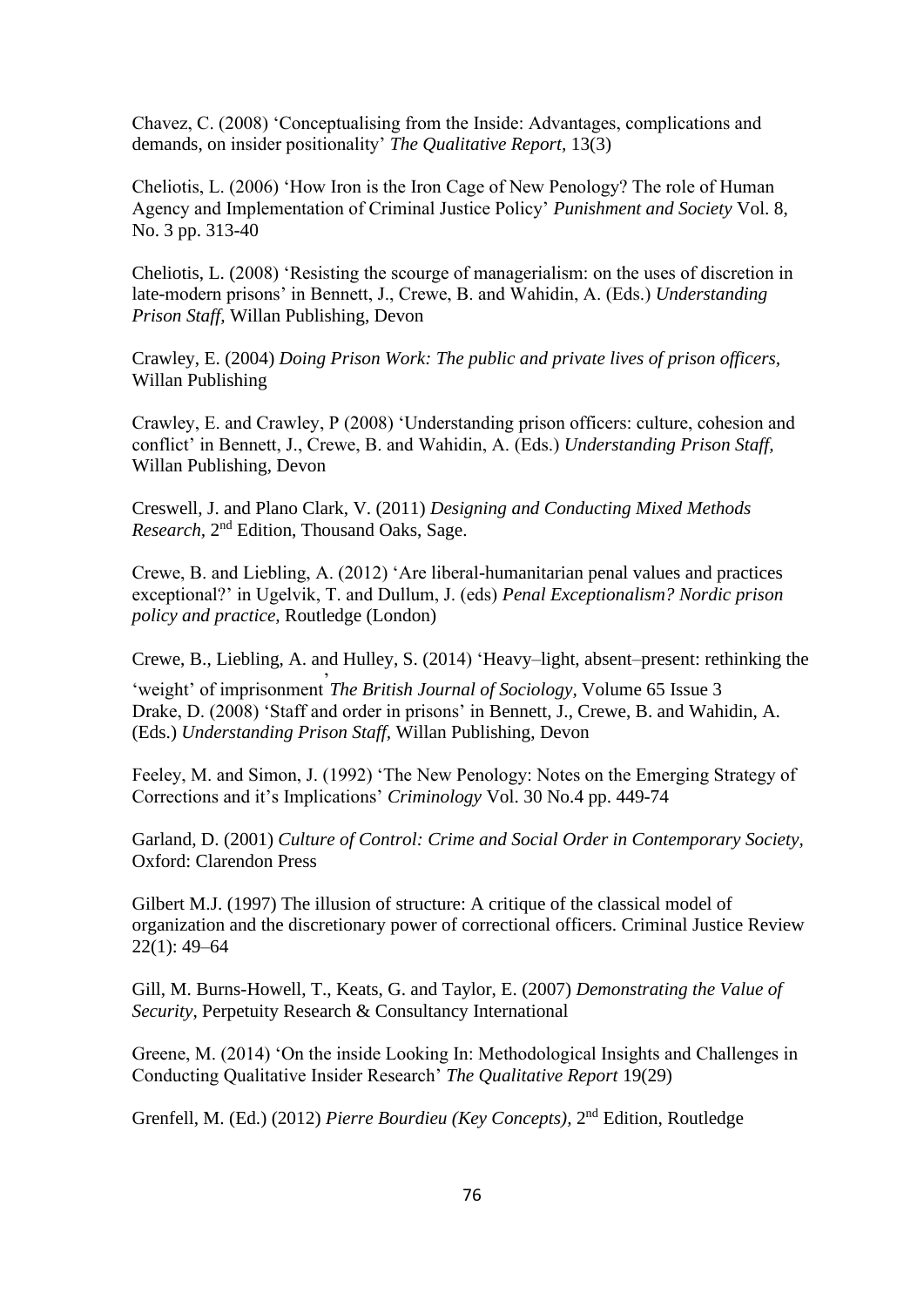Haidt, J. (2013) *The Righteous Mind: Why Good People are Divided by Politics and Religion,* New York: Penguin Publishing

Her Majesty's Inspectorate of Prisons (2017), 'HM Chief Inspector of Prisons welcomes new Urgent Notification agreement with potential to strengthen the impact of inspections in failing jails' available at:

[https://www.justiceinspectorates.gov.uk/hmiprisons/media/press-releases/2017/11/hm](https://www.justiceinspectorates.gov.uk/hmiprisons/media/press-releases/2017/11/hm-chief-inspector-of-prisons-welcomes-new-urgent-notification-agreement-with-potential-to-strengthen-the-impact-of-inspections-in-failing-jails/)[chief-inspector-of-prisons-welcomes-new-urgent-notification-agreement-with-potential-to](https://www.justiceinspectorates.gov.uk/hmiprisons/media/press-releases/2017/11/hm-chief-inspector-of-prisons-welcomes-new-urgent-notification-agreement-with-potential-to-strengthen-the-impact-of-inspections-in-failing-jails/)[strengthen-the-impact-of-inspections-in-failing-jails/](https://www.justiceinspectorates.gov.uk/hmiprisons/media/press-releases/2017/11/hm-chief-inspector-of-prisons-welcomes-new-urgent-notification-agreement-with-potential-to-strengthen-the-impact-of-inspections-in-failing-jails/) (accessed 28th December 2019)

Her Majesty's Inspectorate of Prisons (2019), Urgent Notifications, available at [https://www.justiceinspectorates.gov.uk/hmiprisons/about-hmi-prisons/urgent](https://www.justiceinspectorates.gov.uk/hmiprisons/about-hmi-prisons/urgent-notifications/)[notifications/](https://www.justiceinspectorates.gov.uk/hmiprisons/about-hmi-prisons/urgent-notifications/) (accessed 28<sup>th</sup> December 2019)

Kauffman*, K. (1988) Prison Officers and Their World,* Harvard University Press

Layder, D. (1998) Sociological Practice: Linking Theory and Social Research, Sage Publications: London

Lerman, A. and Page, J. (2012) 'The state of the job: An embedded work role perspective on prison officer attitudes' *Punishment & Society* 14(5) 503-529

Liebling, A., Price, D and Elliot, C. (1999) 'Appreciative Inquiry and Relationships in Prison' *Punishment & Society 1999 1: 71*

Liebling, A. (2000) 'Prison officers, policing and the use of discretion' *Theoretical Criminology,* 4(3), 333-357

Liebling, A. and Price, D. (2001) *The Prison Officer*, Leyhill: Prison Service Journal

Liebling, A. (2004) *Prisons and their Moral Performance: A Study of Values, Quality and Prison Life,* Oxford University Press

Liebling A. (2008) 'Why Prison Staff Culture Matters' in Byrne, J. M., Hummer, D. and Taxman, F. (Eds.) *The Culture of Prison Violence,* USA: Pearson

Liebling, A., Price, D, and Shefer, G. (2011) *The Prison Officer*, 2nd Edition, Routledge

Liebling, A. (2011) 'Distinctions and distinctiveness in the work of prison officers: Legitimacy and authority revisited' *European Journal of Criminology* 8(6) 484–499

Liebling, A. and Crewe, B. (2013) 'Prisons beyond the new penology: The shifting moral foundations of prison management' in Simon, J. and Sparks, R. (Eds.) *The Sage Handbook of Punishment and Society,* Sage Publications

Liebling, A. and Crewe, B. (2016) 'Prison Governance: Why moral values matter' in Van Ejik, R., Loman, G. and de Wit, T. (Eds.) *For Justice and Mercy: International Reflections on Prison Chaplaincy,* Wolf Publishers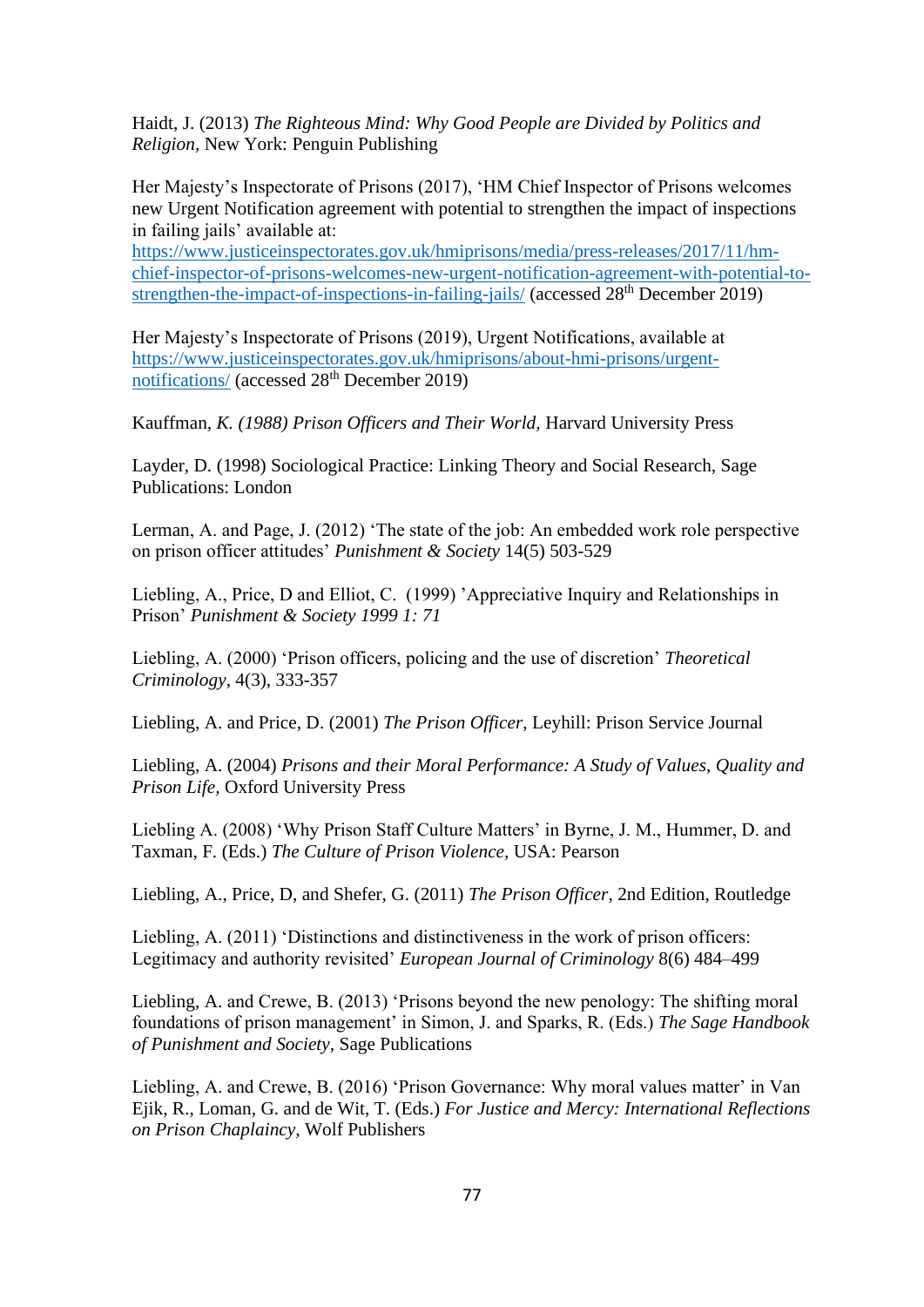Liebling, A. and Kant, D. (2016) 'The Two Cultures: Correctional Officers and Key Differences in Institutional Climate' in Wooldredge, J. and Smith, P. (Eds.) *The Oxford Handbook of Prisons and Imprisonment,* Oxford: Oxford University Press

Justice Committee (2019), Prison Governance, First Report of Session 2019, available at: <https://publications.parliament.uk/pa/cm201919/cmselect/cmjust/191/191.pdf> (accessed 28th December 2019)

King, R. D. and McDermott, K. (1990) 'My Geranium is Subversive': Some Notes on the Management of Trouble in Prisons, *British Journal of Sociology,* 445-471

Martin, J. (1992) Cultures in Organisations: Three Perspectives, Oxford Univesity Press, Oxford

McGuire, M. and Raynor, P. (2016) 'Offender management in and after prison: The end of 'end to end'? *Criminology & Criminal Justice* Vol. 17 (2), 138-157

Miles, M. and Huberman, M. (1994) *Qualitative Data Analysis: An Expanded Sourcebook,*  2nd Edition, Sage Publications

Miller, J. and Glassner, B. (2016) 'The 'Inside' and the 'Outside': Finding Realities in Interviews' in Silvernman, D (Ed.) *Qualitative Research, 4th* Edition, Sage Publications

Ministry of Justice (2016), Prison Safety and Reform, White Paper, available at: [https://assets.publishing.service.gov.uk/government/uploads/system/uploads/attachment\\_d](https://assets.publishing.service.gov.uk/government/uploads/system/uploads/attachment_data/file/565014/cm-9350-prison-safety-and-reform-_web_.pdf) [ata/file/565014/cm-9350-prison-safety-and-reform-\\_web\\_.pdf](https://assets.publishing.service.gov.uk/government/uploads/system/uploads/attachment_data/file/565014/cm-9350-prison-safety-and-reform-_web_.pdf) (accessed 28th December 2019)

Ministry of Justice (2019a), Press Release, 4 January 2019 <https://www.gov.uk/government/news/10-prisons-project-gathers-pace> (accessed 28th December 2019)

Ministry of Justice (2019b), Safety in Custody Statistics, England and Wales: Deaths in Prison Custody to September 2019 Assaults and Self-harm to June 2019, published 25 April 2019

[https://assets.publishing.service.gov.uk/government/uploads/system/uploads/attachment\\_d](https://assets.publishing.service.gov.uk/government/uploads/system/uploads/attachment_data/file/843117/safety-in-custody-q2-2019.pdf) [ata/file/843117/safety-in-custody-q2-2019.pdf](https://assets.publishing.service.gov.uk/government/uploads/system/uploads/attachment_data/file/843117/safety-in-custody-q2-2019.pdf) (accessed 28th December 2019)

Muir, W. (1977) *Police: Street Corner Politicians,* Chicago: University Press

Parker, M. (2000) Organisational Culture and Identity, SAGE Publications, London

Power, M. (1996) *The Audit Explosion*, London: White Dove Press

Prison Governors' Association (2018) Evidence to the Prison Service Pay Review Body, available at [http://prison-governors-association.org.uk/wp-content/uploads/2018/04/PGA](http://prison-governors-association.org.uk/wp-content/uploads/2018/04/PGA-to-PSPRB-2018.pdf)[to-PSPRB-2018.pdf](http://prison-governors-association.org.uk/wp-content/uploads/2018/04/PGA-to-PSPRB-2018.pdf) (accessed 28th December 2019)

Robson, C. and McCartan, K. (2016) *Real World Research,* 4th Edition, Wiley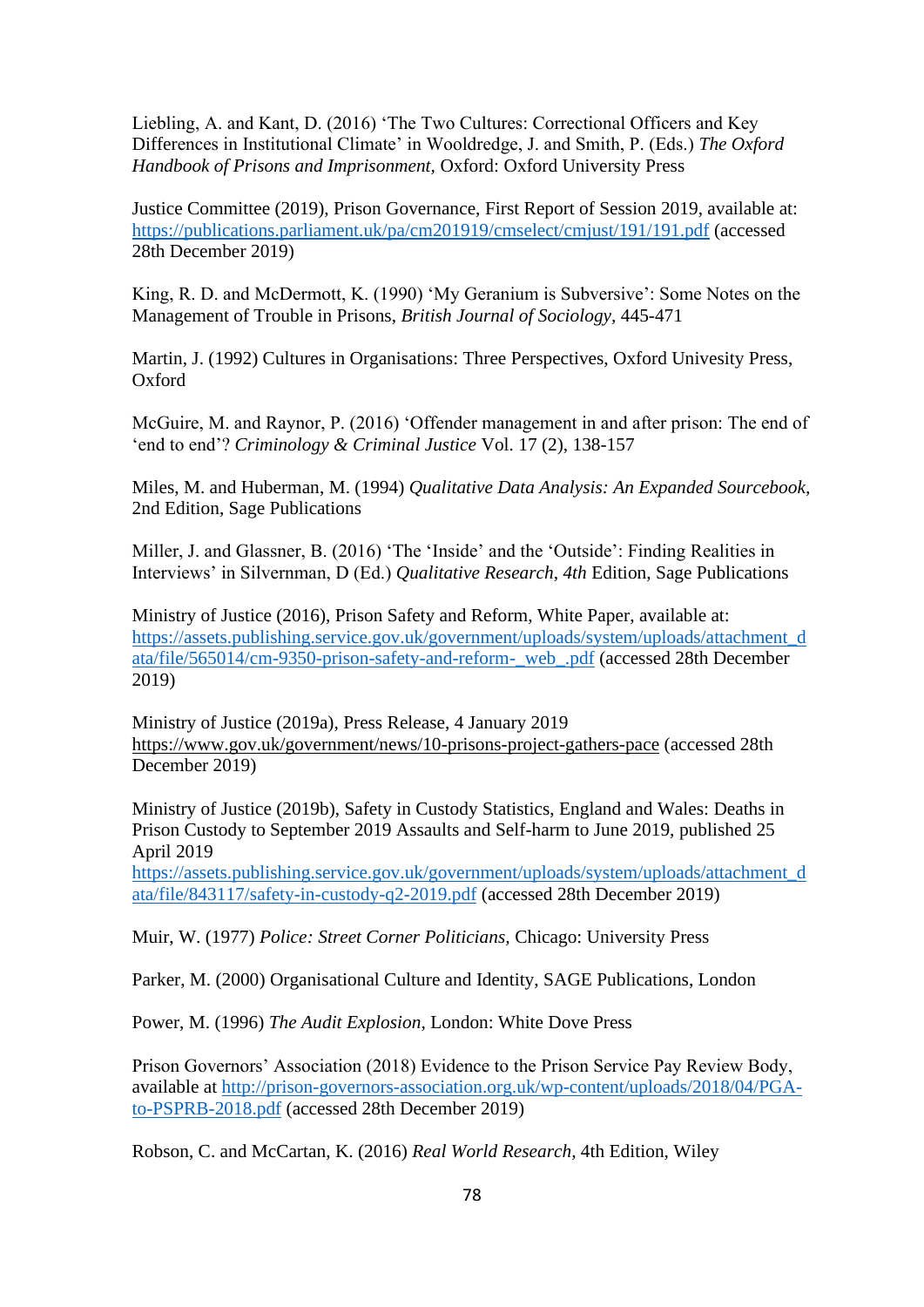Rutherford, A. (1993) *Criminal Justice and the pursuit of decency,* Oxford University Press

Saldana, J. (2013) The coding manual for Qualitative Researchers ( $2<sup>nd</sup> Ed.$ ), Sage Publishing, Los Angeles

Scott, D. (2008) 'Creating ghosts in the penal machine: prison officer occupational morality and the techniques of denial' in Bennett, J., Crewe, B. and Wahidin, A. (Eds.) *Understanding Prison Staff,* Willan Publishing, Devon

Shein, E. H. (2004) *Organisational Culture and Leadership*, 3<sup>rd</sup> Edition, San Francisco: Jossey-Bass Publishers

Sparks, R., Bottoms, A. and Hay, W. (1996) *Prisons and the Problem of Order,* Oxford: Clarendon Press

Tait, S. (2008) 'Prison Officers and Gender' in Bennett, J., Crewe, B. and Wahidin, A. (Eds.) *Understanding Prison Staff,* Willan Publishing, Devon

Tait, S. (2011) 'A typology of prison officer approaches to care' *European Journal of Criminology,* 8(6), 440-454

Warr, J. (2008) 'Personal reflections on prison staff' in Bennett, J., Crewe, B. and Wahidin, A. (Eds.) *Understanding Prison Staff,* Willan Publishing, Devon

Wheatley, P. (2005) Managerialism in the Prison Service *Prison Service Journal,* No. 161 pp. 33-34

Whitty, N. (2011) Human Rights at Risk: UK Prisons and Management of Risk and Rights *Punishment and Society* Vol. 13, No. 2 pp. 123-48

Zedner, L. (2003) 'The concept of security: An agenda for comparative analysis' *Legal Studies,* 22/2: 341-66

Zedner, L (2009) *Security*, Key Ideas in Criminology Series, Routledge, Oxon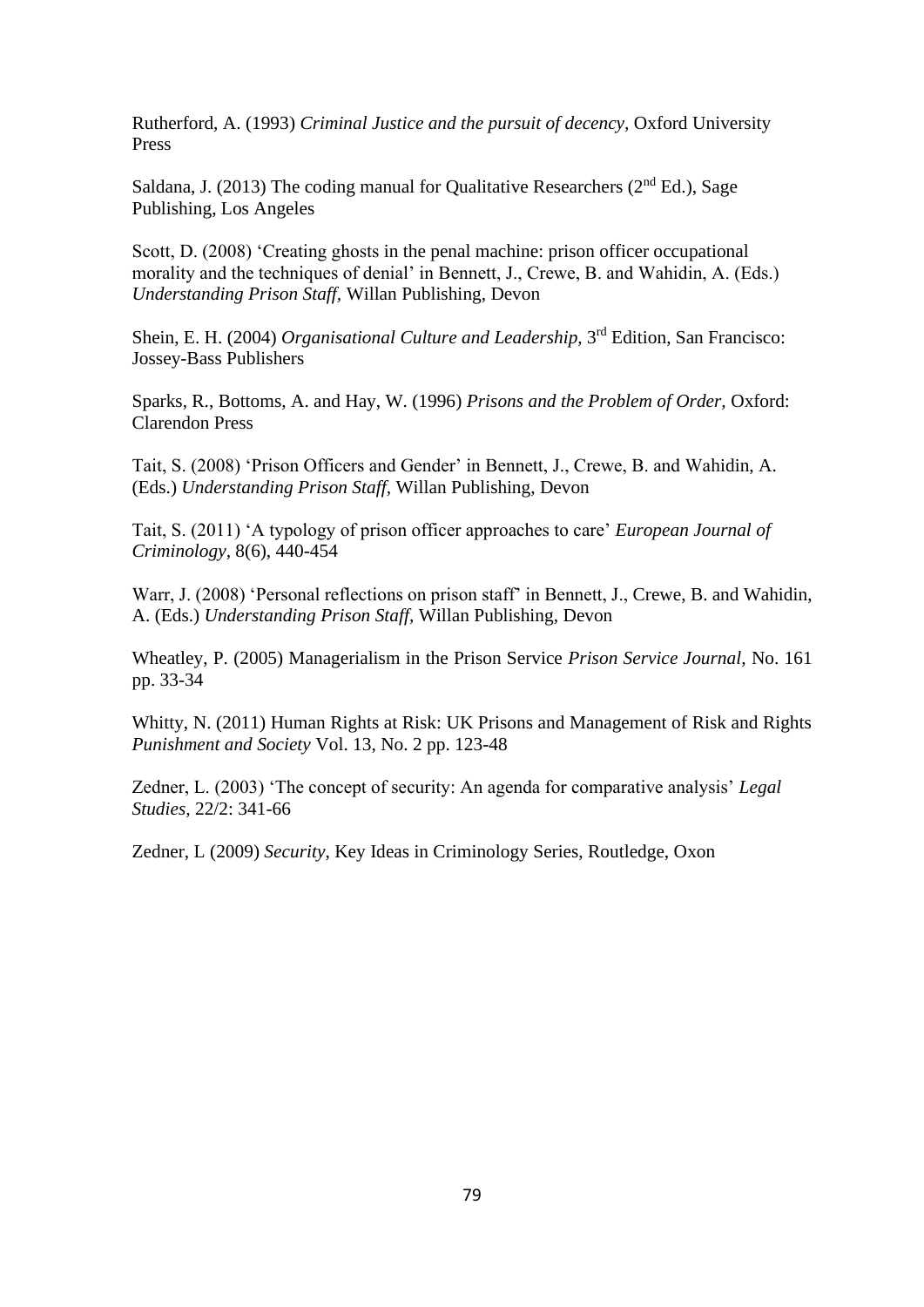#### **Appendix A - Braithwaite's Inventory for harmony-security values**

V. Braithwaite (2009) *Defiance in Taxation and Governance: Resisting and Dismissing Authority in a Democracy, Edward Elgar (Cheltenham, UK)* (p124)

#### **Security**

*Social and Economic Status* Economic Prosperity (being financially well off) Recognition by the Community (having a high standing in the community) Authority (having power to influence others and control decisions) Competitiveness (always trying to do better than others) Ambitious (being eager to do well)

#### *Propriety*

Conscientious (being hard working) Polite (being well mannered) Patriotic (being loyal to your country) Prompt (being on time) Refined (never being course or vulgar) Clean (not having dirty habits) Self-disciplined (being self-controlled) Reliable (being dependable) Neat (being tidy)

*Competence and Effectiveness* Efficient (always using the best method to get the result) Showing Foresight (thinking and seeing ahead) Resourceful (being clever at finding ways to achieve a goal) Knowledgable (being well informed) Logical (being rational)

#### *National Strength and Order*

National Greatness (being a united, strong, independent and powerful nation) National Security (protection of your nation from enemies)

Rule of Law (living by laws that everyone might follow)

National Economic Development (having greater economic progress and prosperity for the nation) Reward for individual effort (letting individuals prosper through gains made by initiative and hard work)

#### **Harmony**

*Personal Growth and Inner Harmony* Wisdom (having a mature understanding of life) The pursuit of knowledge (always trying to find out new things about the world we live in) Self-Knowledge/Self Insight (being more aware of what sort of person you are) Self-Respect (believing in your own worth) Self-Improvement (striving to be a better person) Inner Harmony (Feeling Free from Conflict within yourself)

*A positive orientation to others*

Forgiving (Willing to Pardon Others) Trusting (having faith in others) Giving Others a Fair Go (Giving others a chance) Generous (sharing what you have with others) Understanding (able to share another's feelings) Helpful (always ready to assist others) Cooperative (being able to work in harmony with others)

*International harmony and equality*

A good life for others (improving the welfare of all people in need) Rule by the people (involvement by all citizens in making decisions that affect their community)

International Cooperation (having all nations working together to help each other)

Social Progress and Reform (Readiness to change our way of life for the better)

A World at Peace (being free from war and conflict)

Human Dignity (allowing each individual to be treated as someone of worth)

A world of beauty (having the beauty of nature and the arts: music, literature, art)

Equal Opportunity for all (giving everyone an equal chance in life)

Greater Economic Equality (lessening the gap between the rich and the poor)

Preserving the natural Environment (preventing the destruction of nature's beauty and resources)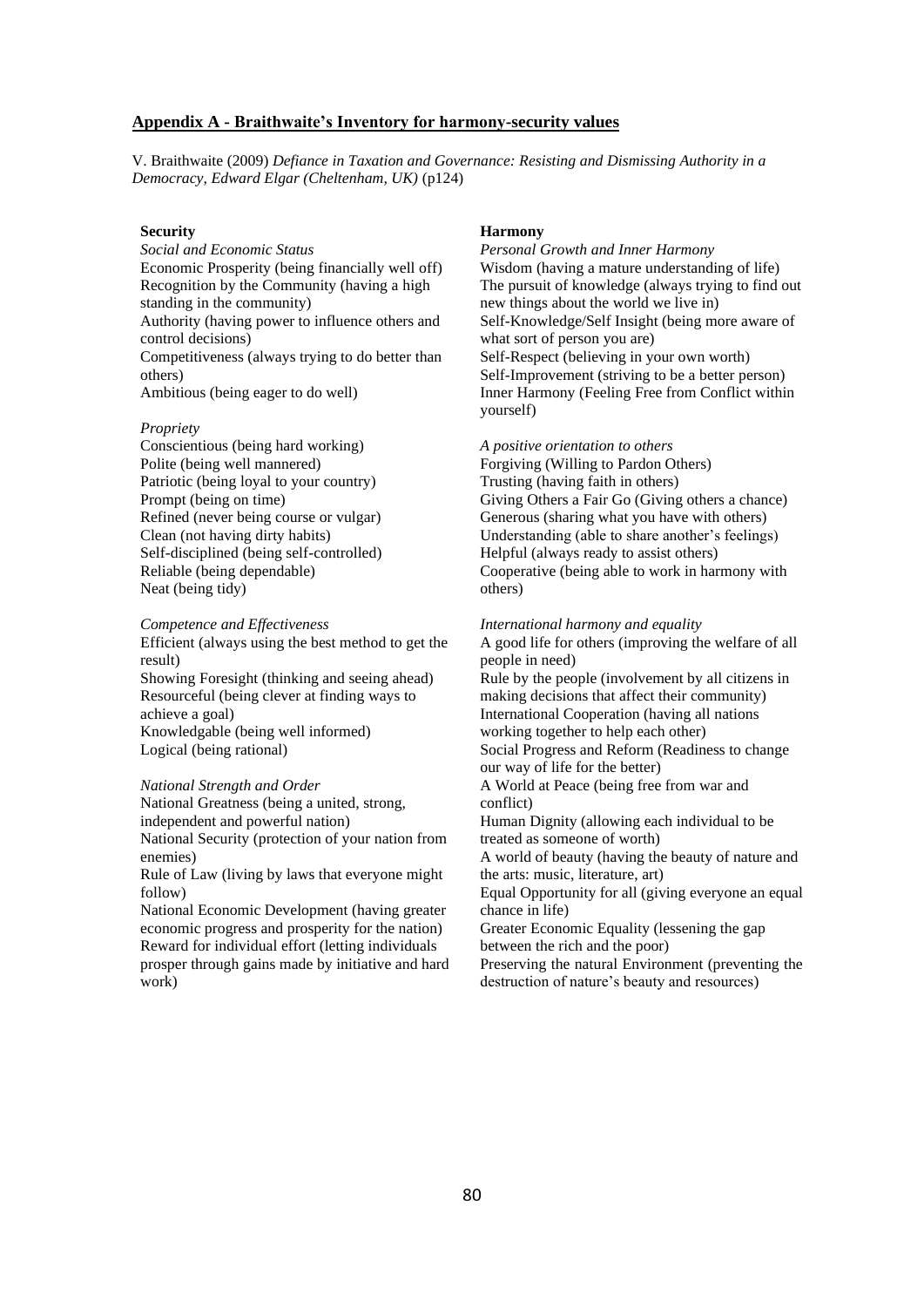# **Appendix B – Sample Survey Question**

Q8. Please score each of the below societal values on the below scale based on how whether these items are important

to you in your life

|                                                                                          | I reject<br>this | I am<br>inclined to<br>reject this | I neither<br>reject nor<br>accept | I am<br>inclined to<br>accept this | I accept this<br>as<br>important | I accept this<br>as very<br>important | I accept this<br>as of the<br>utmost<br>importance |
|------------------------------------------------------------------------------------------|------------------|------------------------------------|-----------------------------------|------------------------------------|----------------------------------|---------------------------------------|----------------------------------------------------|
| Clean (not<br>having dirty<br>habits)                                                    |                  |                                    |                                   |                                    |                                  |                                       |                                                    |
| Recognition<br>by the<br>community<br>(having a<br>high standing<br>in the<br>community) |                  |                                    |                                   |                                    |                                  |                                       |                                                    |
| Economic<br>Prosperity<br>(being<br>financially<br>well off)                             |                  |                                    |                                   |                                    |                                  |                                       |                                                    |
| Forgiving<br>(willing to<br>pardon<br>others)                                            |                  |                                    |                                   |                                    |                                  |                                       |                                                    |
| Logical (being<br>rational)                                                              |                  |                                    |                                   |                                    |                                  |                                       |                                                    |
| Rule of Law<br>(living by the<br>laws that<br>everyone<br>might follow)                  |                  |                                    |                                   |                                    |                                  |                                       |                                                    |
| Conscientious<br>(being hard<br>working)                                                 |                  |                                    |                                   |                                    |                                  |                                       |                                                    |
| Self-respect<br>(believing in<br>your own<br>worth)                                      |                  |                                    |                                   |                                    |                                  |                                       |                                                    |
| Generous<br>(sharing what<br>you have<br>with others)                                    |                  |                                    |                                   |                                    |                                  |                                       |                                                    |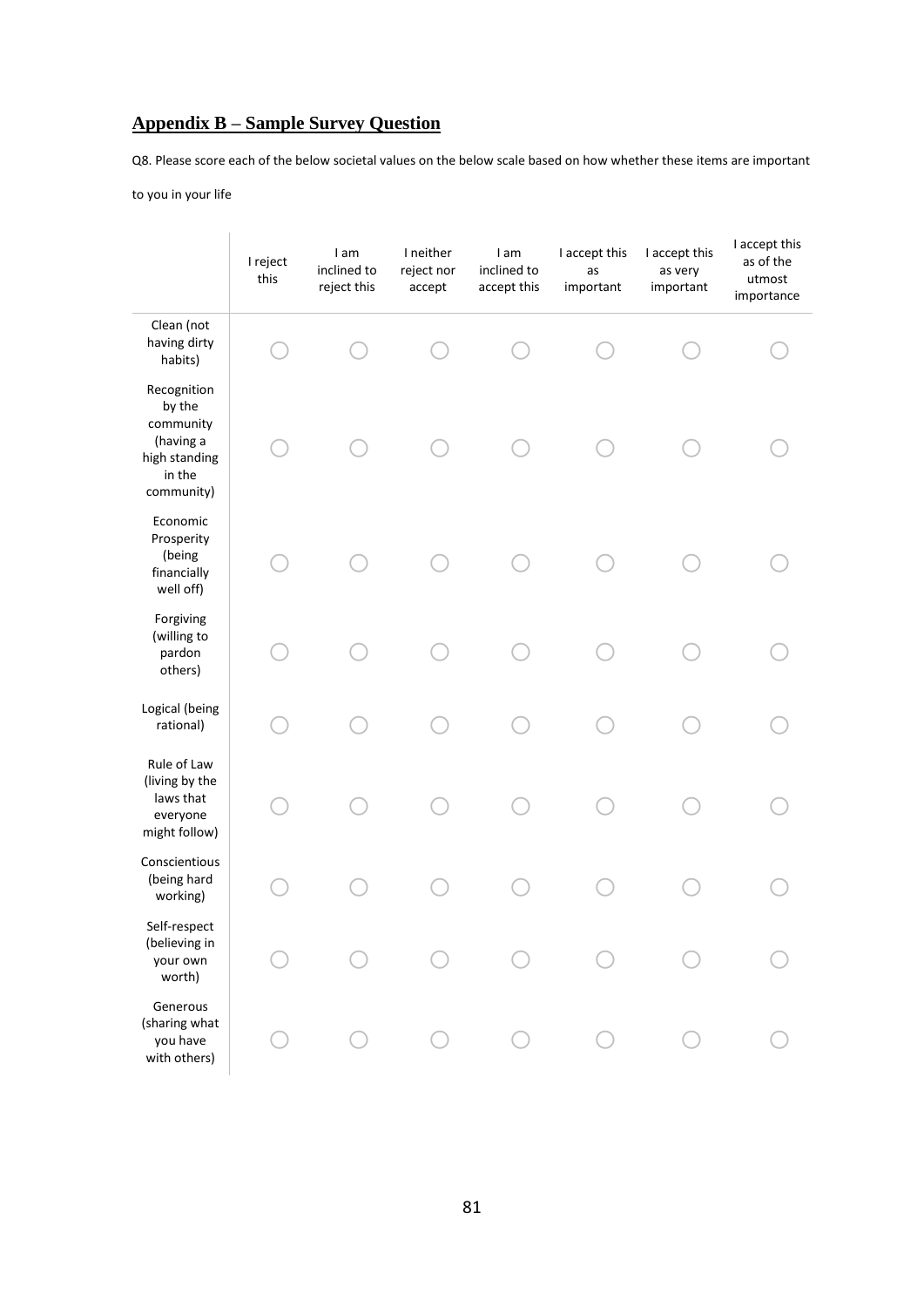# **Appendix C - Participant Information Sheet**

*The pursuit of cohesion: An exploratory study on the values of, and the relationships between the Heads of Security and Heads of Safety in prisons*

### **Abigail Sloan**

I am currently carrying out research as part of a Masters in Criminology, Penology and Management at the Institute of Criminology, University of Cambridge. This research has been subject to Institutional and Organisational approval. I am also an operational manager, currently in the position of Head of Security at HMP Brixton.

### **What is the study?**

I am interested in the importance of values, impact of job role and peer-relationships in prisons from the perspective of Heads of Safety and Security. The work of safety and security are inextricably linked but national and regional policy teams are distinct entities. As prisons face increasingly complex challenges the need for effective working partnerships is crucial. This study should give an insight into the working lives of operational managers in some of the most complex prisons in England and Wales, namely Category B establishments. This work aims to complement existing research relating to prison managers and contribute to a growing body of literature exploring the complex relational environment of prisons where values and priorities often collide. It will be the first study to focus explicitly on Heads of Security and Heads of Safer Custody.

This work hopes to stimulate organisational reflection on the value-orientations of operational managers and the relationship between security and safer custody functions. It is hoped that a greater understanding of those managing the operational delivery of these priorities and what facilitates effective working partnerships will encourage improved organisational cohesion in order to achieve shared objectives.

# **What does participation involve?**

Participation is voluntary and your decision to participate or not will not disadvantage you in any way. You can change your mind and withdraw from participation at any time and ask for removal of all or part of your data up until 31 August 2019.

# *Online Survey*

This involves completion of an online survey that will take approximately 20 minutes to complete. This survey aims to establish the range of value-orientations within Heads of Safety and Security based on an established security-harmony scale.

This does require you to disclose your role and establishment for the purposes of identifying a suitable sample of potential interviewees. However, this data will only be held by the researcher and will not be personally attributed to you in the publication of any findings.

I intend to use the survey both to help me to understand the spread of value orientations, and to help me to select people whom I will interview.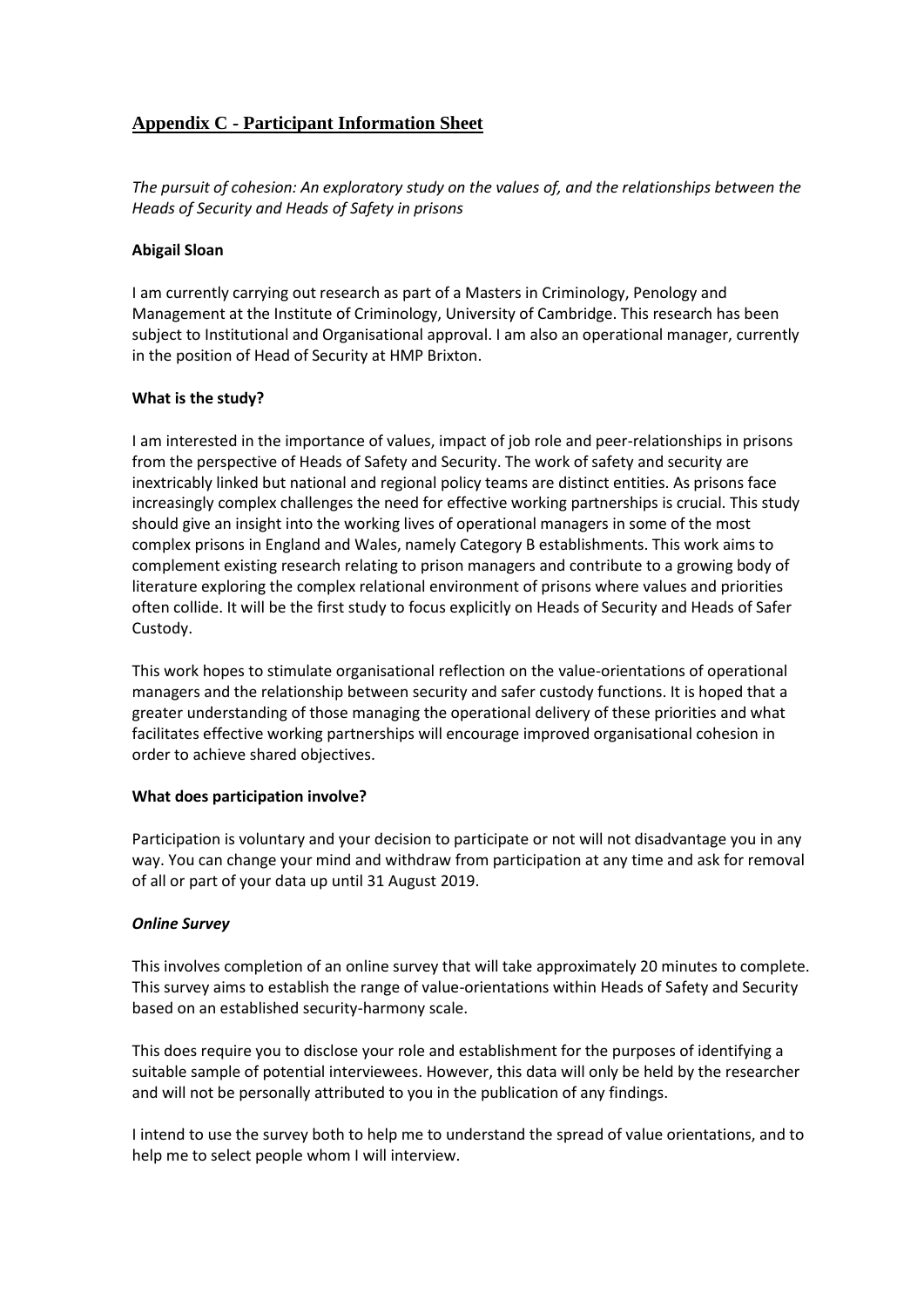### *Interviews*

This will require you to participate in a one-to-one interview lasting between 45 – 90 minutes. Interviews will be arranged at a time and location of your convenience.

Interviews will be recorded and transcribed verbatim. These recordings will be treated as confidential and will be held securely for use in this research only. Transcripts will only be viewed by myself and my supervisor and all data will be deleted upon completion of the research. The data from the interview, including quotations will be used in the research findings. Any data will be anonymised to ensure that you cannot be identified by its use.

As you are aware, the Head of Security/Safety in your establishment is likely to also be a participant in this study. I will therefore not be disclosing establishment names and will attribute any quotes to job role e.g. Head of Security or Head of Safety rather than pseudonyms to ensure anonymity. If I wish to use a quote that may risk identification by your colleague, I will check with you in advance.

# **Are there risks to taking part?**

The interview will entail questions relating to challenges faced in your role and your relationships with others. Depending on your circumstances, this may give rise to negative emotions. You do not have to answer any questions that you do not wish to and you will be given the opportunity at the end of the interview to discuss anything you found difficult. If you require any additional support, the Employee Assistance Programme is also available to you.

# **What are the benefits of taking part?**

Participation cannot be financially rewarded, but you may feel that talking about your experiences and reflecting upon your working life and relationships helpful. You will also be contributing to an understanding of your role and relationships within SMTs which may advance academic understanding and inform future research and practice.

# **How will the results be used?**

The research may be published upon completion and may form part of discussions and presentations with members of HMPPS as well as academics. The research findings may also contribute to further publications such as academic articles that I may wish to write. The final thesis along with a summary paper will be provided to HMPPS to inform future practice. You will also receive a copy of the summary paper.

Please be advised that should you want any further information or wish to complain about any aspect of the research, you can contact me directly or write to my supervisor, Dr Alice Ievins, Institute of Criminology, Sidgwick Avenue, Cambridge, CB3 9DA who will forward your query to the relevant person.

# **Thank you for taking the time to read this information sheet.**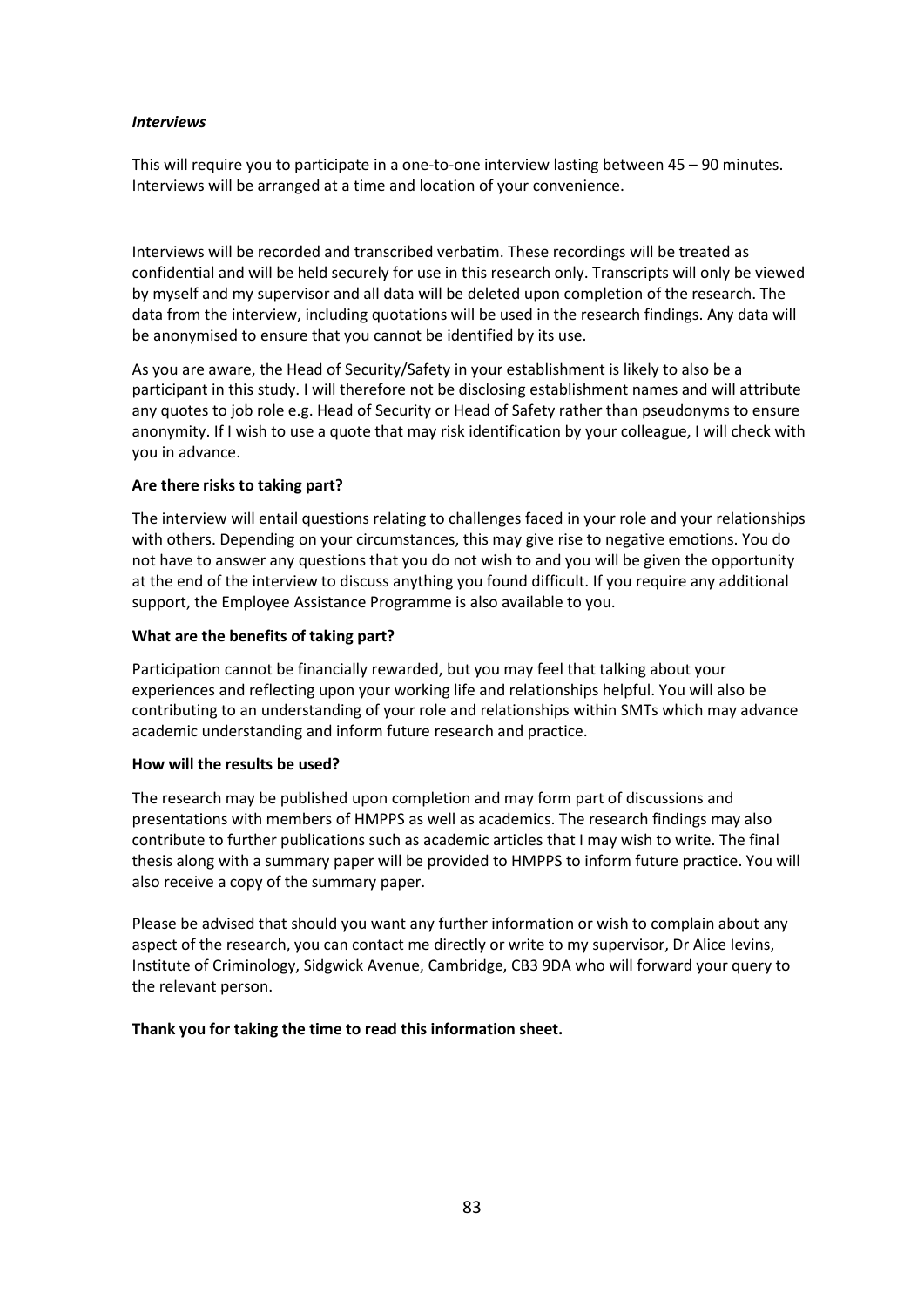# **Appendix D - Interview Schedule**

Introduction explaining the aims of the study, ensuring participants have read and understood the participant sheet and signed the consent form. Explain structure of interview into three sections.

# **Background**

Ask participant for a brief outline of their career history in 3 minutes? (including motivations for joining the service, other head of function roles held, establishments worked in how long they have worked in security/safer custody and previous Head of Function roles)

What are your daily priorities?

What is it like to be a head of function here? How does this compare to previous roles?

# **Current Role**

**Can you tell me about what motivated you to take on your current role?**

### **What is the best part of or what do you enjoy most/find most valuable about your role**?

- What makes a "good" head of Security/Safer custody?
- How would you compare your style to others?

# **Can you give me an example of time when a clash between the organisations expectations and your own personal views have led you to feeling uncomfortable or having to compromise?**

In what ways do you think your personal values and beliefs complement your role? Example? Does your current role influence how you make decisions?

**How much power do you think you have in the establishment?** Is this linked to your role or you as a person? What do you have influence over?

# **How confident do you feel in your job and what are the things that make you feel more/less confident?**

Do you take your work home with you? How has the job impacted your personal life?

# **Value-orientation**

#### **How would you change the way we manage prisoners today? (regime, IEP, treatment)**

- Can you give me an example where compassion or sympathy for offenders has helped you do your job/hindered you?
- Does the current system get the balance between prisoners rights and public protection?
- How does the current focus on a rehabilitative culture in prisons impact upon your work? Is this a good thing?

Can you tell me about a time where you've had to balance the rights of an individual with the interest of the wider establishment? What is difficult about these decisions?

# **In your opinion, how do you effectively achieve good order and reduce violence in prisons?**

Does coercion have a role in prisons?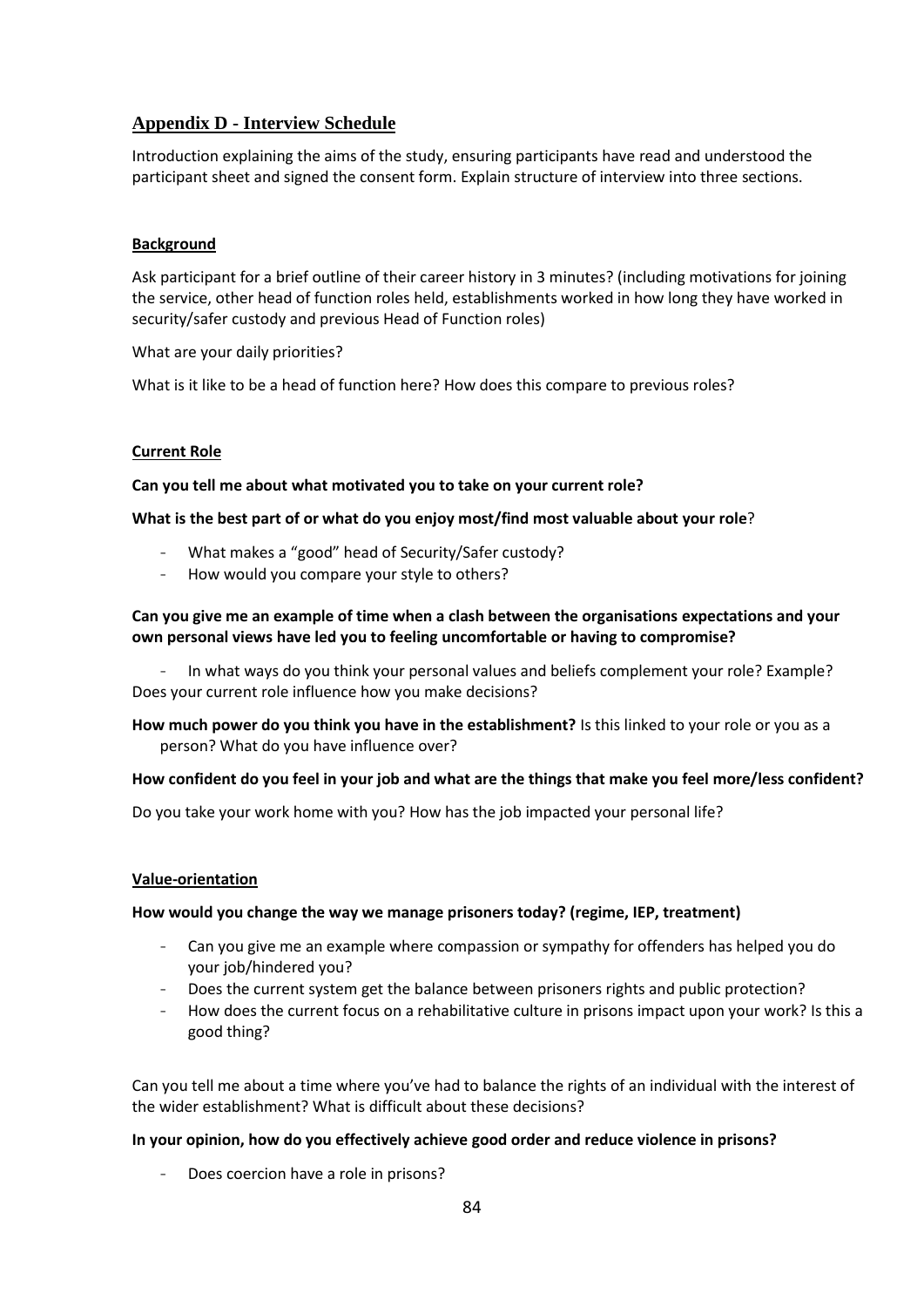- How would you describe good relationships?

# **Can you tell me a bit about the importance of performance measures in your job? Do they help/hinder you?**

Why are you the way you are? Where do you get your confidence/moral compass from? Where do you think this came from?

*Discuss survey score and reflect upon answers to above and discuss whether they would have considered themselves to be more security or harmony orientated.*

# **What are the types of things that you have strong opinions on? What really bothers you? What are you most passionate about?**

### **Interaction of Safety and Security**

**Can you explain how your role differs from that of Head of Safety/Security? How do your priorities differ?** 

### **Where do you think that your functions overlap?**

What sorts of people do you think Heads of Security attract? What about Safety?

### **Can you describe your relationship with your Head of Safer custody/Security in three minutes?**

- In what ways do you think you differ from your Head of Safer custody/Security? In what ways do you complement each other?
- What are some of the strengths/weaknesses of your relationship? What are the barriers to a better relationship?

# **What do you think is the organisations expectation of the relationship between the two functions?**

- What is your Governor's expectation of your relationship with each other?

#### **In what ways could your relationship be more cohesive?**

- How often do you meet? What information do you share? What is not shared and why?

#### **How do you compare this to your relationships with other members of the SMT?**

#### **How do you manage and share the responsibility for risks with each other?**

- Can you give me an example of when you have disagreed about how to manage a risk or an individual in the establishment? How was this resolved?
- Can you give an example of when you have worked together to resolve a problem with in your establishment?

Is there anything else that you would like to add?

Do you have any questions for me?